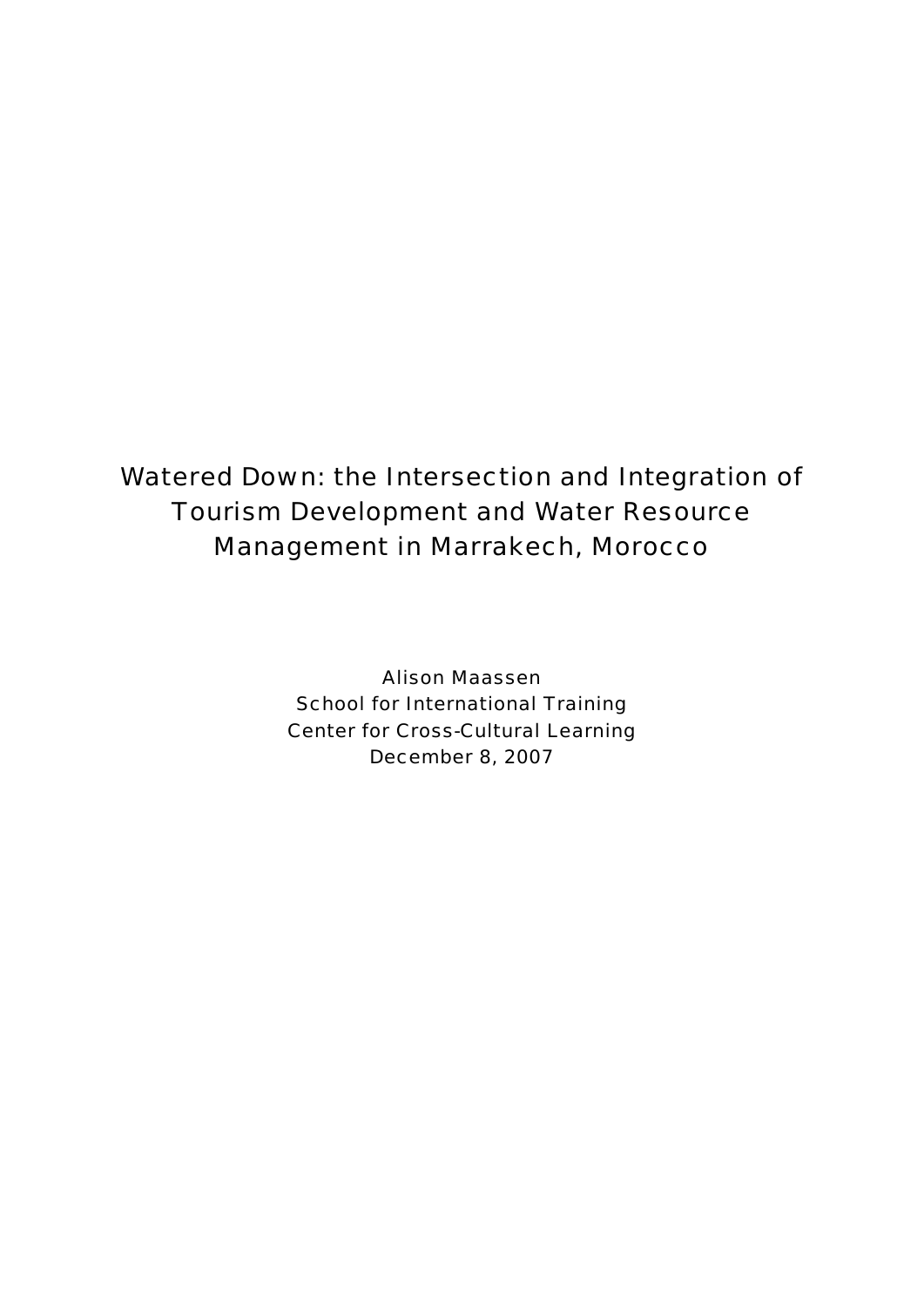"The environmental effects of tourism development…harm the local population. In most areas water is a limited resource. It has become common-place to refer to the next Middle East conflict as one over water resource. Tourism only makes this situation worse as the tourist zones per person use up about 8 to 10 times per day the amount of water of the rest of the country."

-Waleed Hazbun, *The Impact of Tourism Industries in the Arab World: Trapped Between the Forces of Economic Globalization and Cultural Commodification*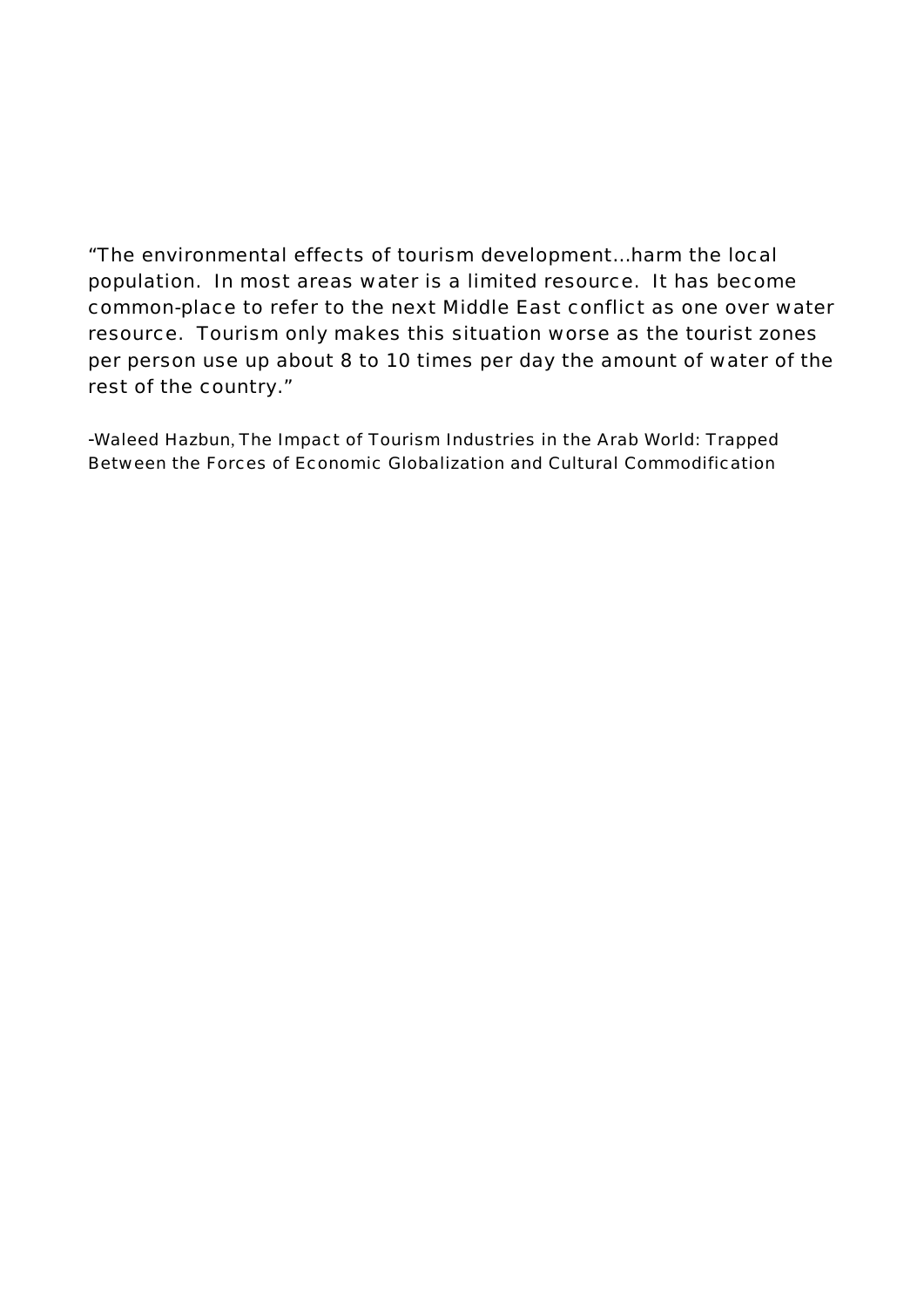### Table of Contents

It was with some irony that I stepped off the train in steady drizzle to begin my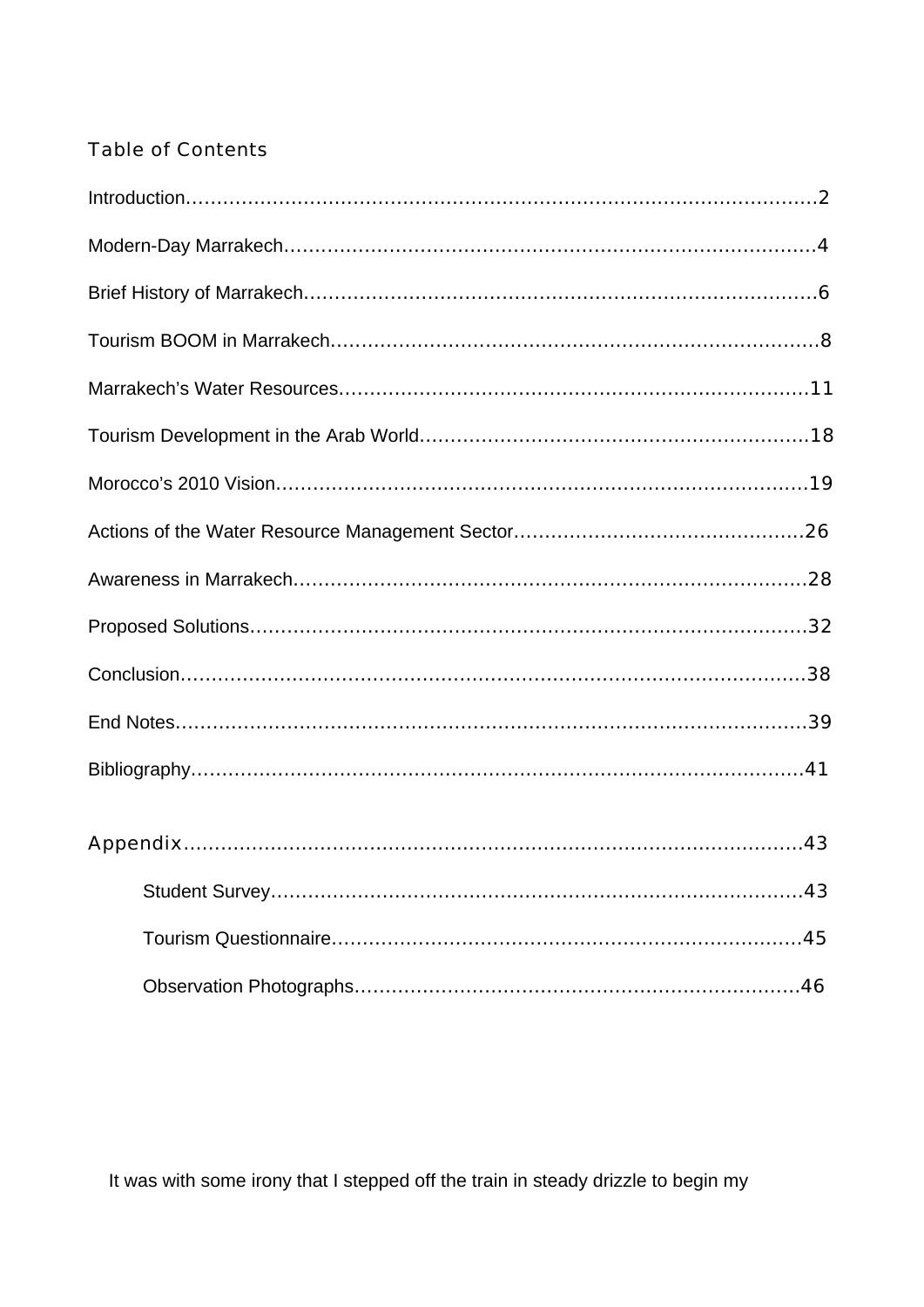Independent Study Project on water resource management and tourism development in Marrakech. As our Academic Director told us before we began, if you do not feel lousy part of the time you are researching, you are not doing it right. Well, that sums up my feelings, politely, on that day while I dragged all of my belongings down the soggy street and searched for a taxi. I wondered what I was doing there, and if I had any right to be there. I also wondered what in the world gave me the assumption that in three weeks I could even begin to think about this project, let alone conduct the interviews, surveys, observation, and analysis that would be required. Eventually, it was past the point of thinking; it involved a lot of doing in blind faith and relying on the inexhaustible generosity of the Moroccan people. I made phone calls in broken Arabic, knocked on doors, and the worst part—became "that" person, the one who just needs a moment of your time for a survey—while you are on vacation, no less. Slowly, the pieces started to come together, but not in the way I expected, but then what ever does turn out exactly as expected?

 An important concern at the beginning of my project was the ethical aspect of my research. As an American researcher, many people would object to my research in a "non-Western" nation as a sort of neo-colonialist project, as a project that doesn't really concern me. The debate over whether I should be allowed to research outside of my culture rages amongst people more learned and experienced than myself, and I just made the greatest attempt possible to be objective. The difficulty in this, however, for me personally was that throughout the entire semester I struggled with my identity in Morocco. While "student" is the most adequate term, since I do study the Moroccan culture, sometimes it is just not enough, and I find myself wavering between "tourist" and "resident." During my studies in Rabat, I often found myself resenting all of the tourists with their cameras and t-shirts and blond hair, mostly because I looked just like them and wanted to feel that I was different (or technically "normal" in a Moroccan context). This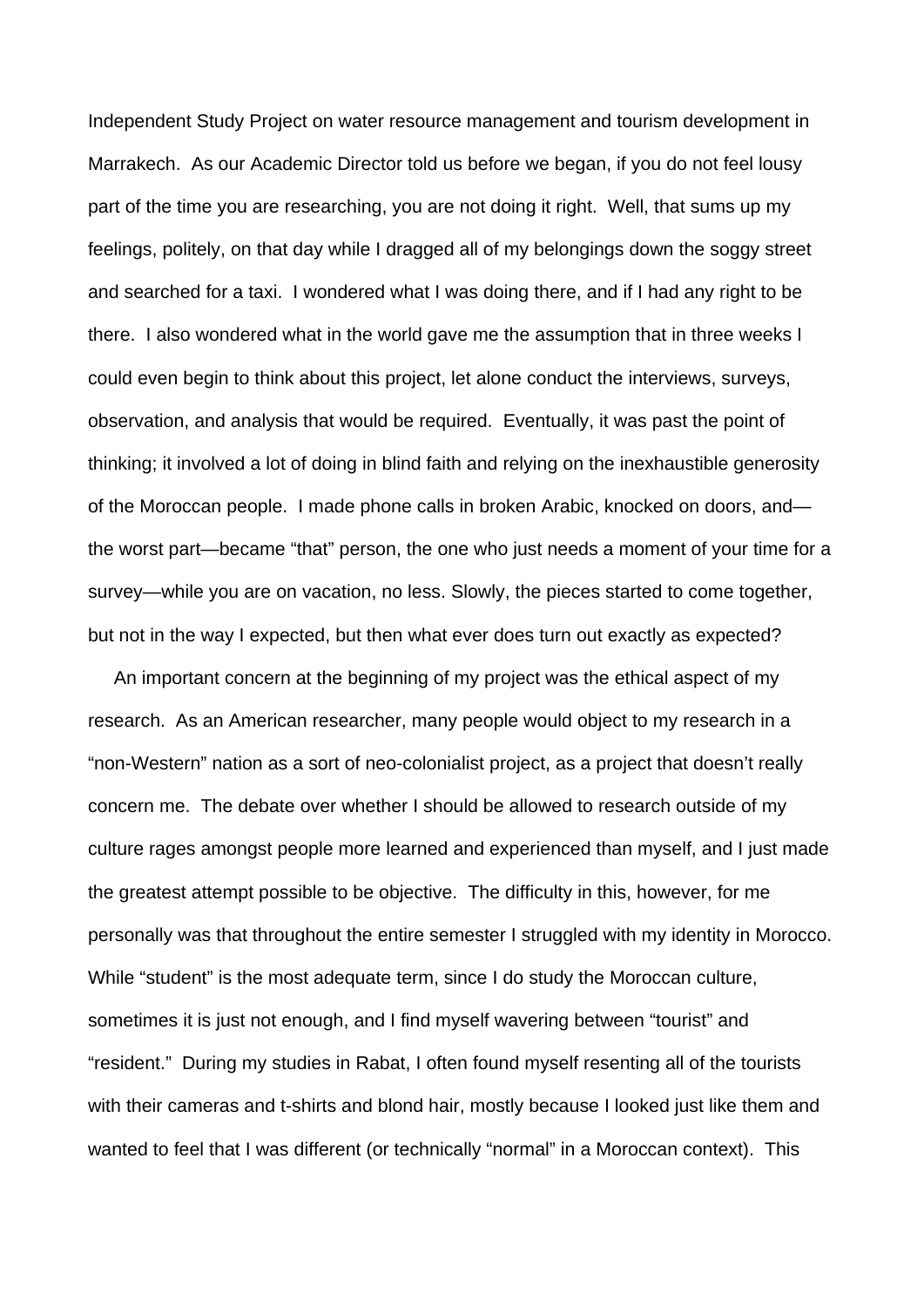was an important fact to remember during my studies in Marrakech; to the majority of people who saw me I was nothing more than a tourist, and I had to remember to look at tourists objectively after my time in Rabat.

 Aside from the ethical issues of my ethnographic self, the field I have chosen to study is fraught with ethical issues. Between tourism and water resource management in Marrakech, there are thousands of lives and a spectrum of emotions involved. It can be a very sensitive issue to discuss with organizations on both ends, and it can be difficult to receive straight answers regarding the topic. While explaining my project to the Agency of the Tensift Hydraulic Basin, the organization that oversees Marrakech's regional water supply and management, one Director began to laugh and said, "You are touching on fire!" Both the water resource management sector and the tourism sector have vested interests involved in their respective fields, and wish to protect those. Regardless of these vested interests on either side, however, the intersection of these topics touches issues from ecological to economic to social, and every resident of the city and its environs has a stake in the outcome. What I have discovered in this research is not a compilation of facts pertaining to water management and tourism, those are already in existence and I would be duplicating the research of others. What became apparent to me as I interviewed and observed is that these two sectors are almost impossible to study solely in relation to one another, since they are so heavily entrenched in the facets of everyday life and society in Marrakech, and carry many other implications beyond themselves.

 Through research and interview, I found that many people had concerns regarding water and tourism in Marrakech, but not necessary in direct relation to one another. Many people worried about the social impacts of tourism as much as the ecological impacts of tourism in the city. The truth is the vast majority of water usage occurs in the agricultural sector, and water reform has to come from irrigation practices and unauthorized well-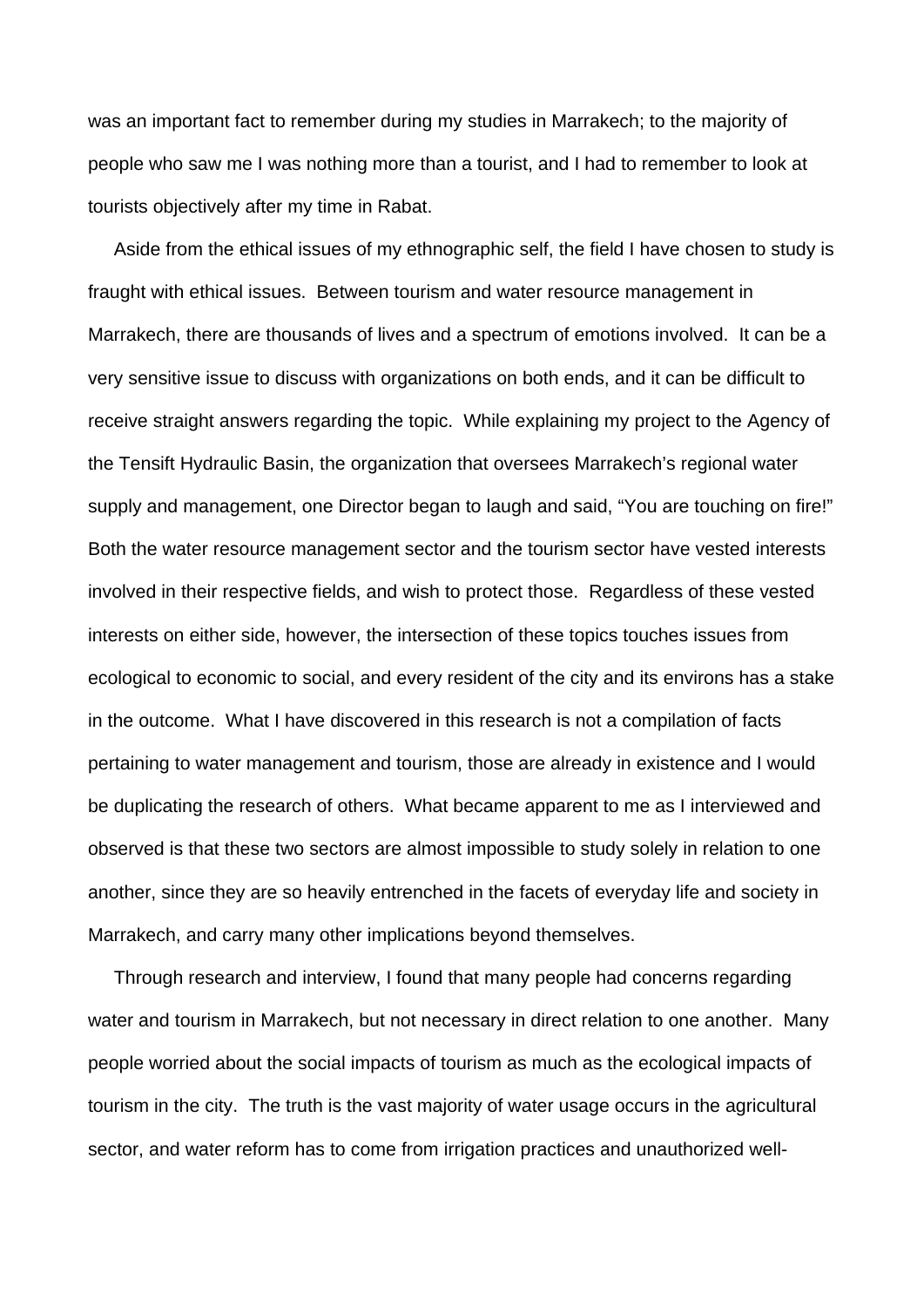digging as much as it does from hygiene-obsessed tourists and golf courses. The most important concept that emerged from my research is *integration*: integration of water management policies, integration of organizations to monitor development in the water resource management sector and the tourism sector, integration of ecological and tourist organizations, and integration of tourists and new foreign property owners into the society of Marrakech.

 Upon beginning my research, I was unfamiliar with all of the research that has already been conducted in this field. There is a vast amount of information available on the internet, or through searching the appropriate channels for official government documents, ministerial actions and plans. There are also many, many dedicated people who work on these issues, both in Marrakech and outside of it, and I was unfortunately unable to speak with all of them. Many people I was able to interview would ask me, "So have you contacted so-and-so yet?" When I answered in the negative, they would respond with "Ah, well that person is an expert in the field, they would be a great resource, and you should really talk to them." The research information I was able to obtain is based as much on luck as it is on my academic abilities. My linguistic abilities were also a limiting factor in my research, both on an interview-survey level, and on a document level; hours were spent in cafés over mint tea and a French dictionary, deciphering the French-language documents I received from different ministries, individuals, and organizations. Thus, I do not claim to have the most thorough research or understanding of the field, considering the many people who already study this interaction of tourism development and water resource management. I do, however, maintain that this is a field where there can never really be an over-saturation of knowledge and particularly of awareness. Just because documents and action plans exist regarding the topic, does not mean that they cannot be studied from a different angle.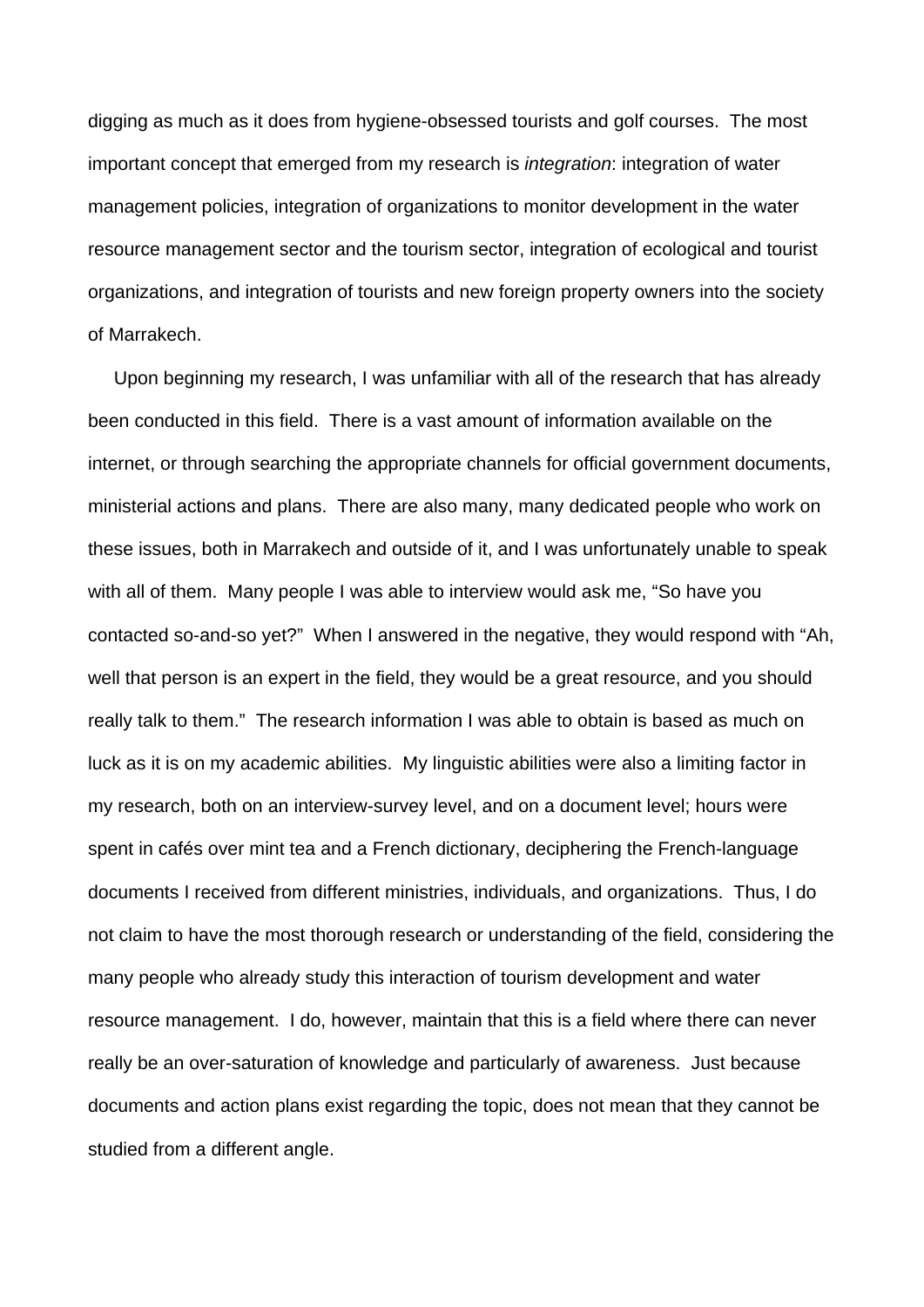In this research, I would like to present an overview of the topic of tourism development and water resource management, covering some of the basics of each sector in Marrakech. I will include some personal research and surveys I conducted with tourists in the city of Marrakech, as well as with Moroccan students at Université Cadi Ayyad, in the "Tourism, Patrimony, and Sustainable Development" Masters program. I would also like to include personal observations made as I walked the sometimes-thin line between researcher and tourist here in Marrakech. Integration of historical background is important in this research in order to understand the long-term usage and preservation of Marrakech's water resources, as well as to understand if this current development in the city has any correlation to the past, and what its implications may be for the future. Some of the sources I will utilize are articles from the world press, documents from Moroccan ministries and organizations, and interviews conducted with officials in this field. To truly understand this issue, it is valuable to compare and contrast it with issues faced by other Arab nations and other Mediterranean nations regarding the ecological and social impact that tourism development can have. I will include some information pertinent to Morocco from these regions and their experiences with tourism development. I would also like to include some of the actions and proposals made by the different sectors to address this issue, and the actions' compatibility with one another.

#### Modern-Day Marrakech

 From my observation, modern-day Marrakech is, in a word, chaotic. From the swirling smoke, sights, and sounds of Djemaa El Fna, the Medina's legendary square, to the endless streams and whines of motorbikes on the street, to the construction cranes dotting the horizon, this is a city buzzing with vitality. Half of the streets are impassable, save for the undaunted and ubiquitous motorbikes, due to construction and improvement projects. It is very much a Moroccan city, but with a strong international flair, provided by the flocks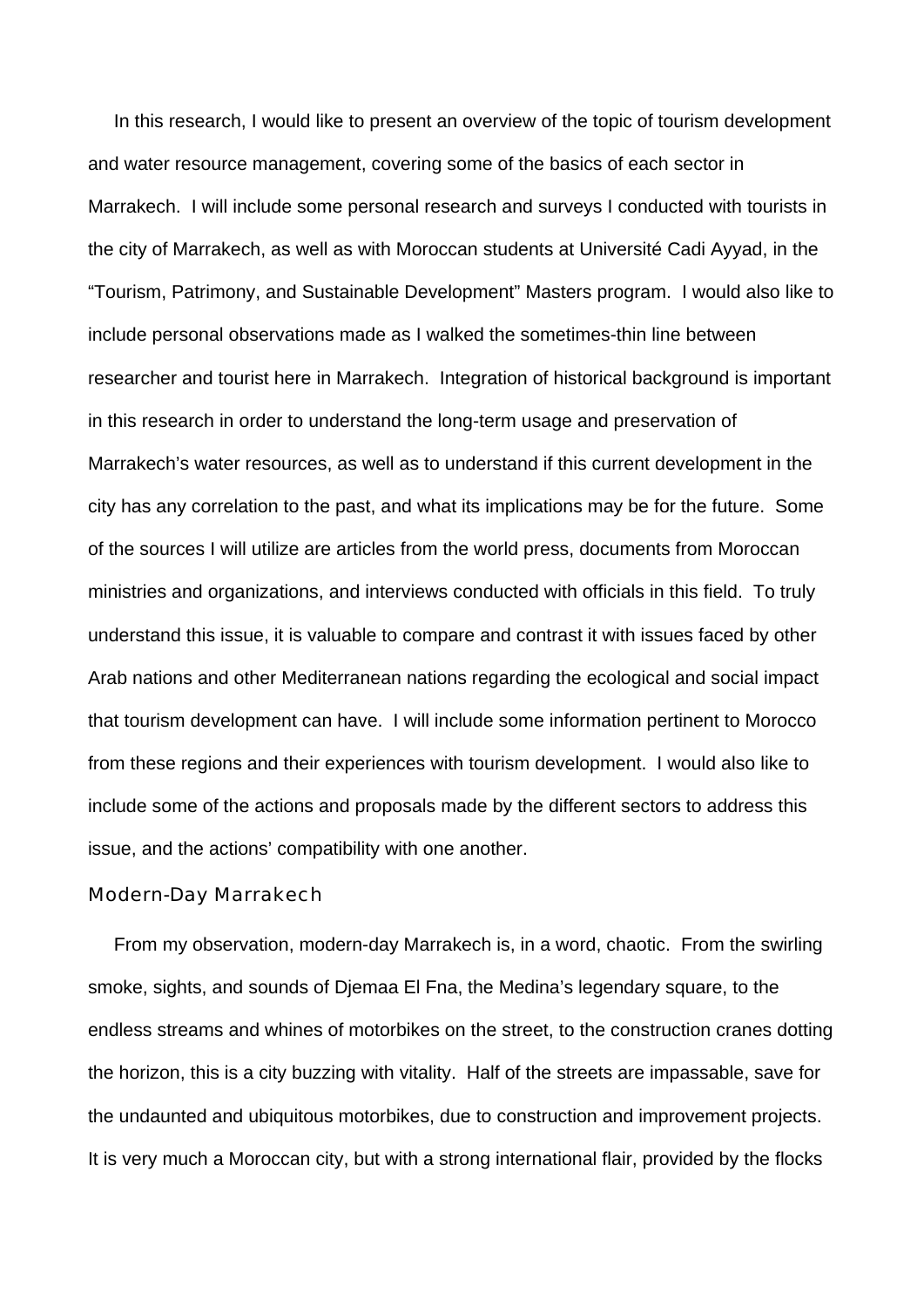of foreigners who dot the street. French, English, Spanish, and even Japanese seem almost as common on the street as Derija, the Moroccan dialect of Arabic. Preparations are currently wrapping up for the 7th Annual Marrakech International Film Festival, and a large screen is being erected on the edge of Djemaa El Fna.

 Initial appearances are only so much, however. Under this teeming activity, there is a deeper current of society and culture often missed by the casual visitor to the city. Urbanization in the city has greatly increased in the last decades, as have discrepancies in income amongst residents. The current urban population for the Marrakech-Tensift-El Haouz region (one of 16 geographic, economic, and political divisions of Morocco) is 57%. The prefecture of Marrakech represents 89% of the urban population in the region, and the average populat[i](#page-49-0)on density for the region is 195 inhabitants per one square kilometre.<sup>i</sup> The demographics of the Marrakech medina itself, the heart of the city, have radically shifted. According to the article *Marrakech in Two Minds over the Tourist Boom*, Tom Pfeiffer writes, "Foreigners have bought and restored more than 1,000 riads in the medina, creating much-needed work for local craftsmen but also forcing house prices up five-fold in 10 years."<sup>[ii](#page-49-1)</sup> Society faces complex concerns today regarding cultural integrity, as well as some of the other unsavory side effects of heavy development, not the least being sex tourism, pedophilia, strain of environmental resources, and uneven distribution of assets.

 Marrakech's economy is heavily supported by tourism, but agriculture is still the largest facet of the economy. The agricultural industry represents 60% of the regional production. 1.4 million hectares (ha) are used for agricultural purposes, representing a quarter of the agricultural zone of the country.<sup>[iii](#page-49-1)</sup> In the Haouz plain, the plain surrounding the city, agriculture is mainly composed of irrigation-fed cereal-growing and tree agriculture. The Marrakech region produces the most ol[iv](#page-49-1)es of any region in Morocco.<sup>iv</sup> Yet, Marrakech and its environs receive only 220 mm of precipitation annually, and the vast majority--80-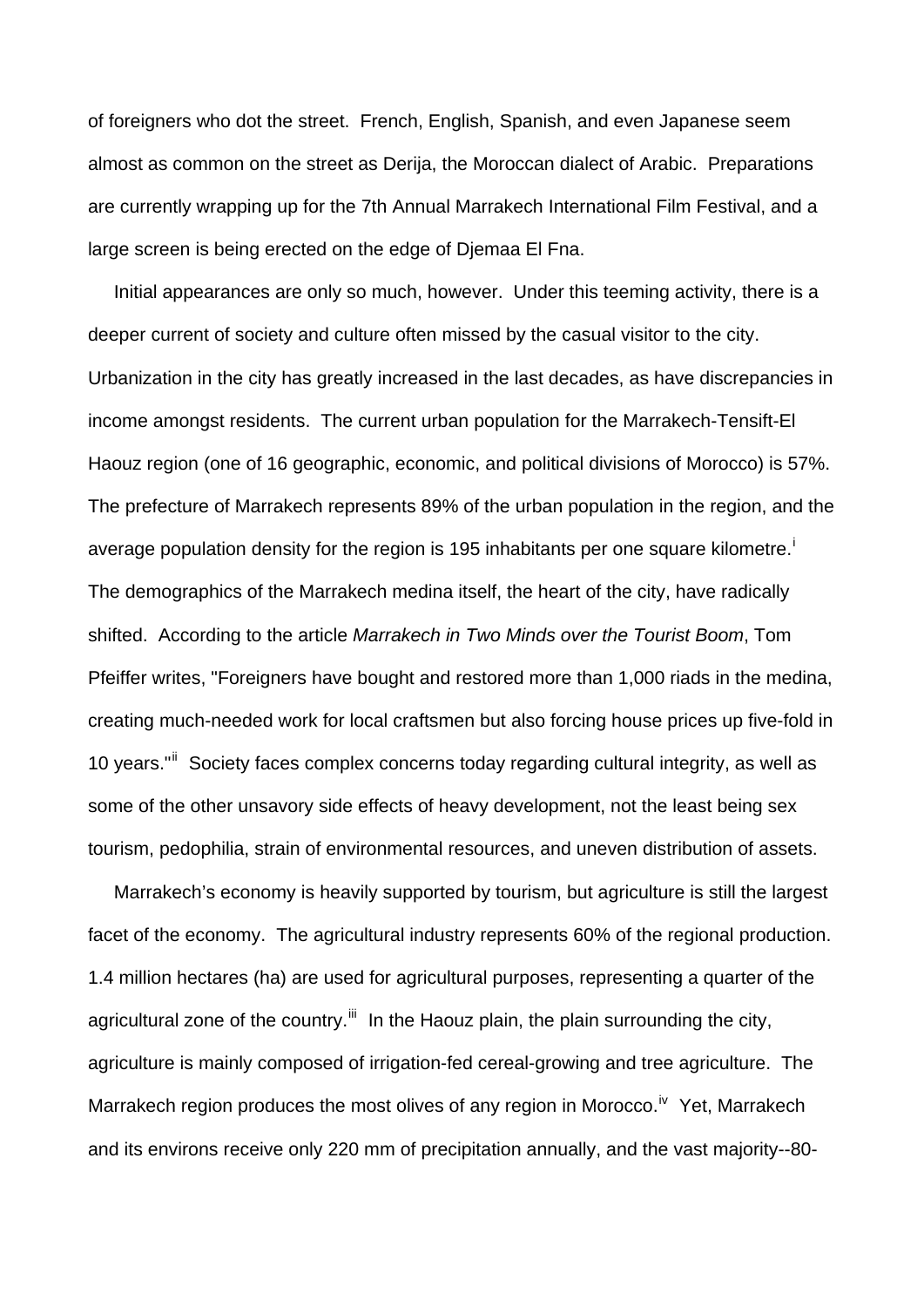93%-- of this precipitation happens in the season from October to April. The plain is characterized by an arid continental climate. $<sup>v</sup>$  $<sup>v</sup>$  $<sup>v</sup>$  Thus the irrigation of these crops is very</sup> important. Other important parts of the economy are mining, handicrafts (such as leather and textiles), and services; the handicrafts and services are largely supported by the tourism industry. In the region, the unemployment statistics are significantly lower than the national average; 6.5% in Marrakech-Tensift-El Haouz, while the national average is  $10.8\%$ .  $\frac{V}{I}$ 

 Marrakech is truly a bridge of the global "North" and global "South" today. This is mainly reflected in the city by the increasing numbers of Moroccan and international visitors arriving each day. This interaction and integration of people from so many parts of the world is a tangible sign of globalization. According to Waleed Hazbun, author of *The Impact of Tourism Industries in the Arab World: Trapped Between the Forces of Economic* 

*Globalization and Cultural Commodification*:

 "The international tourist is one of the defining icons of the many facets of globalization. Through this figure we can observe the new mobility of people, information, commodities, and cultural trends constantly crossing national borders and reaching previously remote locations on all parts of the globe…These images may provoke us to suggest that the experiences of the international tourist-through which one can view the dissolving of the limits of the nation-state and national economy is an essential vantage-point from which we can gain insights from which we can gain insights for study the processes of globalization."Vil

#### Brief History of Marrakech

 Marrakech has always been a city of integration and interrelationships. It has been an important crossroad for the Moroccan north and south, as well for trade routes and cultures of West Africa. Berber tribes, Saharan nomadic tribes, and traders from the ancient empires of Songhay and Mali arrived to Marrakech with goods and traditions, creating the unique cultural fusions that make Marrakech the city of interest it is today. In fact, this history is one of the things that attracts so many tourists to the city. Marrakech was founded in the 1060s by the first Almoravid sultan, Youssef Ben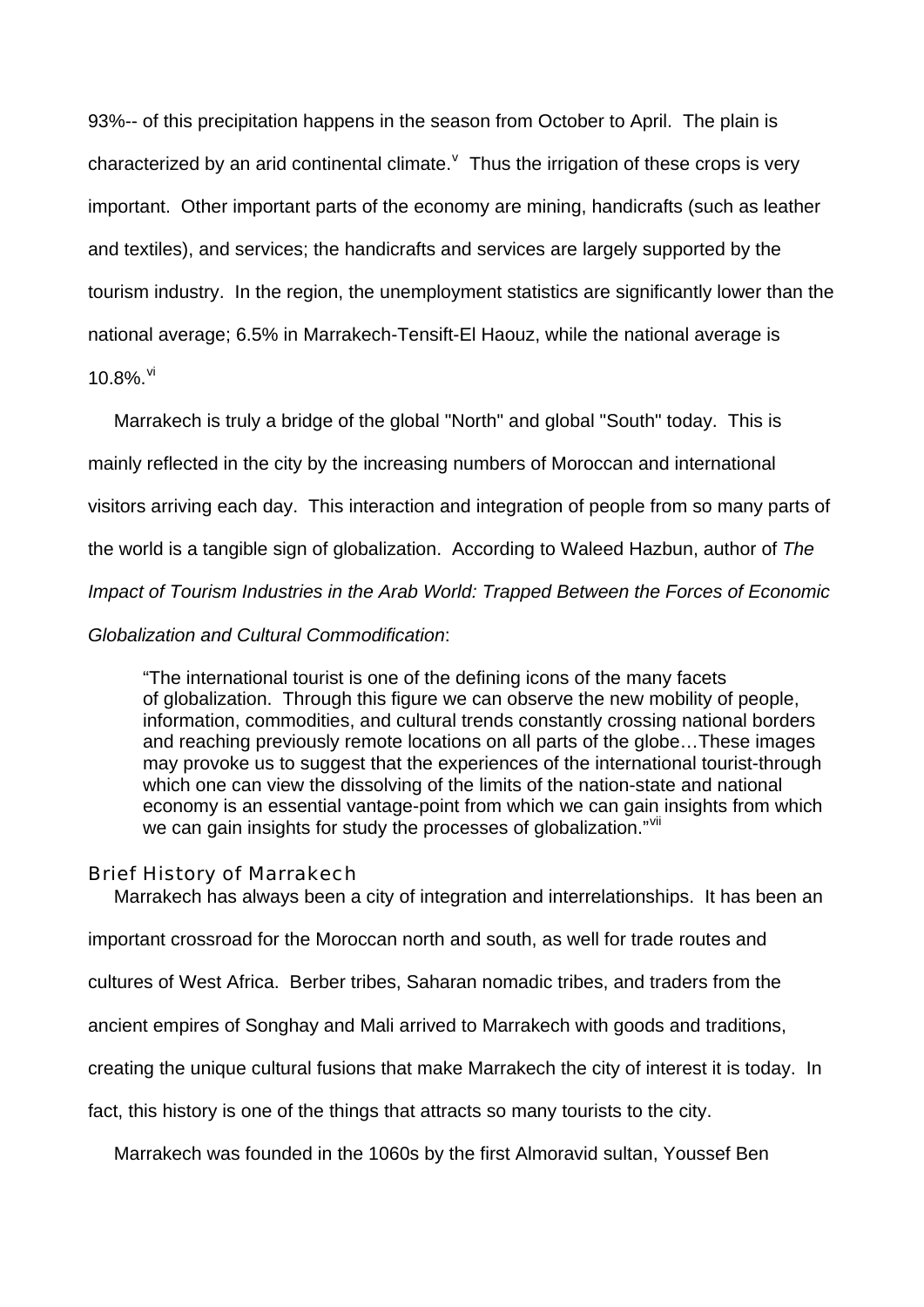Tachfine. At this time, the Almoravid Dynasty, one of Morocco' two great Berber dynasties, had already successfully captured the North of Morocco. They maintained Fez as an imperial capital, but also founded the city of Marrakech. Under Youssef's son, Ali Ben Youssef, Marrakech became the dominant capital.<sup>[viii](#page-49-1)</sup> Andalusian craftsmen constructed palaces and baths, and the city was provided with water from the "khettara," traditional Moroccan underground water irrigation channels. In fact, according to Dale R. Lightfoot's *Moroccan Khettara: Traditional Irrigation and Progressive Desiccation*, "The Moroccan hearth for khettara was the Haouz Plain around Marrakech, where khettara were being built by the early 12th century."<sup>[ix](#page-49-1)</sup>

 The successive dynasty to the Almoravids, the Almohads, took over Marrakech in 1147. They sacked the city, destroying many of the monuments and works of the Almoravids. They kept Marrakech as the capital of their empire, however, and it entered its greatest age under the leadership of the third Almohad sultan, Yacoub el Mansour. During this period, the Koutoubia mosque and minaret were built, as well as a prestigious court of scholars and poets. The Almohads were also responsible for the construction of the Menara and the Agdal Gardens, two huge artificial water basins that still irrigate olive groves and garden in the city. In the 1220s the Almohad dynasty began to splinter, and "Marrakech fell into the familiar pattern of pillage, ruination, and rebuilding."<sup>[x](#page-49-1)</sup>

 Marrakech did not revive as a strong imperial center until the Saaidan dynasty in the 1500s. Under the Saadians, the El Badi Palace and the Saadian Tombs were constructed, but the dynasty fell to rival factions as the Almohad dynasty had. Moulay Ismail, the second sultan of the Alouite dynasty sacked the city, and it has had a diminished role in the empire and state since that time. Just before Moroccan Independence, Marrakech was under the rule of the charismatic pasha T'hami el Glaoui. T'hami el Glaoui was a controversial figure that strongly supported colonial rule, and was a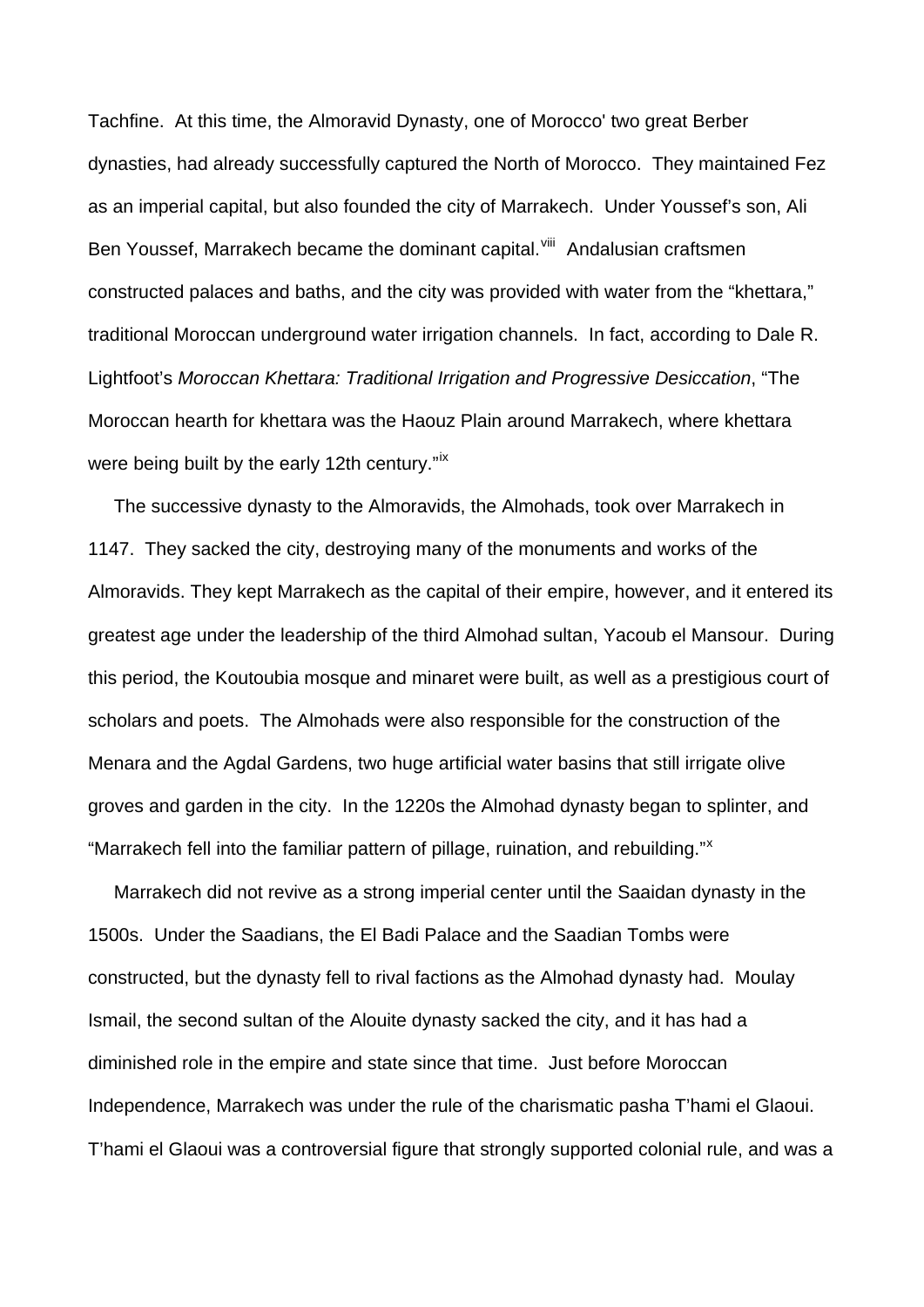famous party host to some famous visitors. $x^i$  In the 20<sup>th</sup> century, Marrakech hosted many charismatic figures. Winston Churchill was a personal friend of the pasha, and both American Presidents Dwight D. Eisenhower and Franklin D. Roosevelt visited the city. Yves Saint Laurent is an enthusiast of the city, and owns the famous Majorelle Gardens. The popularity of Marrakech with famous Western personages has only increased current tourist interest in the city.

 Since Independence in 1956, the city has undergone significant changes in demographics and experienced a tourism boom, as well as implemented new agricultural techniques on the plain surrounding the city. The city is the best known Moroccan city internationally, perhaps in part to the people mentioned above. It is now the third largest city in the country after Casablanca and Rabat.

#### The Tourism BOOM in Marrakech

 Looking at the skyline of Marrakech, the cranes are unavoidable. Each year the city of Marrakech adds 5,000 hotel beds. The city's registered hotel industry represents 25% of the entire nation's tourism capacity.<sup>[xii](#page-49-1)</sup> In fact, the development, according to the Director of Marketing at the Conseil Régional du Tourisme (Regional Council of Tourism), or CRT, has actually taken away some of the regular visitors who come to enjoy golf in Marrakech. Because so much construction is underway, it has created a great deal of noise and visual pollution of the city's traditional landscape. Many golfers have stated that they will stay away until the current growth explosion quiets down some. Yet, all current statistics don't indicate any slowdowns in the near future. In the British article "Mass Tourism Threat to Morocco," Charles Starmer-Smith writes, "Last month UAE-based companies announced \$19billion (£10 billion) of investment in tourism and infrastructure projects in Marrakesh over the next three years. In an attempt to deal with the expected influx, the government is expanding Marrakesh airport, building a larger train station and improving the roads in and around the city."<sup>Xiii</sup> The article "Marrakech in Two Minds over Tourism Boom," adds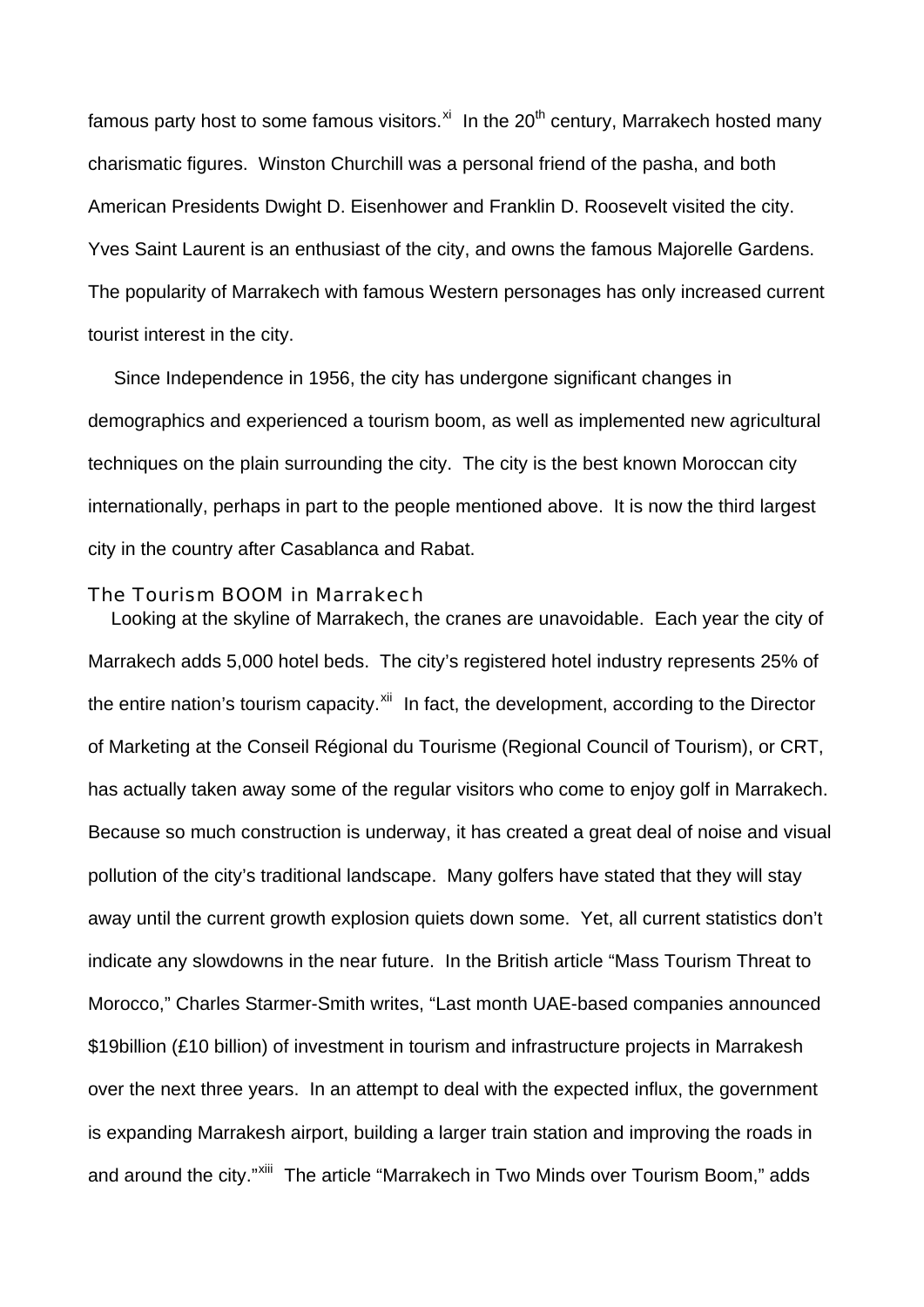that the Moroccan government, "Last year approved investment projects around

Marrakesh worth over \$2 billion."<sup>[xiv](#page-49-1)</sup> The recent New York Times article "36 Hours in

Marrakech" even emphasizes the undeniable place of Marrakech as a tourism destination:

"Every generation, Westerners find new reasons to go gaga for Marrakesh. For Edith Wharton and Winston Churchill, the draw was medieval Islamic architecture and rugged mountainous landscapes. For the globetrotting hippies of the woozy "Marrakesh Express" days, the appeal lay in "charming cobras" and "blowing smoke rings," to quote Crosby, Stills and Nash. These days, with Marrakesh emerging as the center of North Africa's style and night life, everyone from Julia Roberts to Naomi Campbell has threaded through its labyrinthine old lanes in search of celebrity chefs, opulent spas and designer boutiques. Indeed, for many of Europe's jet set playgrounds — Ibiza discos, Riviera beach clubs, Paris hotels — a Marrakesh outpost is now de riqueur."<sup>XV</sup>

 The statistics from the National Ministry of Tourism (or ONMT for its French acronym) Newsletter state that Marrakech far outstrips all other Moroccan cities as a tourist destination. According to May 2007 statistics, 2,656,561 tourists visited Marrakech (WHEN?), while the second highest receiver, Agadir, received only 1,924,503 tourists. Marrakech's growth variation has also far exceeded that of other cities. From January 2006 to May 2007 the growth was 12%. The second closest was Casablanca with 9%. Out of total tourist revenue for the state, Marrakech earns an average of 36%, though this has recently been on an upward trend, at 38% in May 2007.<sup>[xvi](#page-49-1)</sup> According to the Director of Marketing at the CRT, tourism in Marrakech is becoming "a more important and strategic sector" than the agriculture sector, which has dominated the economy here and throughout the nation since Independence. When asked about all of the development in Marrakech today, this Director compared Marrakech's growth to "natural selection." He said that "Marrakech is en vogue today," but there is no way to guarantee what tomorrow may bring. This may be a very telling statement based upon Marrakech's past history of reversed fortunes and periods of growth and decay. At the present time, there are dozens of huge holding companies investing in Morocco, more particularly in Marrakech. There has been an increase in companies from the Persian Gulf, who are now competing with European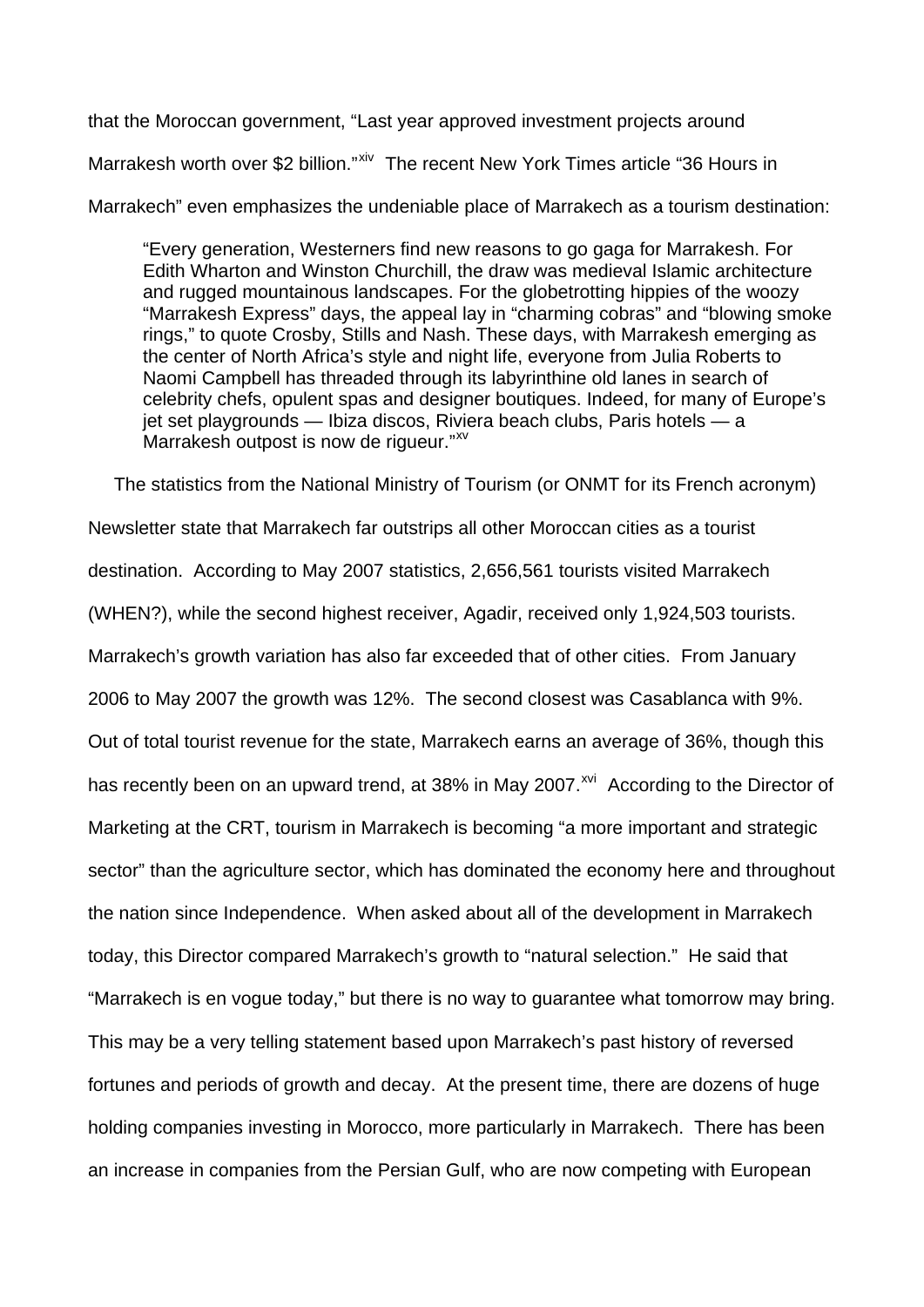firms which have been established in Marrakech. According to the Director of Marketing, all foreign investment plans of over 100 million dirhams (the Moroccan currency unit, currently worth 7.95 to 1 US dollar) must be ratified by a convention and signing with the Moroccan Prime Minister. The Director suggested that while Marrakech is "en vogue" the Moroccan government is loath to reject investment plans for the city, although they may not be very socially or environmentally integrated. He also said that it is impossible to talk about the large resorts that these developers finance without golf courses. Thus, Marrakech has seven new golf courses with approval to begin building, and seven more which are awaiting approval.

 All of this may seem to represent a new golden age for Marrakech, but many locals, observers, journalists, and experts might disagree. According to the Tom Pfeiffer, "… Hotels, holiday homes and golf courses are transforming the ancient city into a mass tourism destination, leaving some residents fearing the development may be too much, too fast…The biggest change is taking place on the edge of town where leisure developments, swimming pools and lush lawns are spreading across the arid terrain. Five golf courses have been built and developers have asked for permission to lay out another 10. With a new town, Tamansourt, due to house 300,000 people, farmers are worrying about dwindling water supplies." He also states that an increasing number of European men are viewed with young Moroccan women in bars and nightclubs, "stirring suspicions that sex tourism is growing."[xvii](#page-49-1) The Oxford Business Group, a publisher specializing in developing economies throughout the world, said in their *Emerging Morocco 2007* that, "The increase in arrivals and the numerous tourism and residential development projects - which usually encompass lush gardens and a flurry of swimming pools - are putting local water resources under serious stress…"The city's main selling arguments have long been its picturesque quality and tradition - two aspects that might be put in jeopardy if the building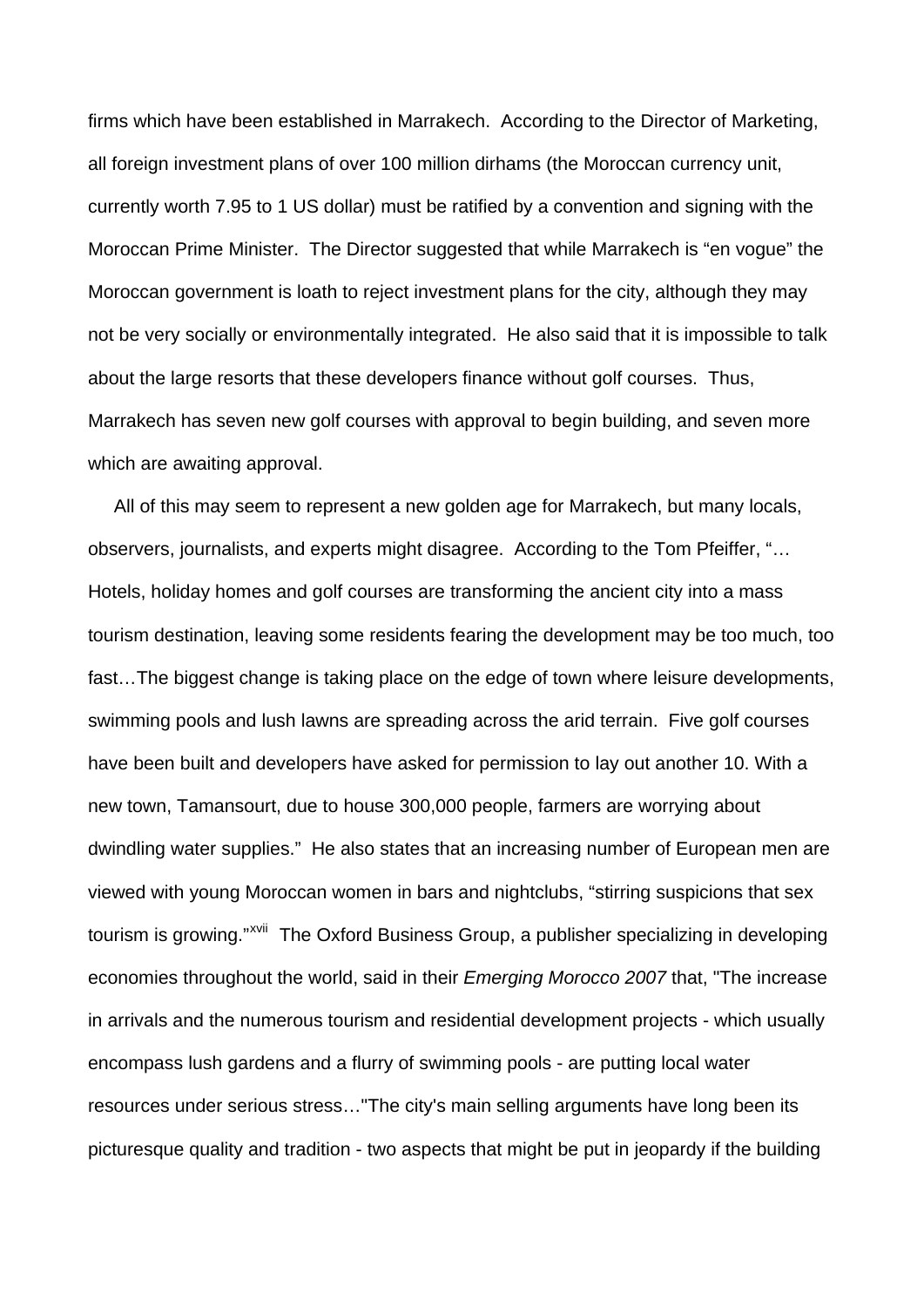goes on without check."<sup>XVIII</sup> A thorough questioning of the current development process deserves merit, since Morocco's Ministry of Tourism promotes Marrakech as a "cultural destination." What sort of cultural promotion exists when the city is overdeveloped?

#### Marrakech's Water Resources

 The quotes included above note a serious need for conservation of Marrakech's water resources in the tourism industry. These articles are not alone in this recognition of the importance of economy and awareness of scarce water. Throughout the course of my research in Marrakech, I would often speak to Marrakechis, other Moroccans, and tourists, formally and informally, about the topic of my project. Once I had introduced the theme of the research, many faces registered a serious expression, and nodded gravely. "Yes, this is a very important issue here in Marrakech," would come the general response. There was a great deal of awareness, particularly amongst Marrakechis, that there is an issue, but when I asked further questions, many people did not seem to have much of an answer or deeper understanding of the situation. I myself had little awareness of the issue before beginning research, either. It would be a simple cause-and-effect research exercise if I said that the majority of over-usage of water resources in Marrakech was caused by the rapid construction of mega-resorts, swimming pools, and golf courses in Marrakech, but this topic is not that simple by any means. In fact, the vast majority of water usage in the Marrakech-Tensift-El Haouz Region (the Moroccan region of which Marrakech is the capital), is in the agricultural sector.

 Aside from being the capital of the Marrakech-Tensift-El Haouz political region, one of 16 in Morocco, Marrakech is also in the center of the Tensift Basin, one of nine waterbasin regions in Morocco. The Tensift Basin is characterized by specific geographic features that delineate the specific drainage patterns of water sources, and is governed by the Agence du Bassin Hydraulique du Tensift (Agency of the Tensift Hydraulic Basin) or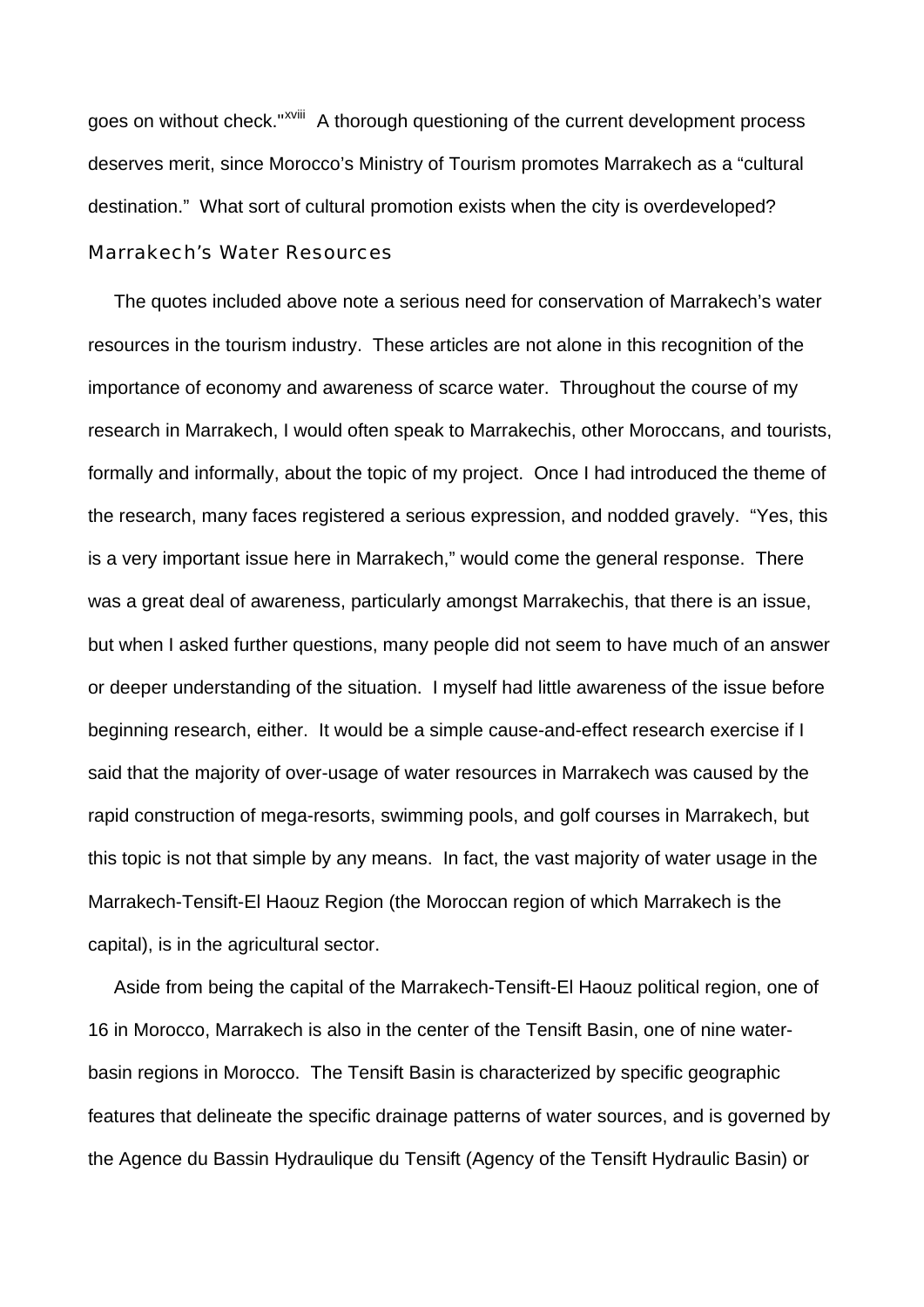the ABHT. According to a 1995 Water Law that introduced fundamental principles regarding the decentralized and integrated management of water, decentralized regionallevel agencies were created and "charged with the management of water at the level of the basin."<sup>[xix](#page-49-1)</sup> The Tensift Basin is named for the Tensift River, the main natural water source in the Basin. The Tensift River begins in the High Atlas Mountains, and passes down through the plain to the Atlantic Ocean for a total length of 260 km. The River is seasonal, and some of its principal tributaries include the R'dat, Wale, Ourika, N'Fis, and Chichaoua Rivers. Geographically, the Tensift Basin is characterized by five major zones: the High Atlas Mountains, the Haouz Plain, the Mejjate Basin, the Jbilet Mountains (north of the Haouz Plain), and Essaouira. The topographic division of the Basin is divided into four zones: the High Atlas Mountains, the Haouz Plain, Essaouira-Chichaoua, and the Jbilet Mountains.<sup>[xx](#page-49-1)</sup>

 The Haouz plain is marked by the Tensift River and the Jbilet Mountains to the North, the Chichaoua River to the West, and by the High Atlas Mountains to the East and South. The Haouz Plain is a semi-arid continental climate. The city of Marrakech is located at the center of this Plain; this was a placement decision made by the first Almoravid sultan, Youssef Ben Tachfine, because he wished to avoid placing the city too close to the mountains or river in order to chose a neutral territory between two Berber tribes vying for the honor of the new capital. $^{xxi}$  $^{xxi}$  $^{xxi}$  Marrakech's average annual precipitation is around 220 mm. At Lalla Takerkoust, the site of the region's largest dam at the foot of the High Atlas Mountains, this precipitation is around 260mm. The vast majority of rainfall in the region happens in the season from October to April. The annual evaporation in the city and at Lalla Takerkoust is 2640mm and 1830mm, respectively. Well over 50% of the annual evaporation happens in the four months from June until September. Interestingly enough, there is a peak water demand in those same four month, exactly when there is already the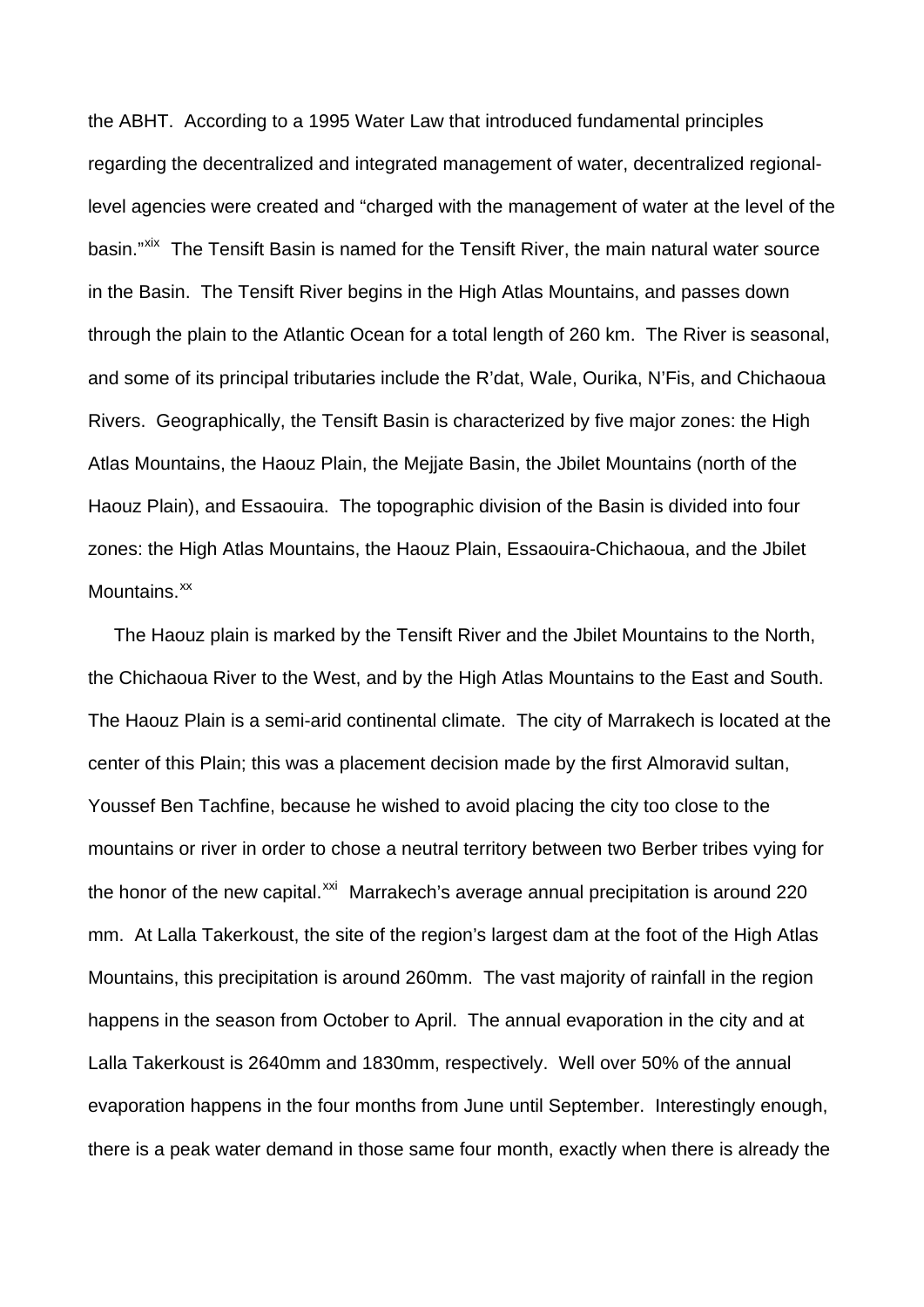highest stress level on the water resources. Also, in the last ten years, the plain has experienced particularly severe droughts.<sup>[xxii](#page-49-1)</sup> There are genuine concerns about global climate change in the region and the nation; as a section of the National Debate on Water states, there is a "frequency and intensity of droughts, devastating and unexpected rises in water levels, reduction of snow-cap periods on the Rif and Atlas, and modification of the spatial-temporal distribution of wells." Both at the national and regional level, the National Debate on Water suggests discussing questions pertaining to this issue, and recognizes this global concern as a "real opportunity" to educate and activate the participation of all of the actors involved in this field.<sup>[xxiii](#page-49-1)</sup>

 There are several organizations at the regional and city level which work together in order to help manage and monitor the water resources of the Marrakech region. The main agency is the ABHT, which has some authority over the other agencies. The mission of the ABHT is composed of many facets, but the general goal is the evaluation, planning, development, and management of water resources in the region. $x_{xx}$  Another large agency that works in the Tensift Basin is the regional delegation of the National Office of Potable Water, or ONEP for its French acronym. ONEP was created in 1972 as a branch of the Ministry of Equipment and Transportation. It then became a branch of the Ministry of Territory Management, Water, and Environment. After reforms in January 2004, however, the ONEP became a separate entity charged with providing potable water to the urban populations of Morocco.<sup>[xxv](#page-49-1)</sup>

 Beyond these several large regional organizations, there is a complex system of local, regional, and national, as well as international non-governmental organizations and government aid programs, that work throughout the region on water projects. The majority of these water projects address irrigation, the largest use of water in the region. One of the most agriculturally developed zones of the region is covered by Regional Office of the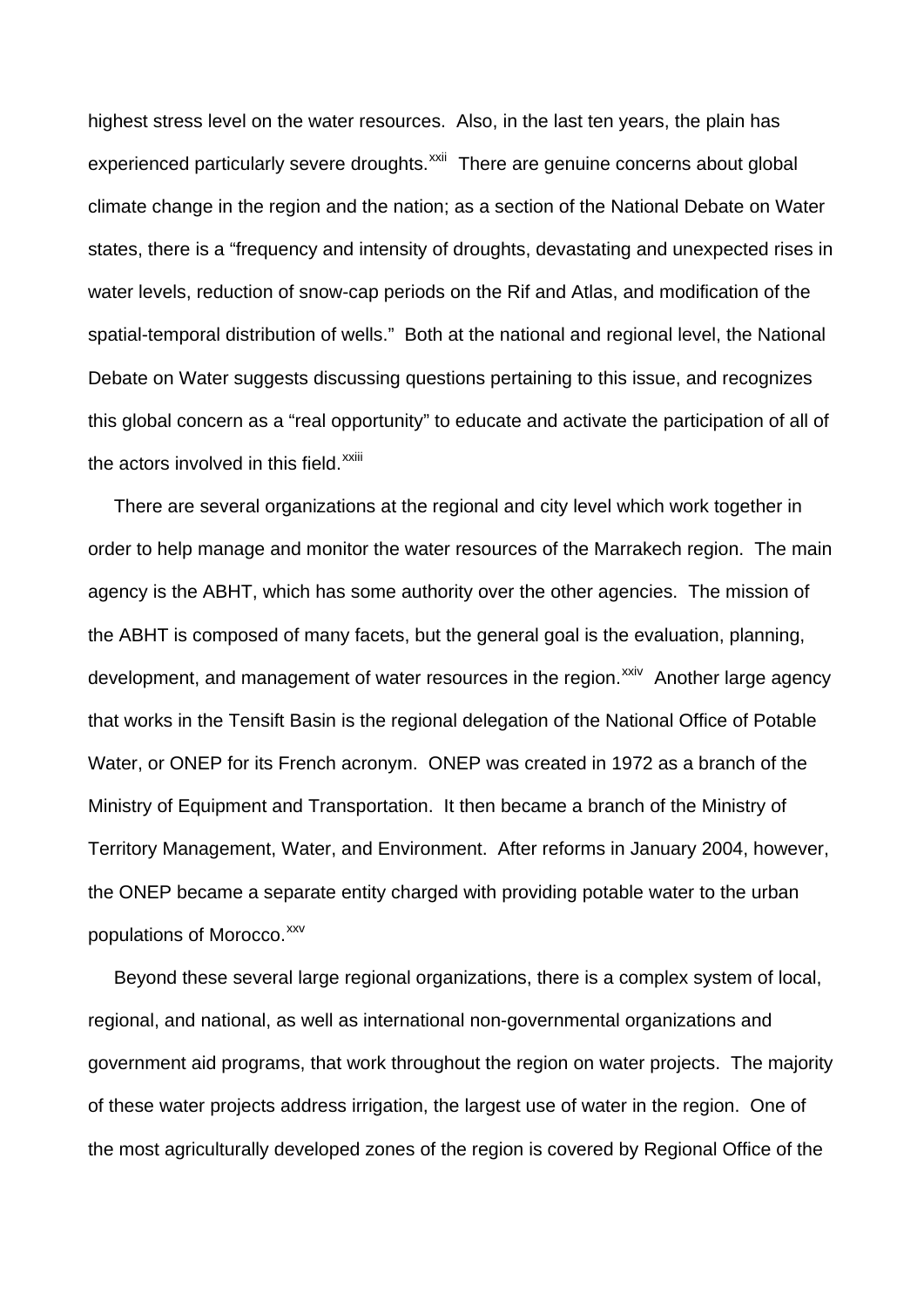Value of the Agriculture of Haouz (ORMVAH). The ORMVAH oversees the management and operations of the Canal du Rocade, an irrigation and transport canal that brings water resources to the region from the Oum Er R'bia Basin (to the north of the Tensift Basin). The Canal is meant to provide the majority of its water for agricultural irrigation. This ORMVAH's proposed responsibility is to work on studies and execution of new irrigation projects and training of new irrigation equipment, as well as aid the formation of farming organizations. ORMVAH works in the zone around Marrakech, and has irrigated 66% of the land; one of the highest percentages of irrigated land in the region. $x^{x}$  Yet, according my interview with a Technical Counsellor from the German aid group GTZ (which collaborates with the ABHT), the ORMVAH is actually not working as proposed. One of the problems the office faces is that agricultural users do not wish to pay for the water provided by the Canal. Thus, the users have the irrigation structures provided by ORMVAH, but they dig their own unauthorized wells into the groundwater aquifer, El Haouz, and then irrigate the fields with this water. The office does not receive any user fees from the beneficiaries of the irrigation, and has gone deeply into debt. The ORMVAH also faces a dilemma in the supply and capacity of the Canal. The official figure included in some documents states that the Canal du Rocade supplements the Tensift Basin with 300 million m<sup>3</sup> of water a year. According to the Technical Counsellor, the official numbers have actually been between 50 and 100 million m<sup>3</sup> for the last few years. Almost all of this water is sent into the city of Marrakech as potable water supply, but is poor quality.

 Another organization that works directly in the city of Marrakech is RADEEMA (Le Conseil d'administration de la Régie autonome de distribution de l'eau et de l'électricité de Marrakech). It is responsible for the support of water and electricity in the city, and was established by the municipal council in 1971. In 1998, RADEEMA began focusing on environmental conservation, and built new sewers for the city in August 2006. RADEEMA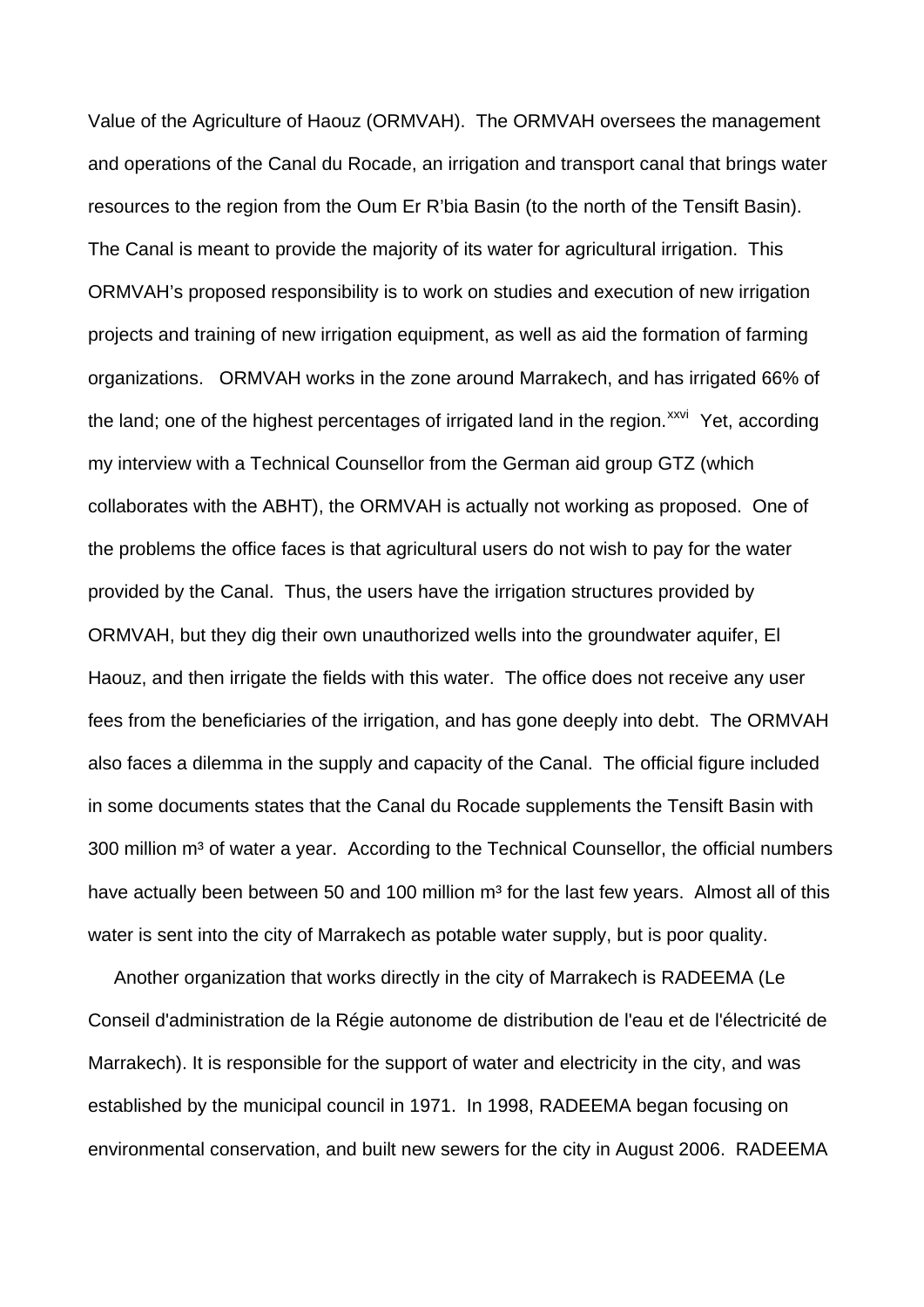has made plans to construct a water treatment facility to the Northwest of the city, but, according to the Director of Marketing at CRT, this facility has not been built because of prohibitively-high costs. The Technical Counsellor remarked that the government used the water treatment facility as a way to alleviate public fears that new (and existing) golf courses would not deplete too much from the groundwater resources of the city. It has been said that the golf courses will utilize the recycled water from the treatment facility, but it will still take several stages of building at the treatment facility before it is ready to produce water that is fit for re-consumption in any manner.

 As for tourism development and water resource management in the region, it is difficult to have a specific percentage of water usage for the tourism sector. One of the reasons for this, according to the Technical Counsellor at ABHT, is that large hotels and resorts in Marrakech often dig their own unauthorized wells to receive water. One quote from a Moroccan geographer echoes this fact, "A dwindling underground water table often coincides with the installation of major hotels. Nevertheless, tourist hotels have always been the last to suffer from water interruptions imposed by drought."<sup>[xxvii](#page-49-1)</sup> Indeed, according to the Technical Counsellor at ABHT, the subterranean aquifer beneath the Haouz Plain drops 2-3 Mm<sup>3</sup> a year, which is a level of critical water stress. The city of Marrakech receives a supplemental portion of its water from the Canal du Rocade, but it is not very high quality potable water. In fact, 80% of drinking water derived from surface water sources is poor quality. For this reason, and for expense purposes, hotels and resorts (as well as some personal homes) choose to dig their own wells. The problem is that these wells must be authorized by the ABHT, and according to the Technical Counsellor, the majority are not authorized.

 Aside from hotel infrastructure, tourism also encompasses many parks, swimming pools, and golf courses in the city. In Marrakech there are 935 hectares of parks. 580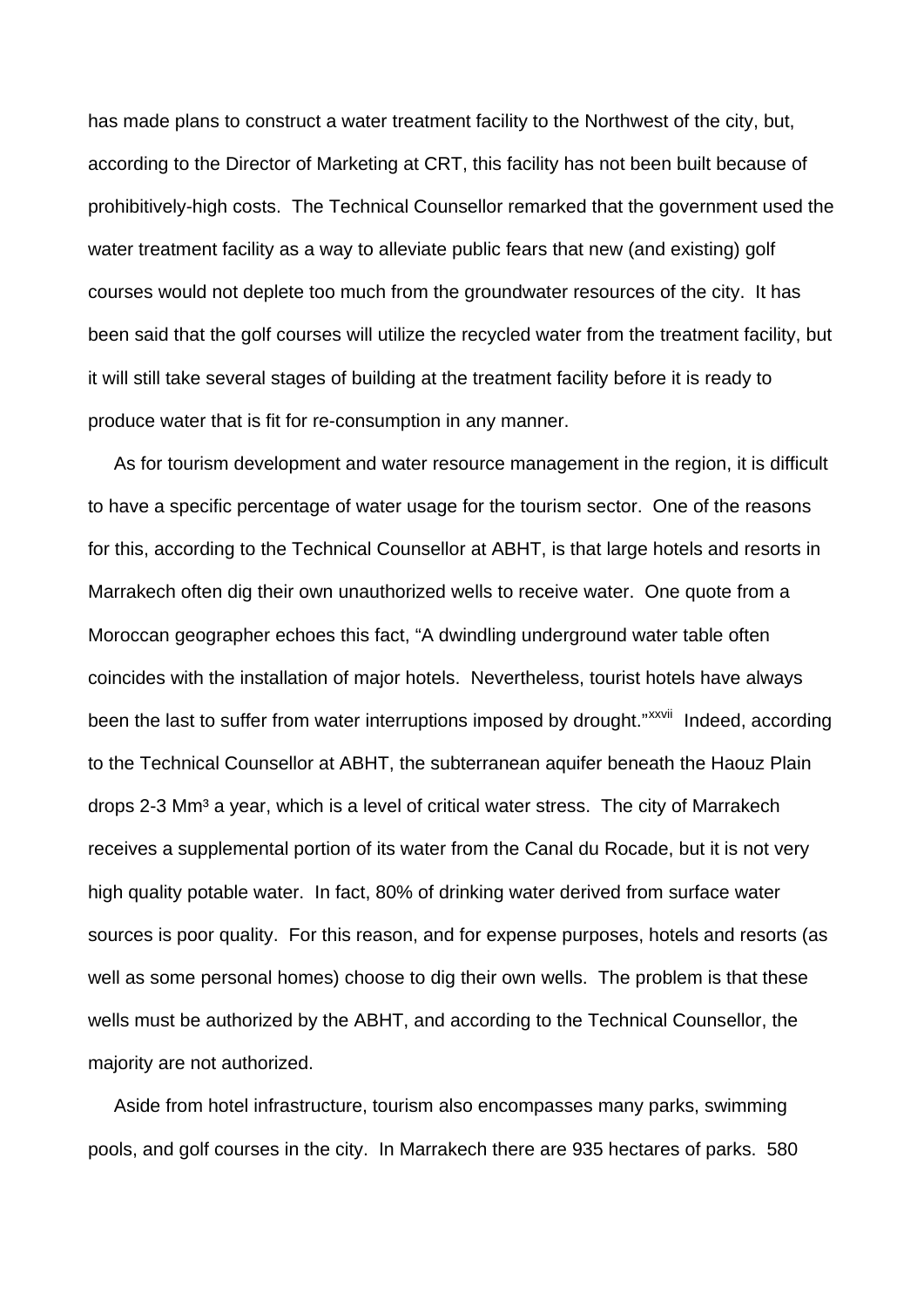hectares of this land is owned by the government, in the form of the Menara Gardens and the Gardens of Agdal (large attractions for both tourists and locals). 510 hectares of Marrakech's parks are located on hotel grounds.<sup>[xxviii](#page-49-1)</sup> Based upon observation, these parks are fed by lots of water hoses and underground sources (Please see photographs in the Appendix for more information). Golf courses are the largest consumers of water in the tourism sector. Marrakech has three golf courses now, and has approved the construction of seven more. According to the Director of Marketing at the CRT, golf courses consume a lot of water, yet one hectare of golf course still "consumes less water than one hectare of potatoes."

 The infrastructure of water management in the Tensift Basin is still largely based in large hydraulic projects, such as dams and canals. There is one large dam, Lalla Takerkoust, in the region, which supplies the majority of Marrakech's water, and there are several smaller dams that supply irrigation and potable water needs in other parts of the region. Marrakech also receives a portion of its water supply, as aforementioned, from the Canal du Rocade, which connects from the Oum Er R'Bia Basin. "Lalla Takerkoust dam occupies a most important position in supplying the water of the urban region of Marrakech, and also for the agricultural usage at the center of the Haouz Plain."<sup>XXIX</sup> This dam was built in 1935 to help meet the growing water needs in the region. The dam's water is used not only as a potable water source, but also as a generator of a small amount of hydroelectricity, and a provider of irrigation and industrial water. Lalla Takerkoust dam's artificial lake is even touted as a tourist attraction for swimming, sunbathing, and paddle-boating by the Regional Council of Tourism. Just 20 km north of the Lalla Takerkoust dam, on the N'Fis River, construction of a new dam, the Wirgane, is underway. This dam, upon its completion, is intended to strengthen the supply of water available to the city. At the Lalla Takerkoust dam, there have been serious problems with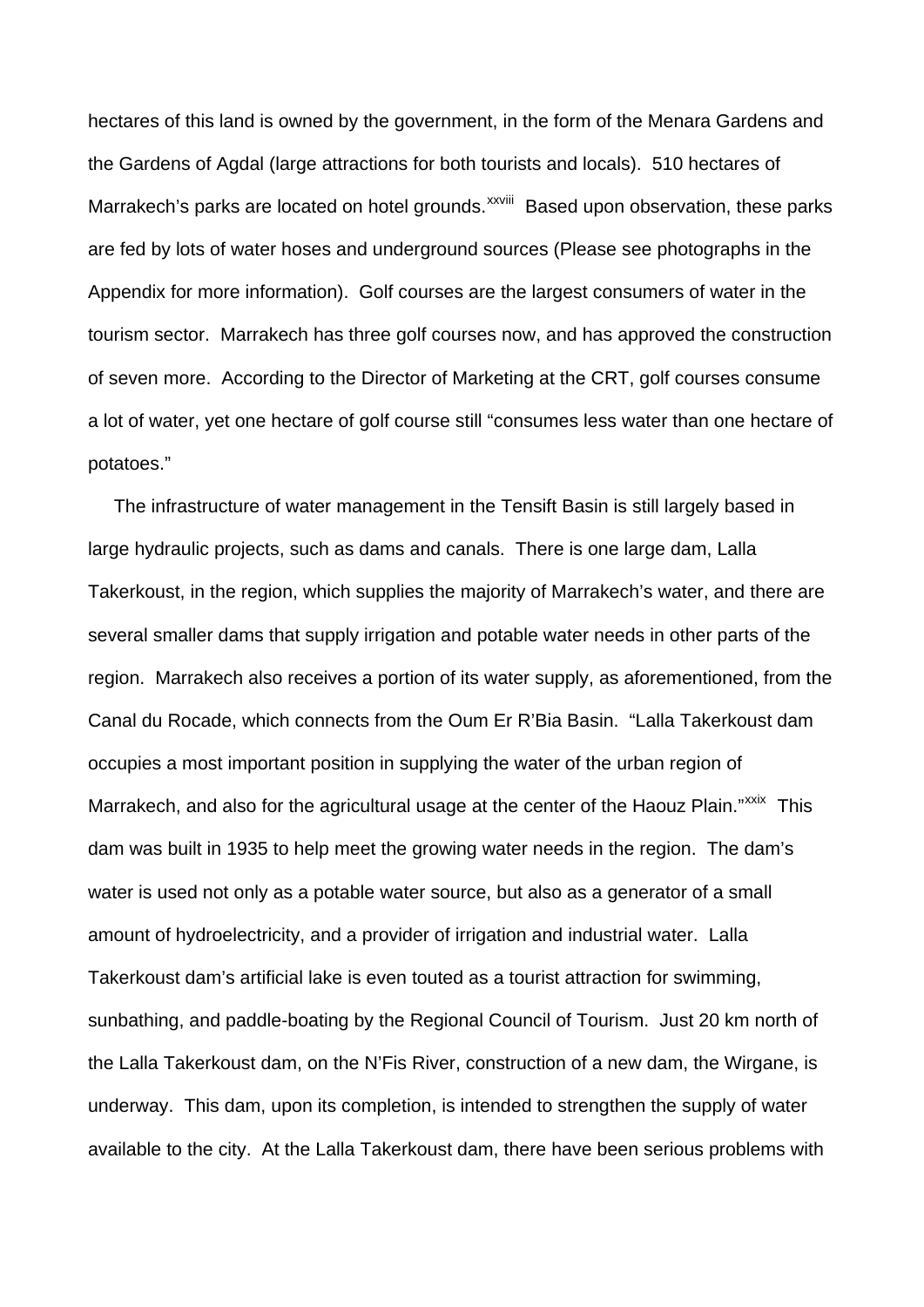silting, caused by deforestation, drought, and desertification. This silting has drastically reduced the capacity of the dam, from 72.5 million  $m<sup>3</sup>$  to only 56.1 million  $m<sup>3</sup>$  in 2002.<sup>[xxx](#page-49-1)</sup> The Wirgane dam is also supposed to help regulate the capacity of Lalla Takerkoust. Some have expressed doubts about this dam, however. The Technical Counsellor at the ABHT believes that dams are simply "pools of evaporation," particularly in an arid and semi-arid climate such as the Haouz Plain. This is especially true when the dams are full, because the highest surface area of water is at the top, and exposed to the sun. The new dam has a budget of 80 million Euros, and a great deal of this money may be going "into the pockets" of the officials and investors of the dam.

 Since the 1960s, the Moroccan government has been promoting and executing largescale hydraulic projects to provide for the ever-growing water demand in the nation. According to Morocco's *50 Years of Human Development: Perspectives to 2025*, "The dam policy launched by King Hassan II permitted the country to assure hydro and crop security, to improve irrigated plots' agricultural revenues and to intensify and diversify agricultural production and to develop agricultural exports." The report goes on to state that this strong focus on water resource mobilization left little thought for the future mobilization and quality of water supplies. Thus, water quality has been severely damaged by pollution, and groundwater tables have been heavily overexploited. The government now states its water policy, in the report, as the following, "The principle of demand management has become the guiding principle of public water policy." The demand management policy has been included in the irrigation sector, "but the results obtained, up to now, remain lukewarm."<sup>[xxxi](#page-49-1)</sup> It is sometimes difficult to read Moroccan government reports, and understand exactly how the proposals and the actions fit together. The previous attempts may have been lukewarm, but the following case-study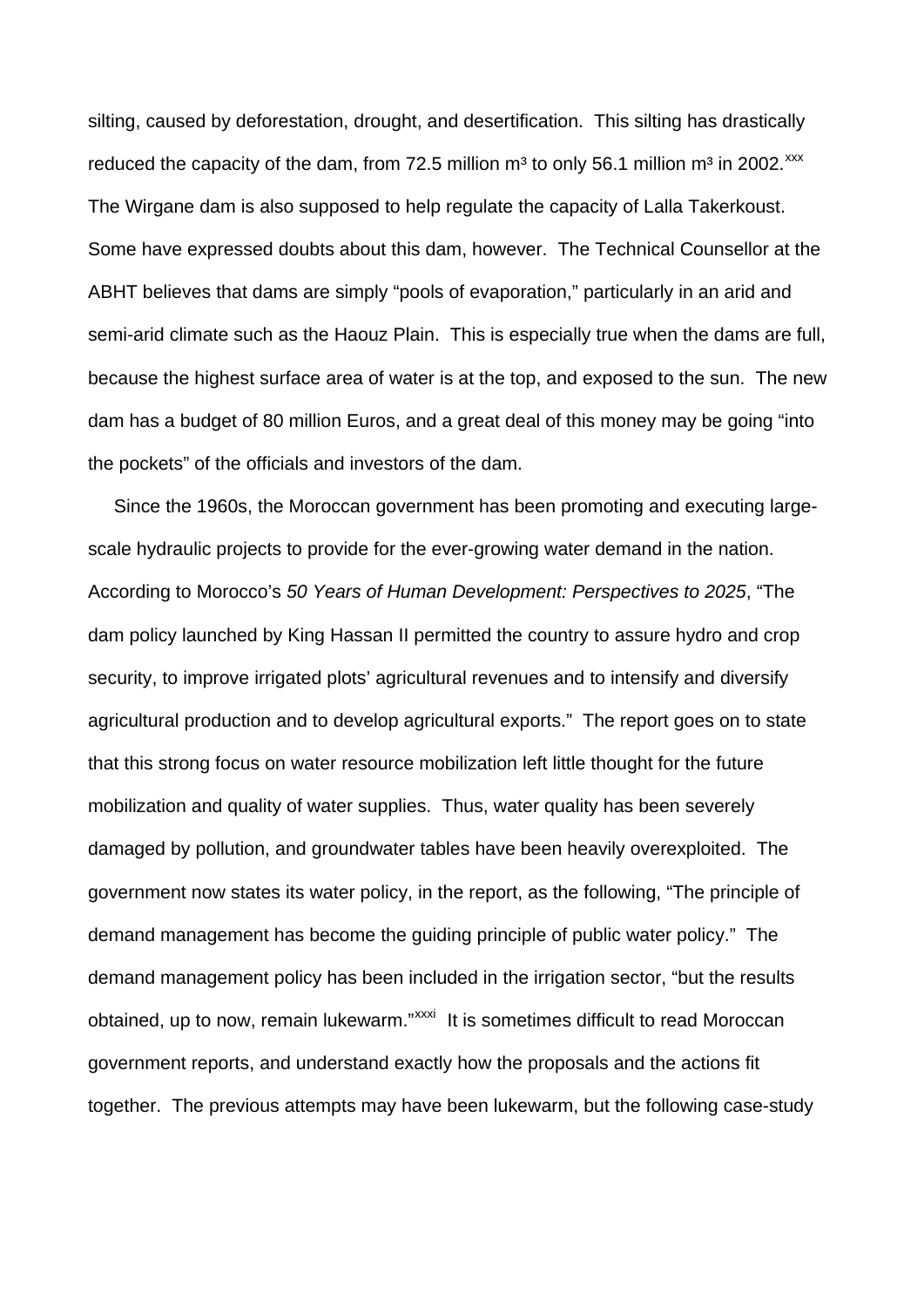offers an excellent example of how stated policy and executed action fit together to meet objective goals.

 A case-study of the demand management as Moroccan public policy was published in the *Water Demand in the Mediterranean* report. The area of Rabat-Casablanca has experienced a drop in the rate of water demand growth for the last 12 years. Though there has been strong urbanization, the growth was slowed by repairing and finding leaks in the water system, as well as "setting up a banded pricing system to make consumersincluding public users-more responsible." A strong water resource awareness campaign was also enacted. Because of a good framework that combined private and public interest with authorities, this was all possible. It has also slowed the demand and need for expensive large-scale hydraulic investments. The Technical Counsellor remarked that all water investment and management in Morocco does not require more large projects, but instead necessitates increased public awareness, repair and renovation of current systems, and a decentralization of the water management framework.<sup>[xxxii](#page-49-1)</sup> The report on *Water Demand in the Mediterranean*, succinctly puts it at:

"Demand management necessitates a profound change in policies and practices (methods of management, consumption and production). The challenge is to succeed in combining standard or new "hard" approaches that place the accent on technology and infrastructures (hydraulics, desalination), with "soft" approaches (the art of acting with all the organisations involved to find the best use for each m3 of water, without forgetting the needs of nature). The objective is to put today's and tomorrow's people at the heart of the argument by considering them not merely as users or customers but also as citizens who are expected to take responsibility, and to manage water as a heritage (whether natural, economic, or as expertise) to be treated carefully and passed on to future generations."[xxxiii](#page-49-1)

#### Tourism Development in the Arab World

Morocco may face some serious questions and debates regarding its tourism industry

and its ecological and social impacts, but, as is shown in the aforementioned report, it is

not alone in this. As a North African state, Morocco can often share comparison with other

Arab nations, as well as with Mediterranean nations. Many nations of these regions have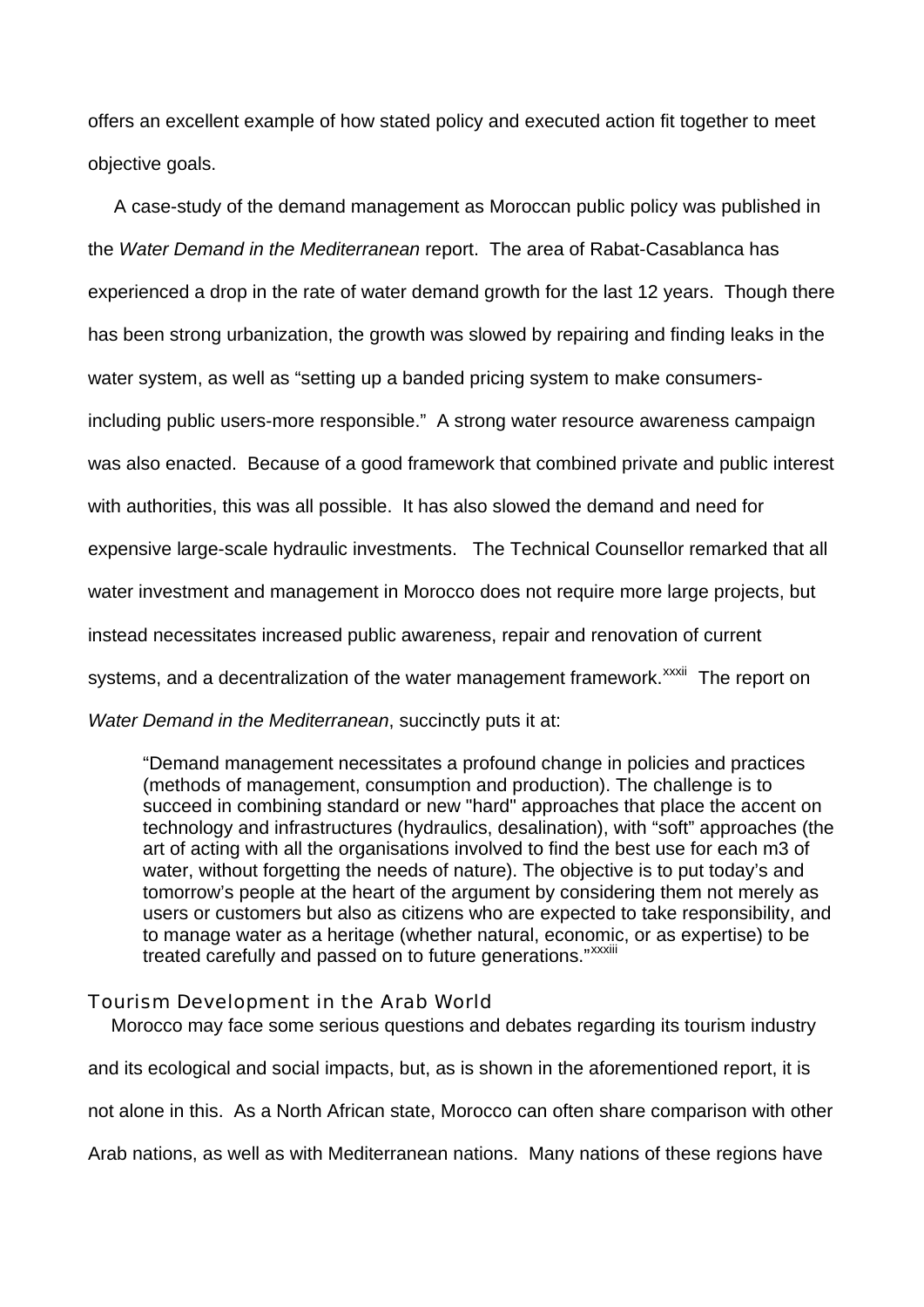long histories with tourism industry, and its side effects—good and bad. As Waleed

Hazbun writes:

"The promotion of tourism is not new to the Arab world and other developing countries. In the 1950s and 1960s many developing economies sought to promote tourism to decrease their dependence on primary sector exports (such as minerals) while diversify their economies. At the same time, tourism was generally viewed as a labor intensive industry able to provide many jobs not requiring extensive skill training or technology…Since the 1970s the logic has changed. Many boosters view tourism as an outward-oriented growth strategy similar to those promoted by the East Asian tigers. Such strategies seek to promote a sector that is competitive in the global marketplace and does not require tariff protection nor extensive government intervention, as earlier strategies to create local industries to produce (often less efficiently) goods imported from industrial economies. Outward strategies are guided by a logic of microeconomic efficiency instead of national autonomy."<sup>[xxxiv](#page-49-1)</sup>

According to the Director of Planning Strategy and Reporting at the National Ministry of Tourism, Moroccan tourism development closely followed this pattern. In the 1960s, the Moroccan government invested in hotels and tourist developments in the city of Marrakech. Beginning in the late 1970s and by 1980, all tourism in Marrakech had been privatised. Now, the government applies a particularly hands-free investment policy toward the city of Marrakech. Despite this hands-free policy in the investment sector, the government closely monitors the growth and performance of tourism, considering that, "…Tourism likely employs indirectly about one out of every ten people in Morocco, Tunisia, and Egypt."<sup>[xxxv](#page-49-1)</sup> With statistics such as this, it would be dangerous for the government to not carefully track this sector. Another point Hazbun makes, however, is just because the sector employs citizens now, does not mean that it will in the future. Tourism development is a seasonal and cyclical field, wherein there are sometimes many jobs, and sometimes very few. Hazbun suggests that it is dangerous for Arab nations to place so much of their future economic performance in the hands of such a sector. He asks, "…What kind of future will tourism development offer? Tourism is a commodity...The 'tourism product' is not simply a reflection of the existing state of the natural geography or the remaining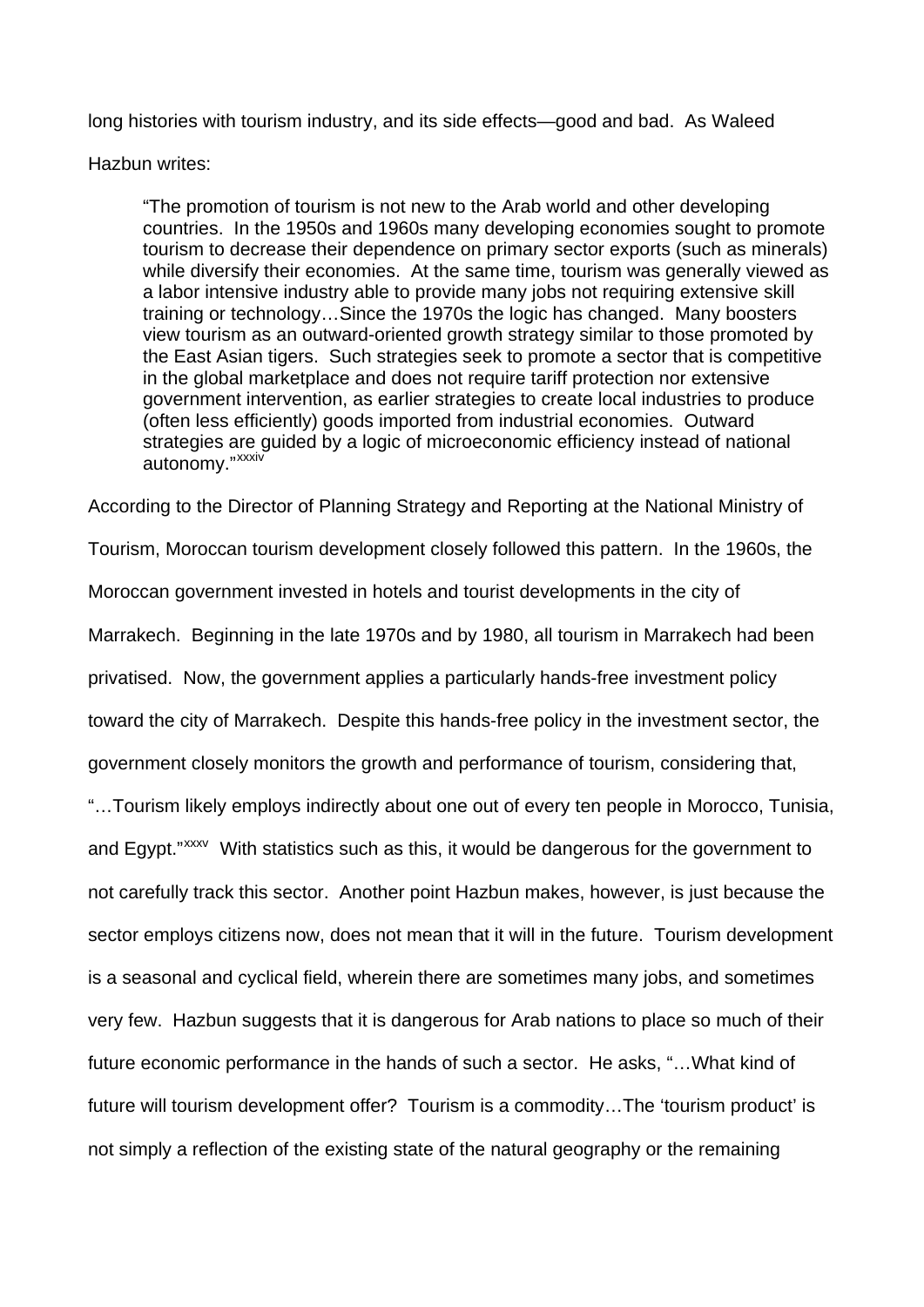historical monuments and ruins, but most of all it is a product of political and social constructions bounded by global economic processes."[xxxvi](#page-49-1) He suggests that the governments might wish to consider carefully the impacts of placing national economic security in the shifting 'global economic processes.' Yet, he recognizes also that these states have already placed so much of their economies into this system that "The hard currency tourism brings in has made tourism so critical to the health of national economies and state budgets that for many governments the maintenance of tourism flows often now ranks with issues of national security." Indeed, in Morocco, the plans for tourism took a very strong turn the year 2000, perhaps for these reasons.

#### Morocco's 2010 Vision

 Moroccan tourism's current development plans are very similar to those described by Hazbun in his paper. In the year 2000, Morocco initiated the "Morocco 2010 Vision," an ambitious set of plans and developments with an ultimate goal of attracting 10 million tourists by the year 2010. It was signed into law on October 29, 2001.<sup>[xxxvii](#page-49-1)</sup> This plan, which has national government backing and private support, actually encompasses several large plans in and of itself, including Plan Mada'in, Plan Azur, and a rural tourism promotion. According to the Director of Planning Services and Reporting at the Ministry of Tourism in Rabat, with whom I conducted an interview, the 2010 Vision will increase the number of hotel beds in the country by 160,000—130,000 beds at beachside resorts under Plan Azur, and 30,000 beds in "cultural destinations," such as Marrakech, Fez, and Rabat. It will seek 80 billion dirhams in new tourism investment, and 80 billion dirhams in tourism receipts. The government will also attempt to create 600,000 new jobs with the tourism development, and to push tourism to 20% of the GDP.

 The 2010 Vision has six general areas in which it will work in order to obtain the objectives of each plan. These areas are: 1) the "product" 2) the training 3) the air policy 4) marketing and communication 5) tourist environment and 6) institutional organization.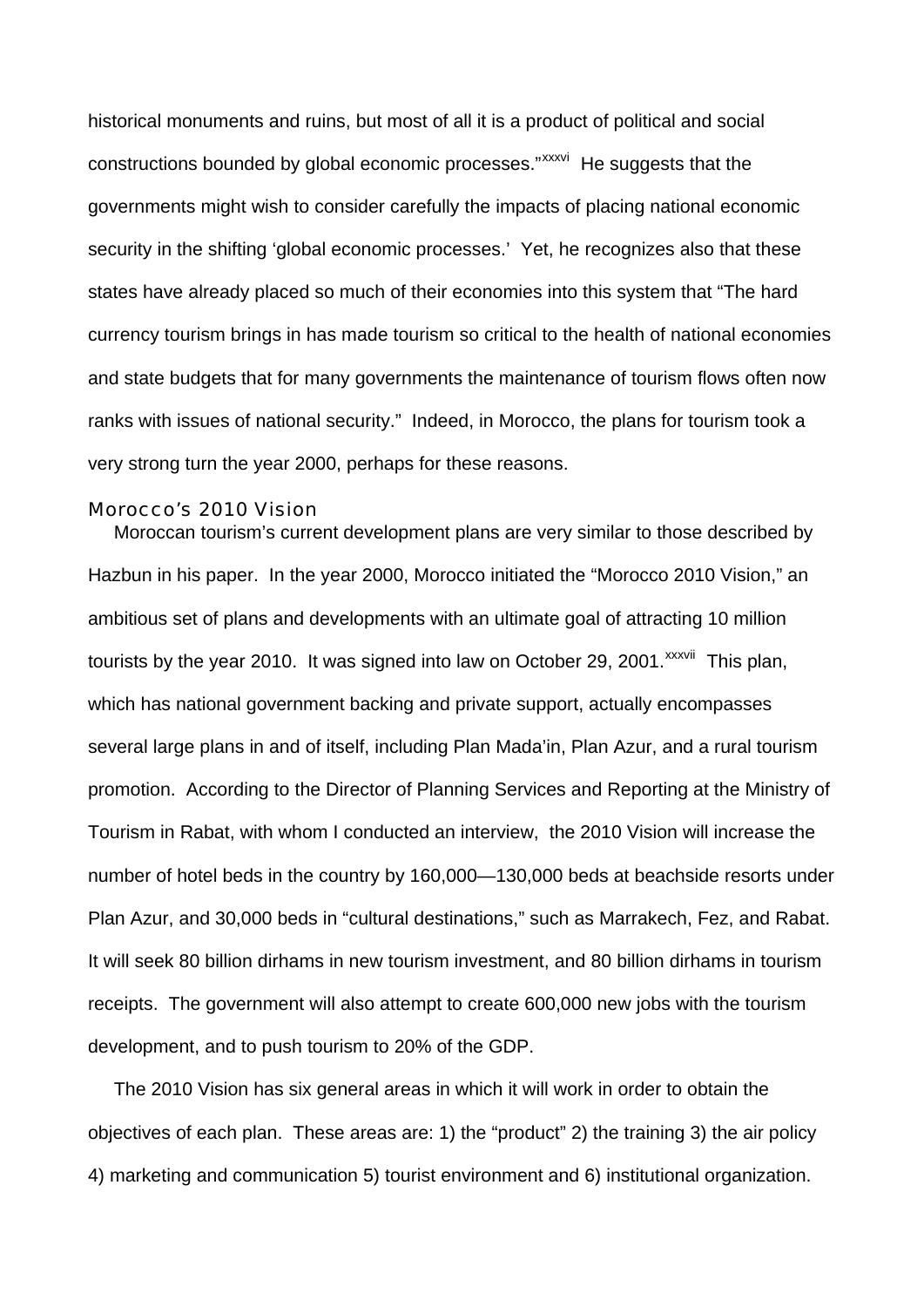The "product" is what the Moroccan government, or more specifically, the Ministry of Tourism, can promote in a city, area, or region as a tourism asset. For example, in Plan Mada'in (which works in "cultural destinations"), Fez's product could be the fascinating history of the city, and the intricate medina. In Plan Azur (which projects the construction of 6 seaside resorts by 2010), the product will be sun and surf. The training for 2010 Vision includes education of a work force in the tourism industry. An example of this training can be found in Marrakech at Université Cadi Ayyad as a Masters degree in "Tourism, Patrimony, and Sustainable Development." The air policy is the opening of cheaper and more frequent flights and air carriers into Morocco from Europe and other Western nations. Marketing and promotion has been increased to aid the achievement of the Vision's objectives; according to the article "Morocco's Grand Plan," "there has been a 400% increase in the promotion budget to \$50 million." XXXVIII The tourist environment means better hospitality in the hotel industry, city beautification projects, restaurant and entertainment plans, and projects to make the cities more accessible to tourists. Institutional organization entails the increased partnership between government and private associations to increase the efficacy of tourism plans and projects.

 Plan Mada'in involves the "repositioning" of different cultural sites in Morocco, such as Fez, Meknés, Tangier, Rabat, and Casablanca, in order to attract and accommodate more tourists. In order to achieve this repositioning, the six aforementioned objectives will be scaled to the level of each city or region. Fez signed the first convention in 2005 with the Ministry of Tourism to begin regional development plans for the increase of tourism under Plan Mada'in. Casablanca signed its convention in 2006. Marrakech does not yet have a regional development plan because Marrakech is "a specific case," according to the Director of Planning Services and Reporting. The growth rate has been so steady and successful in Marrakech that the national Ministry of Tourism has made no intervention.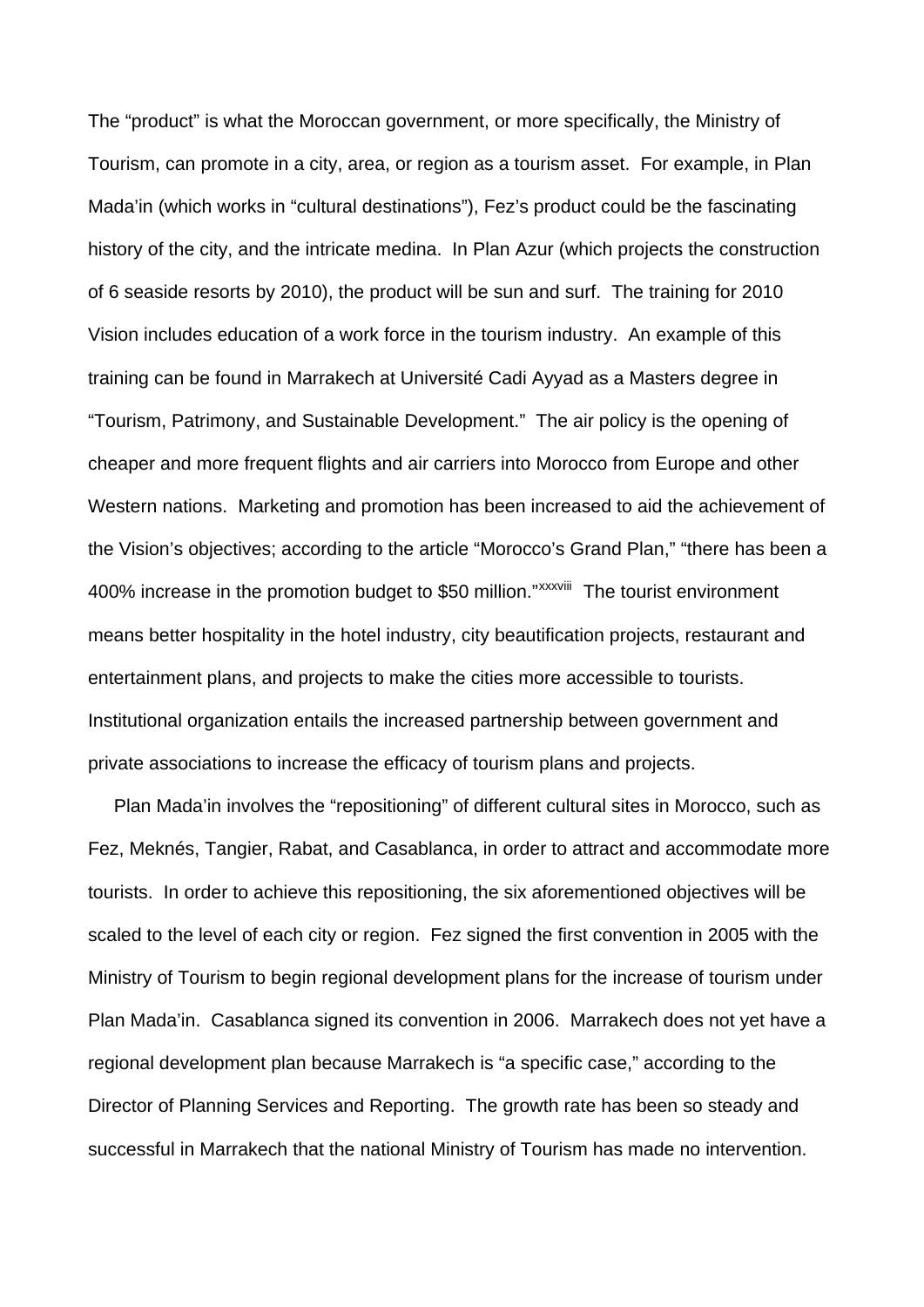One of the problems with this, however, is that the regional development plans are comprehensive and include a survey of ecological environmental issues as well. The convention for Fez, for example, included a section addressing the water crisis in the medina of Fez. Without a regional development plan for Marrakech, the tourist investment in Marrakech has had almost complete autonomy, and has been given no direction by the ONMT. The regional development plan for the city of Marrakech, according to the Director, will not begin until "next year." The Director also said the ONMT is beginning an educational campaign through the Department of Quality Management and Sustainable Development about water resource demand and environment. He said that in 2006, two workshops were held in Marrakech with hotel managers and staff, as well as with tourists to promote economical use of water and energy. They were only moderately successful, but the ONMT plans to continue promotion of education through a campaign with brochures and more workshops.

 One of the positive aspects of the 2010 Vision is that it places a very high emphasis on education in all sectors of the plan. A thorough understanding of the assets and needs of each city or region is necessary to effectively promote the "product" for each place. Training for Moroccans in the university and in the work sector will be very important to the future success of all of the other objectives. I had the pleasure one day in Marrakech of sitting down with some of the Masters degree students in the "Tourism, Patrimony, and Sustainable Development" program. They filled out surveys, which I will introduce and analyze later in this report, and graciously talked to me about all of the aspects of tourism, not only in Marrakech, but in Morocco. Another very positive aspect of the 2010 Vision is the decentralization of tourism planning amongst regions. According to the Director, before 2000, the national level of the Ministry of Tourism would present 3-year and 5-year plans regarding tourism on a national level. Now, many plans are coordinated on a local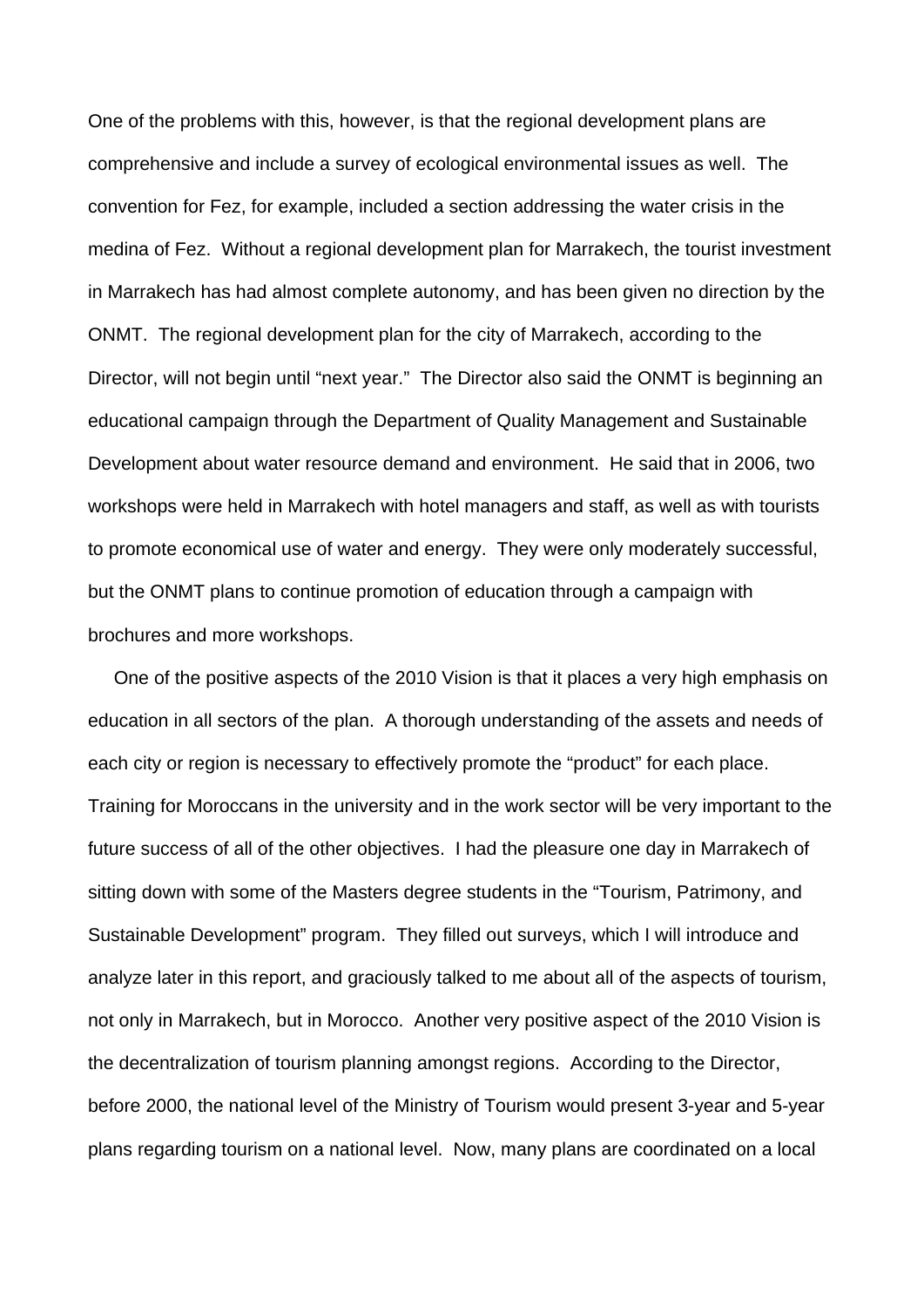or regional level, amongst public and private organizations. Plans made on this level allow the actions to more directly correlate with the community's needs and abilities.

 One of the more dangerous aspects of the Vision 2010 plan for tourism in Marrakech is the exponential increase in low-cost airlines flying tourists to Morocco from Europe. While this is meant to boost direct tourism flights to all of Morocco, the vast majority will fly into Marrakech. The Director of Marketing at the CRT explained that the new Marrakech airport and its expanding terminals would be a necessity in the coming years due to the projected increase in hotel beds and interested air carriers. According to the article, "Mass Tourism Threat in Morocco," Starmer-Smith says, "…Ryanair announced that it had agreed to fly 20 routes from Europe over the next five years, carrying up to a million passengers a year. Its routes from Frankfurt and Marseille to Fès, Marrakesh and Oujda open for business in October. EasyJet will begin flights in July from Gatwick to Marrakesh, with one-way fares starting at £30.99, including taxes. Thomsonfly will launch a route from Luton to Marrakesh in October; Atlas Blue has already begun flights to Marrakesh from Gatwick; and another budget carrier, Jet4You, is to begin services from Britain later this year." The article then goes on to explain that this advent of cheap flights was very dangerous for other cities (in Eastern Europe for example) which have seen an increase in crowding and a loss of traditional charms that attracted tourists originally: Starmer-Smith warns, "Marrakesh will be less able to deal with such crowds, and it would be a shame if we were to see mass-market resorts opening up."<sup>[xxxix](#page-49-1)</sup> According to the article "What Tourists Leave Behind," airplane travel is one of the most ecologically damaging things that a tourist can do. The anonymous author in *Canada and the World Backgrounder*  says, "Increasingly, people are flying by wide-body jets to their destinations; civilian aircraft already contribute 3.5% of the world's greenhouse gases and this will increase rapidly as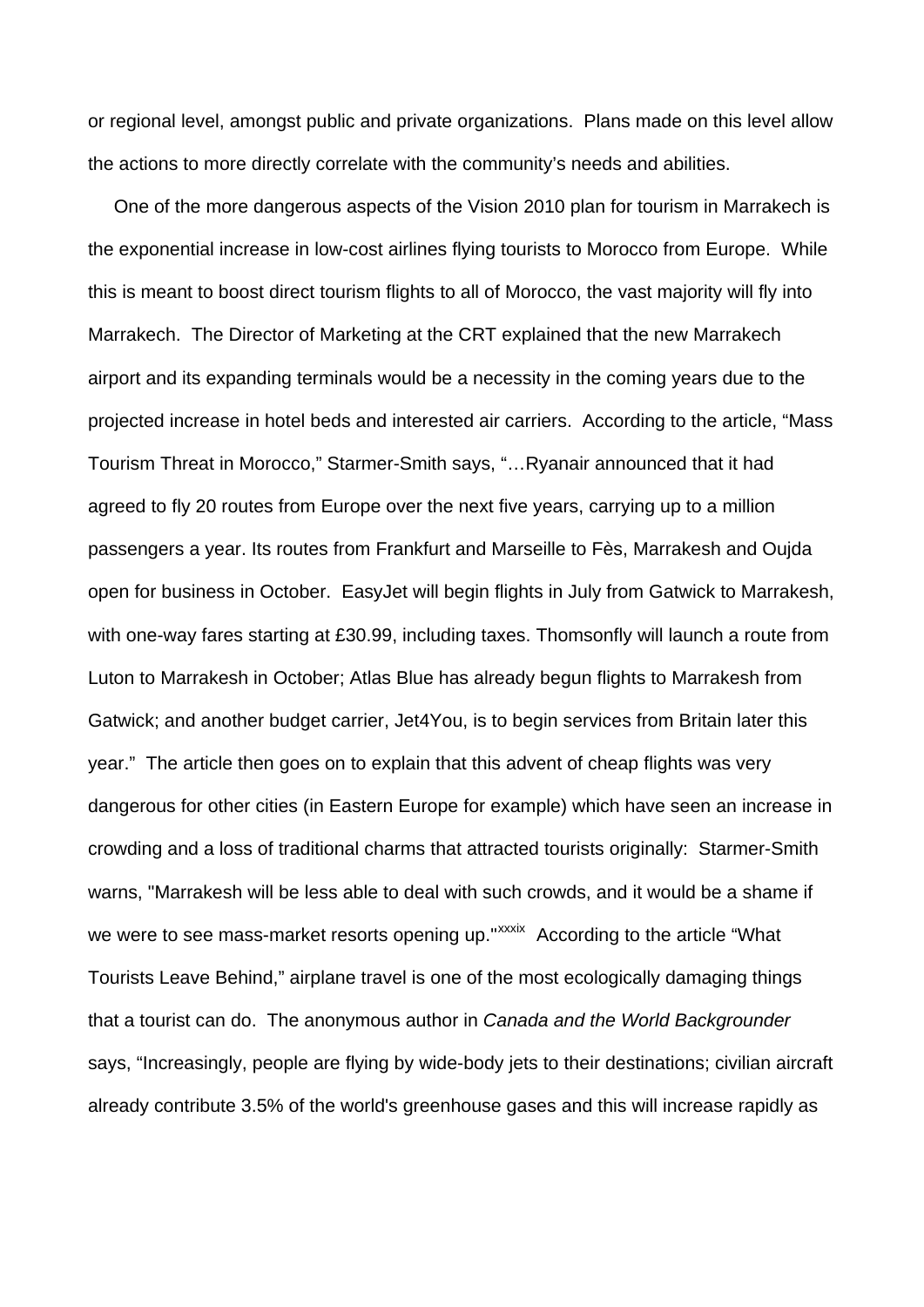the number of tourist flights goes up. (It's estimated that 90% of a tourist's energy consumption is spent in getting to and from the destination.)"XI

 Another dangerous aspect of the 2010 Vision is that Morocco is still a relatively fragile country in socio-ecological context. According to USAID's *Morocco: The Development Challenge*,"Compared to other countries in the region, Morocco's Human Development Index (calculated by the UN) places Morocco closer to a low-income country (like Bangladesh) than a middle-income country (like Jordan)." In 2006, Morocco ranked 123<sup>rd</sup> out of 177 nations on the Human Development Index.<sup>xii</sup> All of the investment wealth that enters the country as tourism development does not necessarily stay and help the population. Pfeiffer writes, "Veiled women sit begging near marble-clad riad hotels that cost up to 3,000 dirhams (\$350) per night."<sup>[xlii](#page-49-1)</sup> From my observation in Marrakech, the visuals of the city can be quite jarring. While eating a pizza for lunch one day at a streetside restaurant, I was approached five times for money. While walking down a street outside Djemaa el Fna, one with expensive jewellery boutiques and tourist-oriented restaurants, my cellular phone was pickpocketed from my bag. Leaving the touristy part of the medina, filled with leather purses, textiles, and jewellery, one discovers a very different world. Perhaps the most uncomfortable thing I experienced while researching was reading the New York Times article "36 Hours in Marrakech." In this article, advice is given to prospective travellers on the meals and activities they might choose to partake of in Marrakech. One of the sections included the following passage: "everything is romantically presented and expertly cooked in the sumptuously Moorish interiors of Le Tobsil. The menu…typically includes cold Moroccan tapaslike salads, savory-sweet tagines...Dinner for two is fixed at 1,200 dirhams, and includes wine."<sup>[xliii](#page-49-1)</sup> When I read 1,200 dirhams, my heart nearly skipped a beat. Though this is very much in part because I am a thrifty college student, I cannot imagine the majority of people in Morocco paying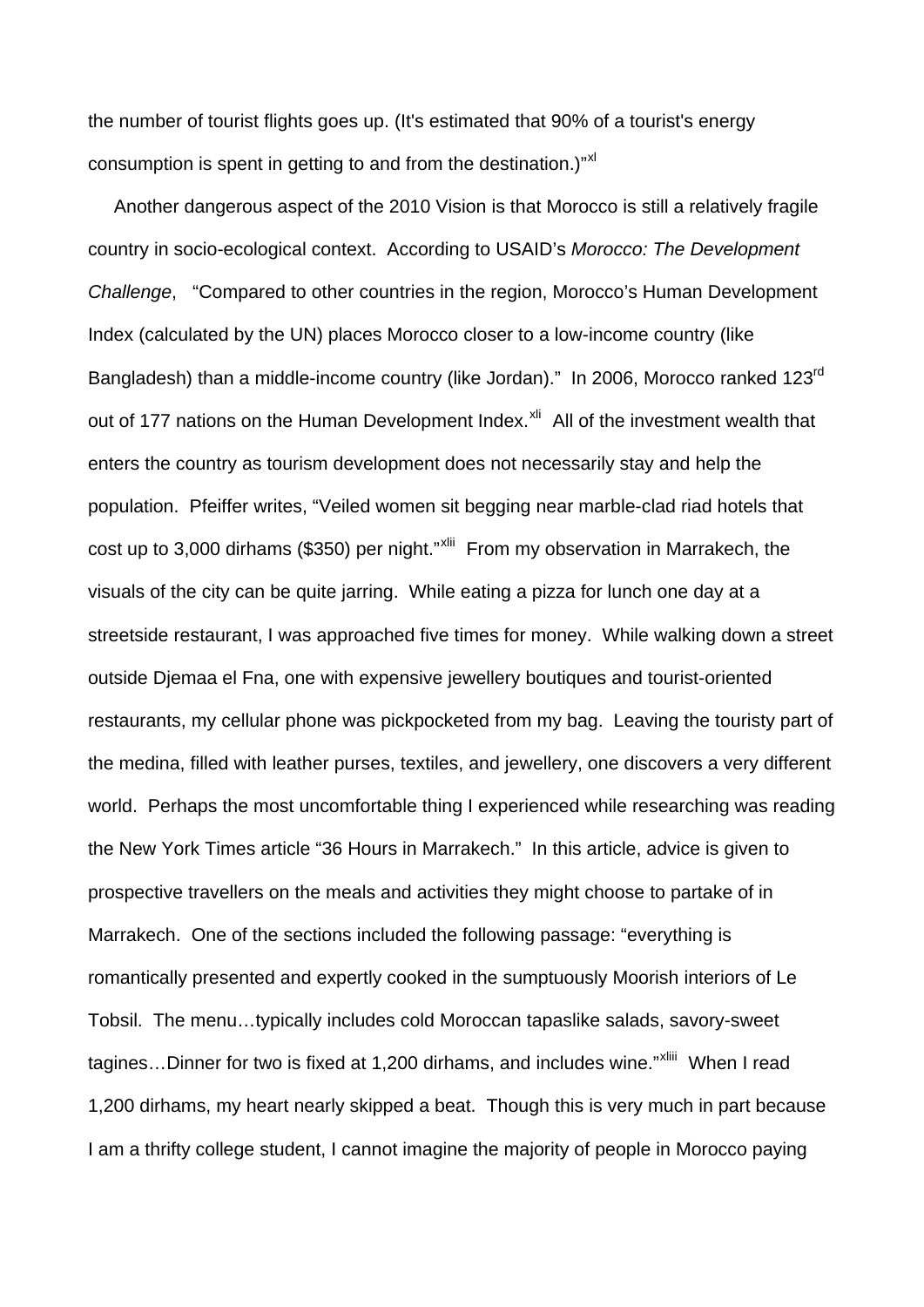such an exorbitant amount for one dinner. The article goes on, listing off prices that, after much time spent in Morocco, seem enormous. The ostentatious wealth in the city, represented by wealthy Moroccans and tourists, has palpable tension with the poverty and unemployment in the city. There is no harmony in the increasingly erratic demographics of the city. After a huge fight with another car one morning in Marrakech, my taxi driver explained that even driving in the city has become difficult; there is more traffic, and increasingly non-Marrakechis are moving into the city, making even the smallest interactions-even with other Moroccans-seem forced. There has been a disruption of the sense of community in Marrakech.

 In all of the 2010 Vision development flurry, it seems that there is very little said about ecological environment by the government. When asked if there was any partnership between the Ministry of Tourism and the Ministry of the Environment, the Director answered that it is a very "timid relationship." He also pointed out, pragmatically, that the vast majority of water usage and water wastage comes from the agricultural sector. Yet, if the tourism sector is to advance on or surpass the agricultural sector as one of the top GDP providers, it must take responsibility for those things now, not continue to look at agriculture and wait for it to reform. There seems to be a lot of recognition of this fact, that something must be done now, but there seems to be little consensus about just how to go about it. Waleed Hazbun goes so far in his article as to state that Arab governments have very little concern for ecological issues when faced against tourism development. He says, "Some states…have a stated goal of meeting best practice standards for environmental sustainability and awareness. But I wonder if this would be the case if environmental degradation and political were not viewed as major threats to the tourism product and its external image." He then quotes one analyst as saying, "the government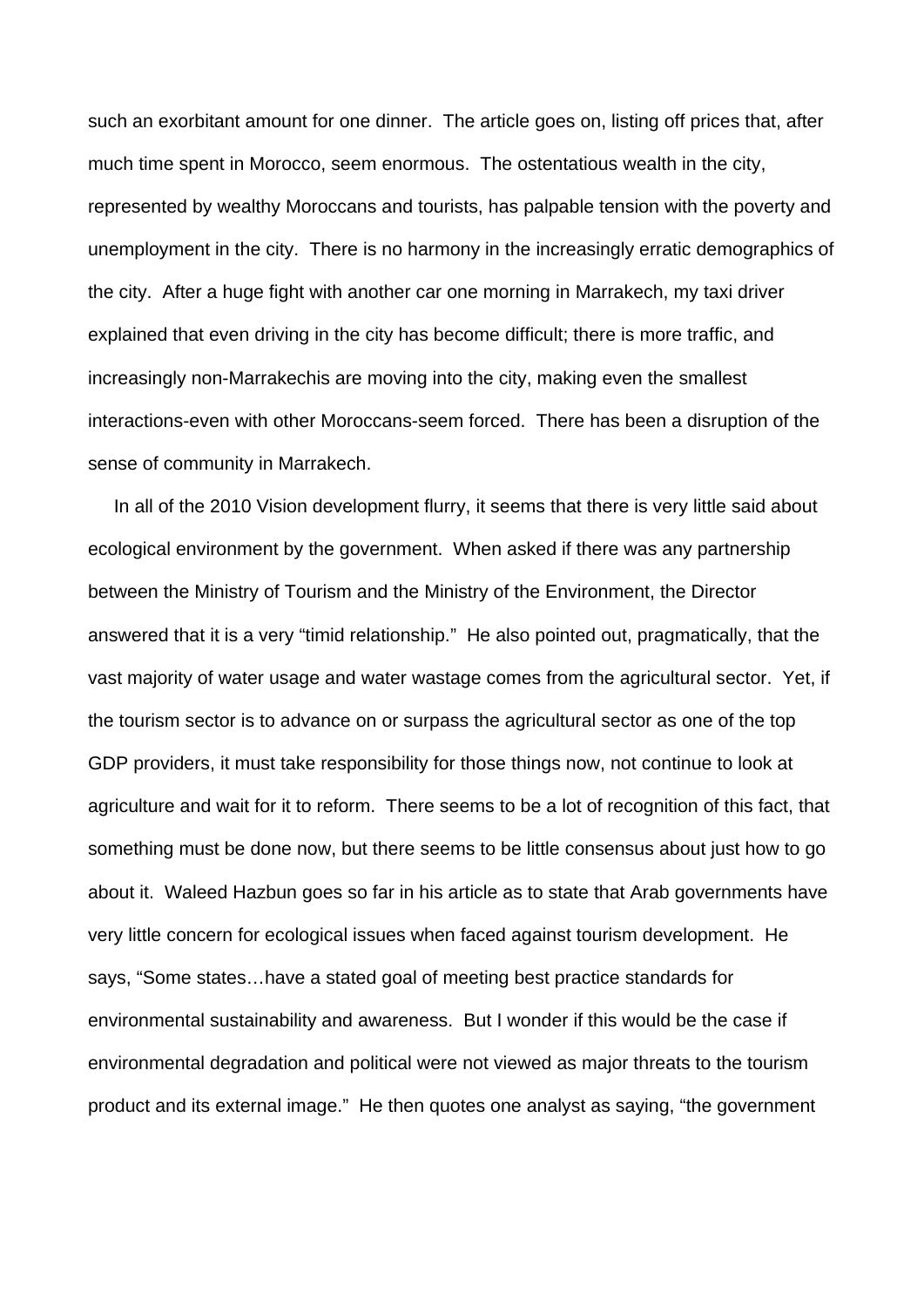was seemingly more concerned with the environment's impact on the tourism industry than the [impact of the tourism industry on the environment]."Xliv

#### Actions of the Water Resource Management Sector

 While the Ministry of Tourism and the private tourism sector have been busy at work on the Morocco 2010 Vision, the Water Resource Management sector has also been working diligently on plans and projects to improve the efficacy of water systems and reduce the demand on water sources. Several of the organizations already mentioned in an earlier section have plans underway and at the national level, the "National Debate on Water" began in November 2006. This debate held five large thematic workshops in the following topics, desalinization of sea water, management of river basins, water resources and climate change, governance of groundwater, and economy of water. As well as these large national debates, ten workshops of general debate were held with river basin agencies. As for the Tensift Basin level plan, the national government still plans to carry out the execution of seven large dams in the region, including the Wirgane, upriver from Lalla Takerkoust. The government says that these dams will permit the regulation of a supplemental amount of 200 million m<sup>3</sup> to meet the projected needs of the Tensift Basin. The government also has studies underway to explore deep subterranean water basins to understand what sort of supply potential might exist in those. $x^{\text{iv}}$ 

 Though the national government is still working mostly on a large-scale level, there are at least 60 international groups working here and throughout Morocco specifically on the water resource management. One of these organizations is the United Nations-HABITAT program, which is represented in the city by the Marrakech Local Agenda 21 Project. As the organization states in its background and objectives, the city's "development is very dependant from natural resources, especially water, which are in danger of depletion." The Local Agenda 21 Project began in 2002 in Marrakech. Some of the work that the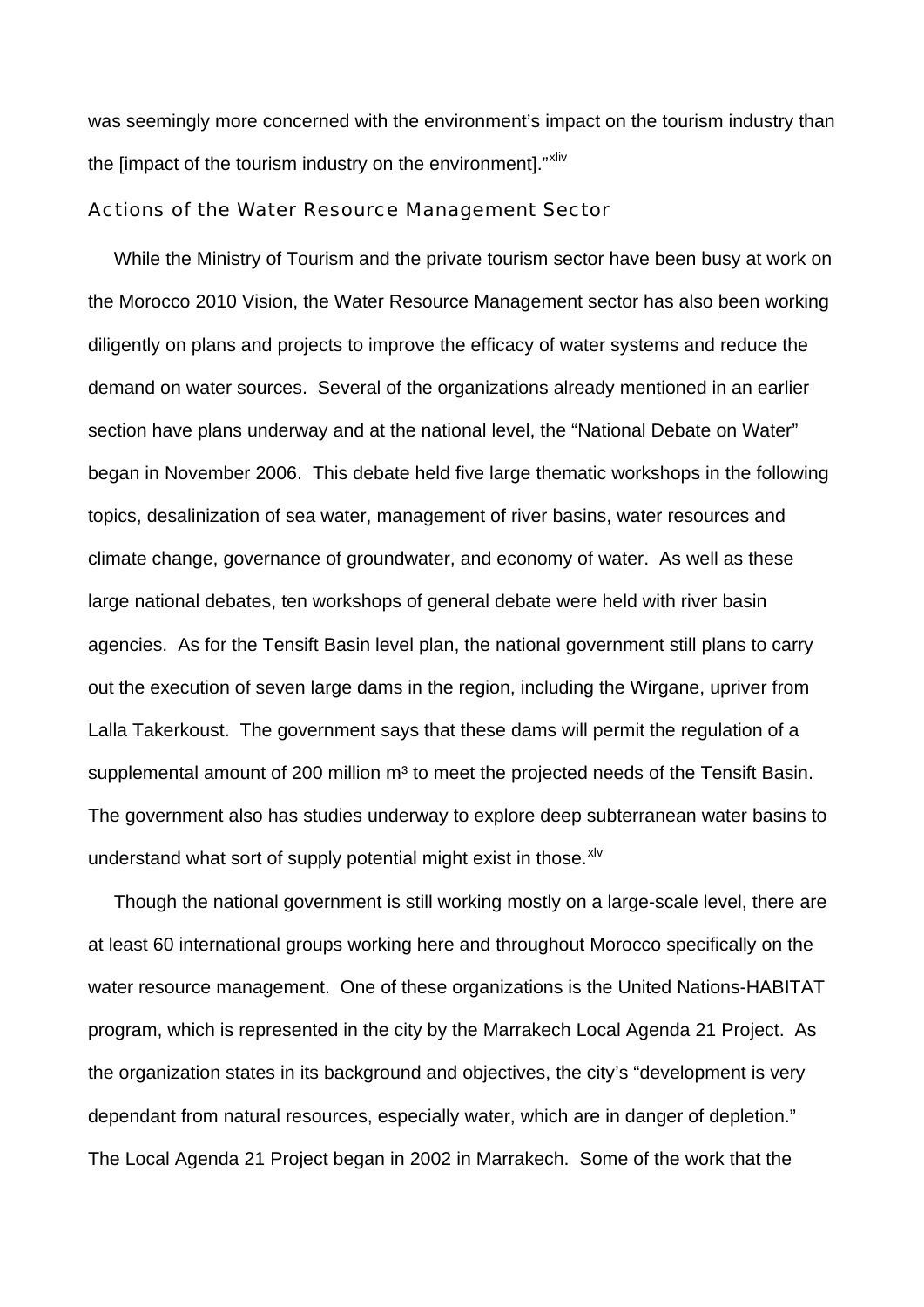organization does in Marrakech includes the creation of forums for different actors and sectors to come together and focus on issues such as water management, protection of cultural heritage and promotion of tourism. It helps create action plans and strategies for these fields, trains other organizations to participate in the process. $x^{\text{Mvi}}$ 

 Another organization that works in Morocco generally is ECODIT, a group that coordinates with government, private sector, and local communities to create and promote policies and technologies that encourage environmental protection and sustainable development.<sup>XIVII</sup> ECODIT has three programs that it has run recently in Morocco, including one developed for UNESCO and the Moroccan Ministry of Environment. This program was "a national strategy for environmental protection and sustainable development." ECODIT looked at all of the environmental policies and development programs promoted by the Moroccan government, and then estimated the expenses of these policies. It then looked at the price of environmental degradation, in a social and financial manner, and then projected the impact of these issues on the national GDP. ECODIT then "worked with the Ministry of Environment to establish environmental quality objectives that will ensure sustainable development and explained how environmental protection measures such as pollution prevention, economic incentives, and institutional strengthening will allow Morocco to reach these objectives." ECODIT also worked on a regional level in the Northwest (Tangier, Kenitra, Rabat) and North Central of Morocco (Fez). ECODIT and local partners prepared "an environmental profile of each region that identifies environmental priority issues." These issues were then developed into action plans and strategies for environmental protection in the region. Xlviii

#### Awareness in Marrakech

 There are strong forces working in both tourism development and the water resource management sector, but I was curious to know how much information there was locally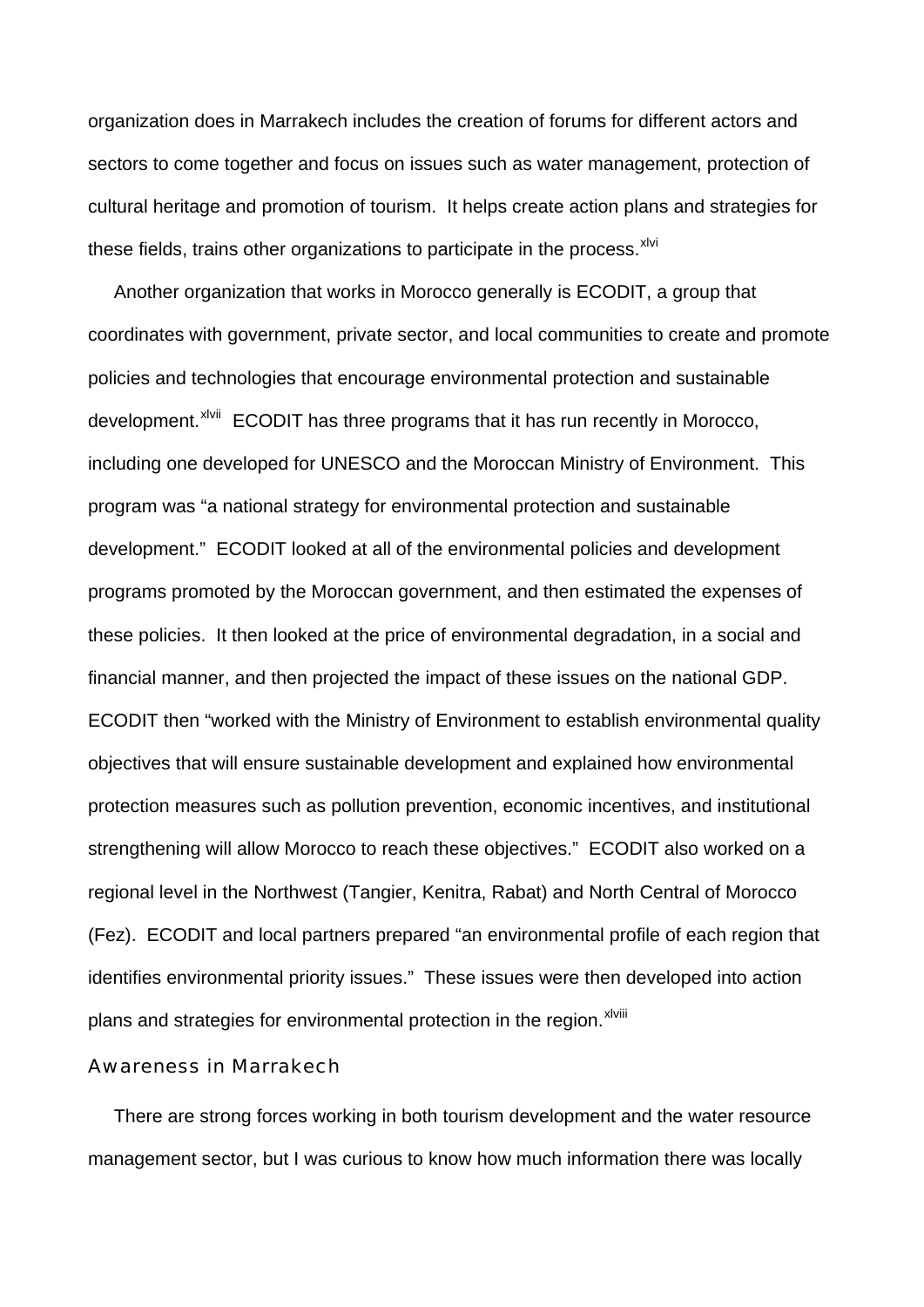about this issue, amongst tourists in Marrakech, as well as with students in Marrakech. Who was studying this issue? Was there any accountability amongst the users—on a local level? An outsider/tourist level? Though so much has been published and researched on the topic, does that mean that anyone is familiar with it? To answer some of these, and more specific questions, I spoke directly with the tourists and some Moroccans, regarding their place in the debate about water resources and tourism development.

 I decided to create a questionnaire for tourists I met in Marrakech while in my hotel, as well as in restaurants and tourist-frequented destinations. I was limited in the number of tourists I could interview because I could only speak intelligibly in two languages, English and Spanish, and had only created questionnaires in English. Also, I was limited by the fact that I just simply couldn't receive enough questionnaires in order to have an objective understanding of the results of the questionnaire. Thus, I conducted only about 30 questionnaires (which totals to about 60 participants, since each couple or group I interviewed filled out only one survey). Instead of thoroughly analyzing the results of this questionnaire, which would undoubtedly lead to false or under-researched conclusions, I decided instead to use the questionnaires as an entry point to talking to the tourists further about their experiences in Marrakech, and their opinions or awareness of ecological and social issues in the city.

 To be honest, it was very difficult to bring up the topic with the tourists, even after I introduced my topic and they completed the survey. It was an almost tacit understanding in the conversation that both myself as the researcher, and they as the tourists, had a conception of the issue, but it was an uncomfortable one to talk about. It was much easier to change the topic to how lively the Djemaa el Fna was at night, or how lovely the weather had been. For many of the conversations, I was able to receive the questionnaire, but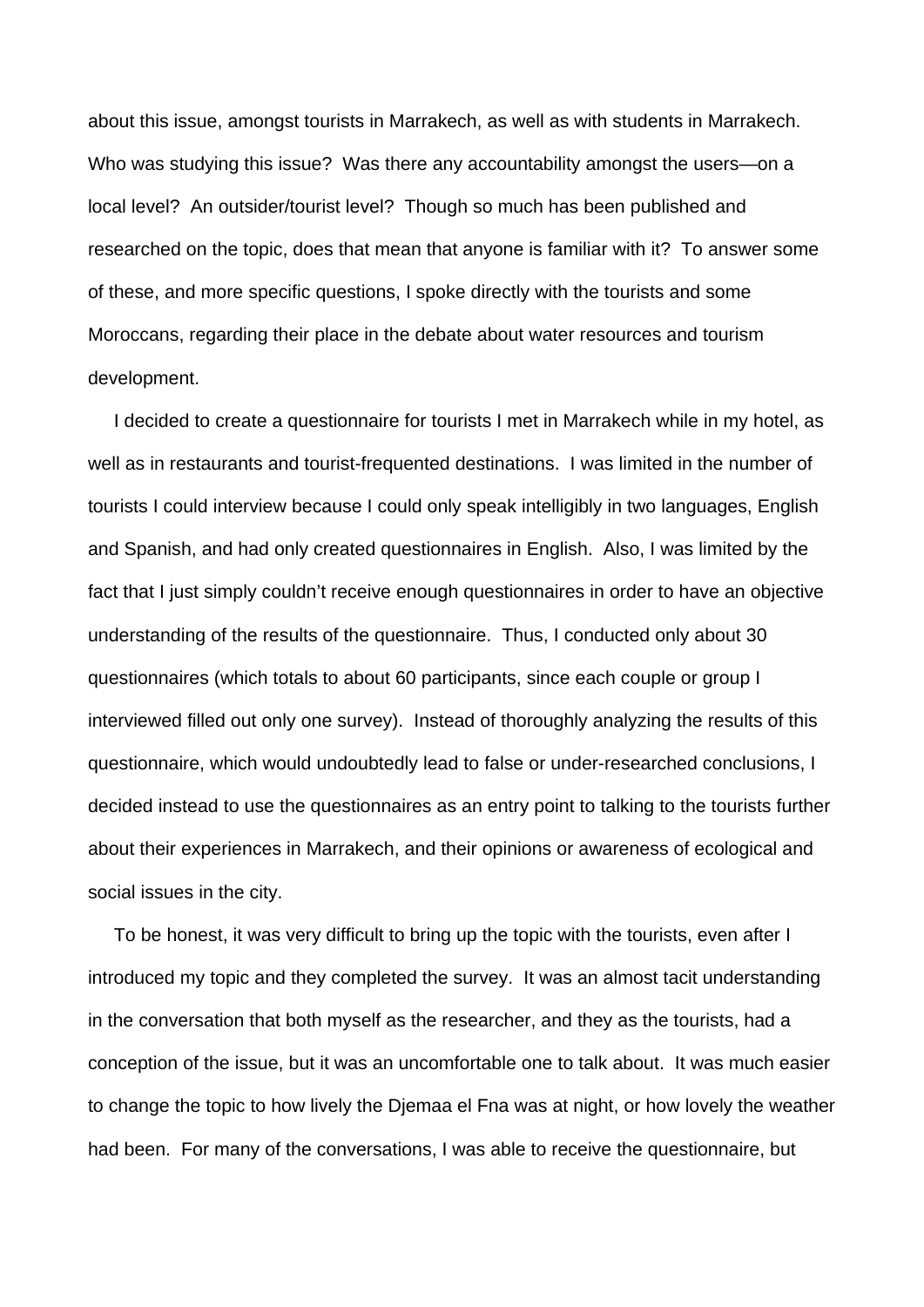there seemed to be a disinclination to continue the topic afterward. For those who did continue to discuss the issue, there seemed to be little sense of accountability for the issue. Many ecological articles today argue for the ethical responsibility of the tourist in another country. In the article "Ethics and environment: Point-counterpoint," Pat McCallister writes the following about tourism in Cuba:

"**Point:** It is the responsibility of the host country to ensure that environmental concerns are met as the infrastructure changes to meet the tourism industry. **Counterpoint:** It is also the ethical responsibility of tourists to become informed and consider the impact of tourism on the environment of developing third-world countries. Tourists should consider disposing of travel items such as batteries, personal products, and containers in an environment that is not equipped to handle this waste."Xlix

Many of the tourists I spoke to on the trip were on short trip to the city, some only three days. When I asked how such a short trip was economical, they explained that they were flying some of the low-fare air carriers Morocco's 2010 Vision works to attract. Tourists who are in town such a short amount of time do not seem to feel much attachment to the issues or community in the place they are visiting. As the *Water Demand in the Mediterranean* report states: "Since tourists are only passing through, they often do not have an adequate awareness of constraints in the area. However, the tourist sector must show an example in WDM [Water Demand Management]: its buildings must comply and it must totally recover its water cost. Passive and active public awareness campaigns and economic tools (taxes) should be developed." This statement rings very true for the city of Marrakech.

 On the other side of the awareness issue were the students at Université Cadi Ayyad in Marrakech. Many of them are native Marrakechis and all are native Moroccans. The issues of water management and tourism development have very lasting effects, and are not just passing concerns for this group. Many of them have been studying "Tourism" since their "License" degree (equivalent to the Bachelors degree in the United States).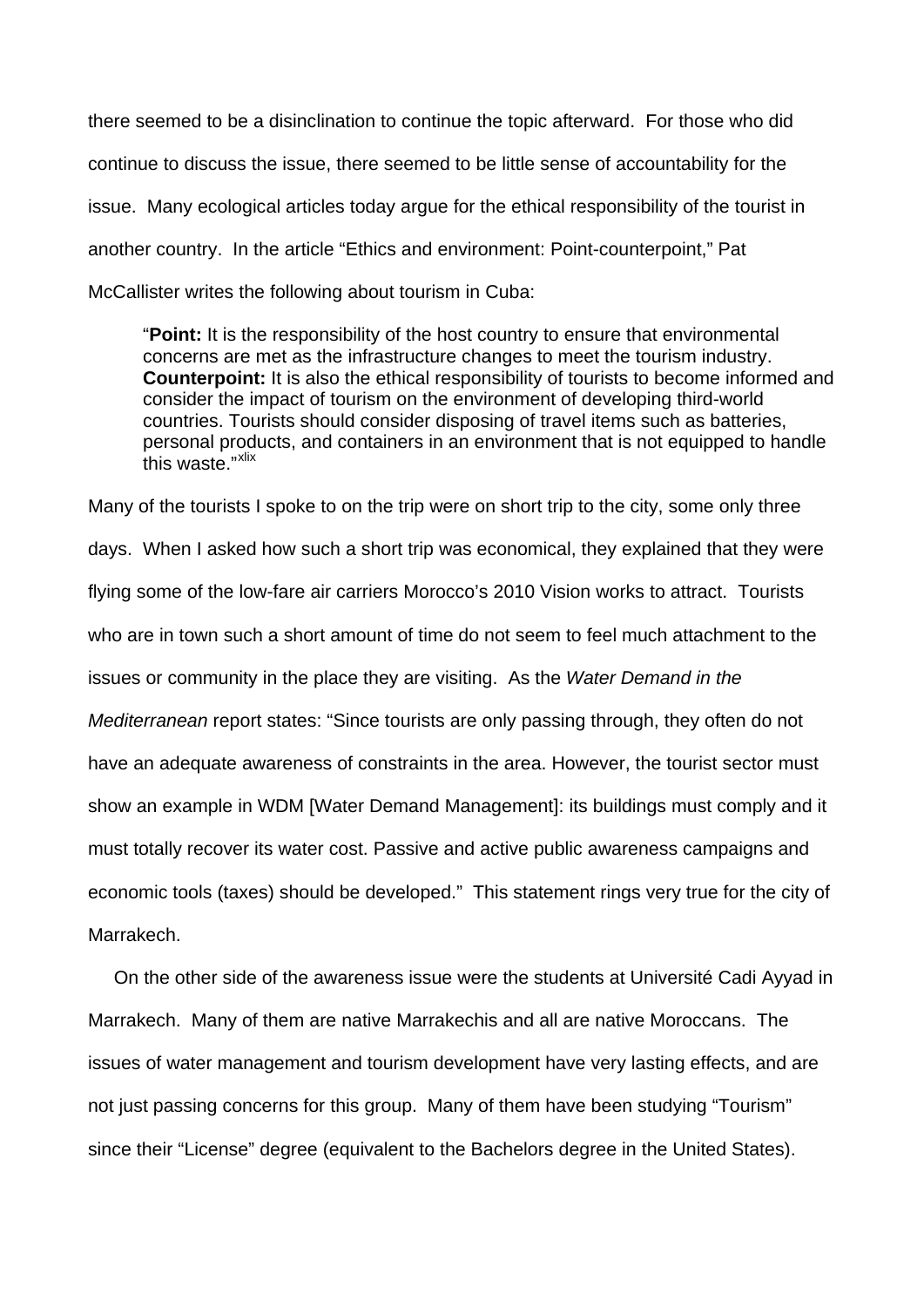While most of them expressed concerns about the social and ecological impacts of tourism development, almost every student intends to work in tourism when they graduate. In the survey I created for the class (included in the appendix), they all mentioned familiarity with the sustainable development issues of the sector—the class is called "Tourism, Patrimony, and Sustainable Development," after all. In the survey, I asked the following question "Has your tourism study included discussion and classes about ecological issues in relation to tourism?" All of the students replied "yes." One 22 year-old student from Rabat said, "I think nowadays we cannot imagine a tourist project without taking into consideration the ecological aspect of it; especially in a country like Morocco, and in a semi-arid zone like Marrakech." One 23 year-old student from Marrakech talked about class field trips undertaken to "observe the daily and direct problems due to tourism on the local environment." Yet one other student, a 25 year-old from Marrakech, said that the studies of ecology and environment were only theoretical.

 Other general issues of tourism and water resource management were discussed with the class. One of the questions included the relationship between ecotourism and resorttourism. A 25 year-old from Casablanca said, "Every city has to stop this kind of [resort] tourism when it arrives to saturation, and for sure Marrakech will choose the ecotourism to deal with environmental problems. But it will be luxurious ecotourism…" A 23 year-old from Marrakech said, "The two will co-habitat, it's impossible to have one segment or one market so the best is to have the two in a thoughtful way." Another question asked about the recent expansions of tourism in the city and whether they might be sustainable. A 23 year-old student from Marrakech said, "I hope so, but don't believe it is possible unless a serious program is set up, and it starts with firm laws that limit investors' freedom." The Tourism program's Anglo-Saxon Literature professor said, regarding the recent expansions and their sustainability, "I do not think so. These [developments] are basically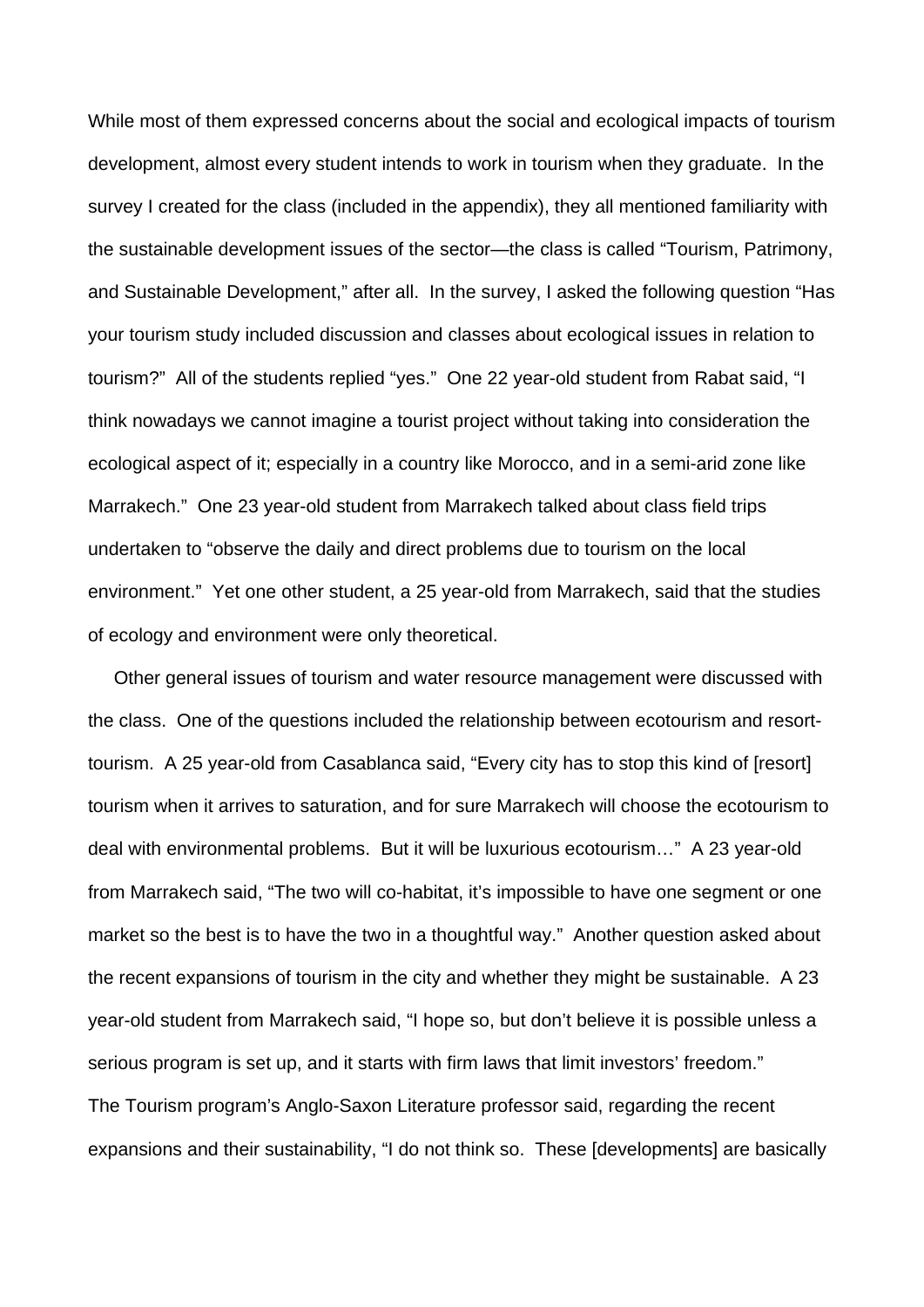carried out at the expense of local population well-being." All of the responses to these questions and others were very useful to a more well-rounded understanding of the issues at hand. These students and the tourism education programs also represent the future of Moroccan tourism development initiatives and projects.

#### Proposed Solutions

 The most frustrating aspect of the Independent Study Project as a researcher is that only three weeks are specifically allotted to the full conduct and completion of the research. After three weeks and several interviews, it seems to be only enough to truly pique the interests, not enough by any means to be able to propose solutions or even present a thorough discussion of the research field. I would like, however, to present several solutions and several proposed routes for the future of tourism development and water resource management. These solutions are proposed by actors and parties in the field and sectors.

 Perhaps one of the most difficult steps in a solution is identifying all of the actors themselves. Particularly when so many of the actors are large investors from foreign nations and interest groups. Even in the agricultural sector, large investors are involved around Marrakech, buying out small farmers and creating monolithic groups that are difficult to hold accountable to regional standards and practices. At the national level of organization, let alone the regional level, it can be nearly impossible to receive guarantees from any large outside investors that they will follow a strict policy or regulation standards. The government does not wish to scare away investors, and has created a very lucrative investment environment currently in Morocco. One can only hope that there is some stringency enacted in the investment environment regarding the well-being of local communities both socio-economically and ecologically. Sometimes these small community actors, those who may be affected the very most by the development, are not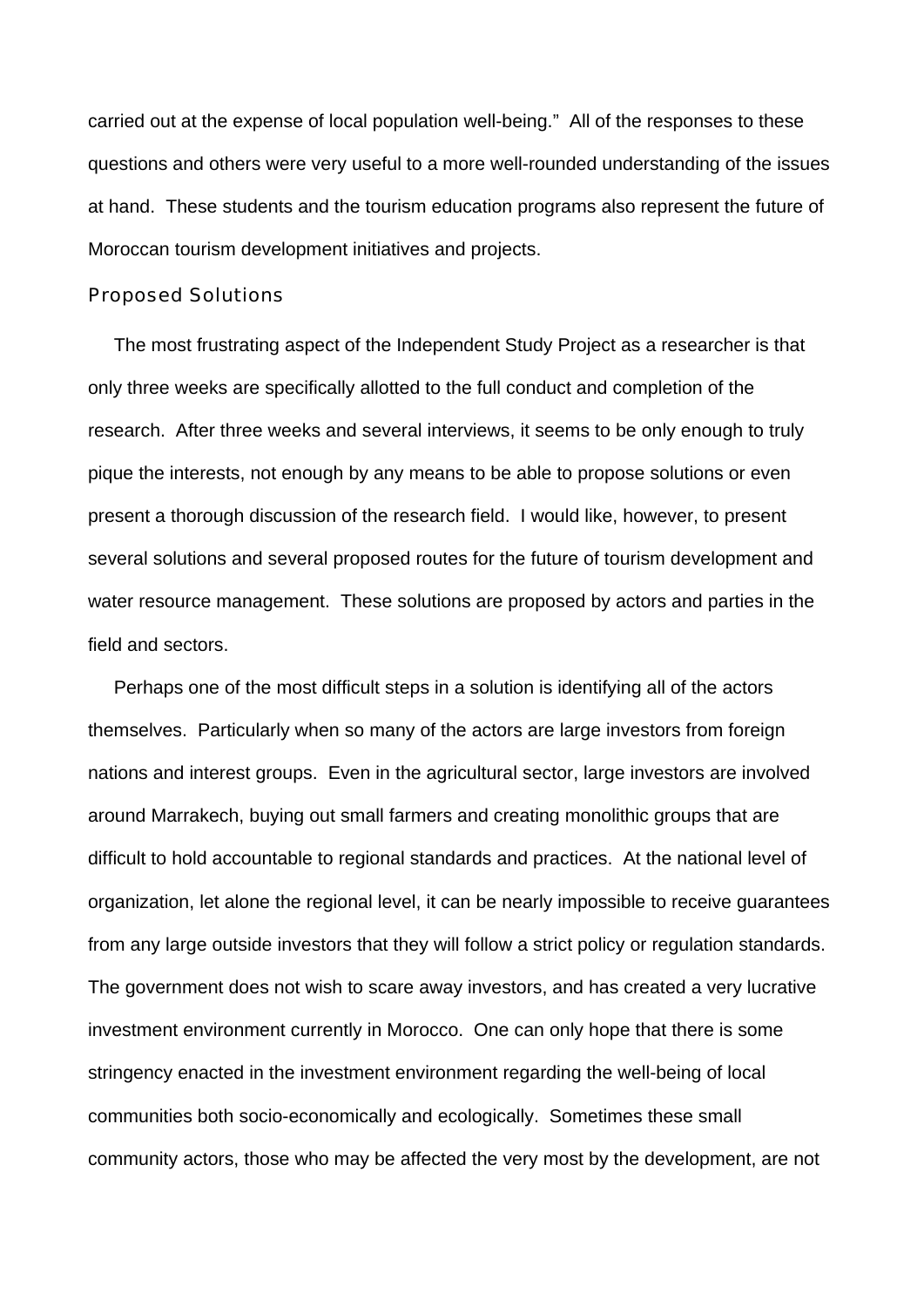consulted or even considered as actors. To stop cycles of disenfranchisement, and to have truly successful development, it must happen in an equitable manner. Without the participation of all actors, regardless of their balance of power, there can be no sustainable solutions proposed in any sector or field of a society.

 In the water resource management field, there are many proposals and suggestions on the horizon. Some of these include desalinization of sea water and water treatment facilities, as well as increasing water capacity with the building of new large-scale projects. Other projects suggest increasing the number of workshops and campaigns directed at sensitizing the public to the importance of economical water usage, and repairing small leaks and breaks in the water transport and storage system to improve the efficacy of the water supply. Regardless of which combination of methods may be applied now and in the future in Marrakech, the most important solution to this process is "decentralization." As the Technical Counsellor at the ABHT said in our second interview, the best solutions and planning should be directed at the region and its communities. The most logical resource demand solutions are to be found within the community first, and then outside sources may be utilized as auxiliary aid. When viewed from a historical perspective, this concept has many precedents and is very pragmatic. Marrakech and all other cities have always historically relied on the water sources supplied from within the local region, and even now should not have to depend on outside resources. One of the reasons that outside sources have become such an accepted solution is because there are so many outside investments and interests involved in the city, as well as the sometimes overbearing presence of centralized solutions at the national level. When developments are made without consulting or consensus at the community level, such as a new golf course, it is difficult to believe that the management plans will come from a community level, either. Investors are "disturbing" the region, and centralized management plans are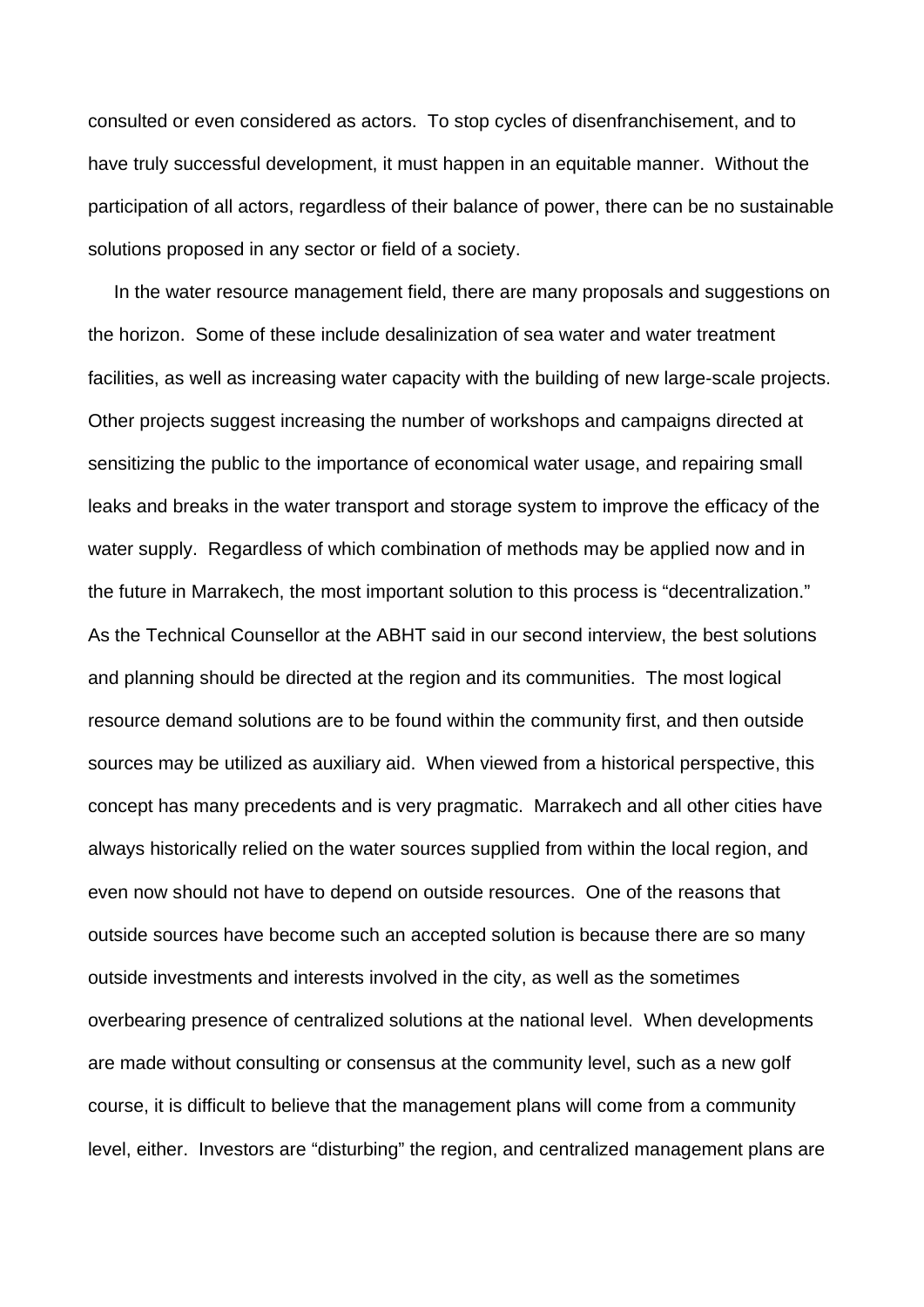"destroying the process" of water management on an effective regional level. The ABHT has developed a 12-step "planning process" to successfully control and reduce the water demand in the region, but cannot enact this process step-by-step unless all of the actors are involved for each step. It all returns to the vital concept of integration.

 In one interview with the Technical Counsellor at the ABHT, simple logic and discussion facilitated a well-rounded hypothetical plan for the reduction of water demand and cost in the city of Marrakech. The Wirgane dam, which is being built north of the Lalla Takerkoust dam, has an elevation of 950 km above sea level. The city of Marrakech is at about 450 km above sea level. At the present time, Lalla Takerkoust is a small generator of hydroelectric energy, but cannot produce very much because the elevation drop is only about 30 km from this dam to Marrakech. With a drop of 500 km at Wirgane dam, it is much easier to have a powerful source of hydroelectric energy. This source of energy could be connected to a turbine, which could then be next to a well field. One of Marrakech's greatest water problems is that the groundwater beneath the city is not utilized in an effective manner. Many farmers and resorts dig authorized and unauthorized wells to this source, but the majority of the city's water supply comes from surface water sources. Groundwater, unlike surface water, is a generally very good source with little need for expensive pre-treatment facilities. If the city could use the energy harnessed by the hydroelectric turbine to pump water from the groundwater source under the city, it would provide an "easy, simple, cheap, and clean" source of water. The other half of this, however, is that current levels of the groundwater supply must be maintained or carefully monitored, not allowed to drop at the alarming rate of 2-3 meters a year. One way to do this is to stop the unauthorized well-digging, which requires a decentralized Water Police force with some authority. Another way, and perhaps the most important way, is to educate farmers about the most efficient ways to irrigate their crops. As the Technical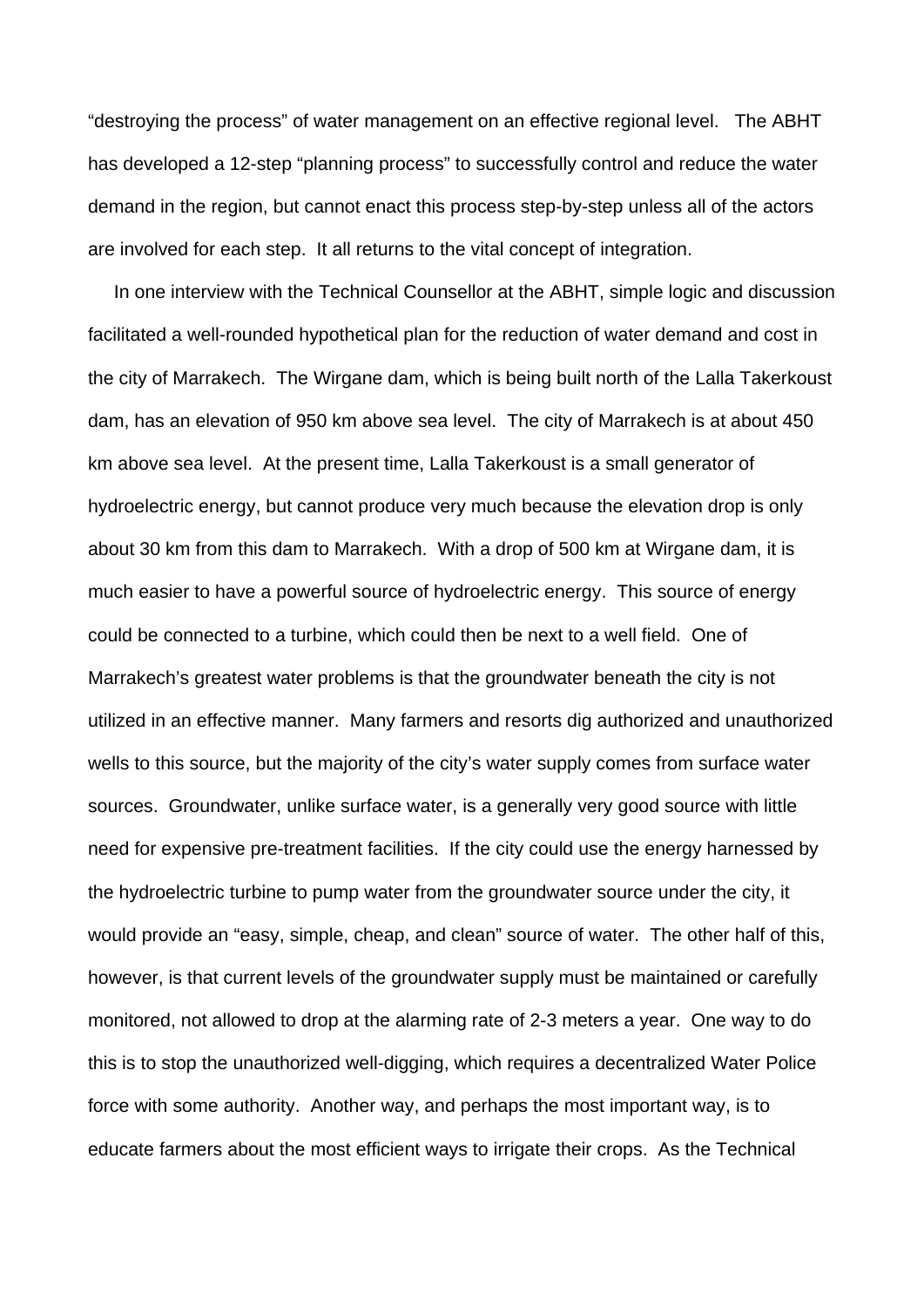Counsellor said, "there is so much potential" for solving all water demand crises in the region just with this small step. The government is subsidizing those farmers who are installing new or more efficient irrigation systems, which is a good step, yet it still holds problems. Many of the farmers who can afford the new systems are large investors and they do not need the subsidies of the government to finance this. In fact, this subsidy just makes the investors more powerful against the local farmers who cannot afford to install new systems. For many of the farmers who do not choose to change their irrigation method, they are receiving water from unauthorized wells, and are thus being "involuntarily subsidized" by the government, as it finances still more large-scale water demand projects, instead of meeting the challenges at a decentralized level—by giving water police more effective powers, for example. Obviously, it is simple to sit in an office and discuss hypothetical solutions, and the true success of any solution will come from tangible hard work from all participants, but there is no reason that a simple plan addressing some of the above issues has any less validity than some of the current large-scale productions being proposed at various levels on the public and private front. The plans for the region do not have to "always be oriented to extension, and never to economization" of water supplies. The following passage from *Moroccan Khettara: Traditional Irrigation and Progressive* 

*Desiccation*, Dale R. Lightfoot says:

"Traditional water technologies may not be able to keep pace with growing demand, but are usually less expensive to operate and allow farmers and village cooperatives more direct control over the supply and distribution of their water. Newer technologies have been designed to deliver greater quantities of water, and may provide a more reliable source of water less susceptible to natural fluctuations in water regimen, yet withdrawal rates often exceed natural supplies or recharge. But 'out with the old and in with the new' has long been a trend everywhere, and must be as economies develop and populations expand, increasing the need for more water and other resources."

Certainly none of the circumstances Morocco and Marrakech face on this issue exist

without parallel. Many societies face the same challenge of integrating modern demands

and modern systems with traditional technologies and ways of life. It is important to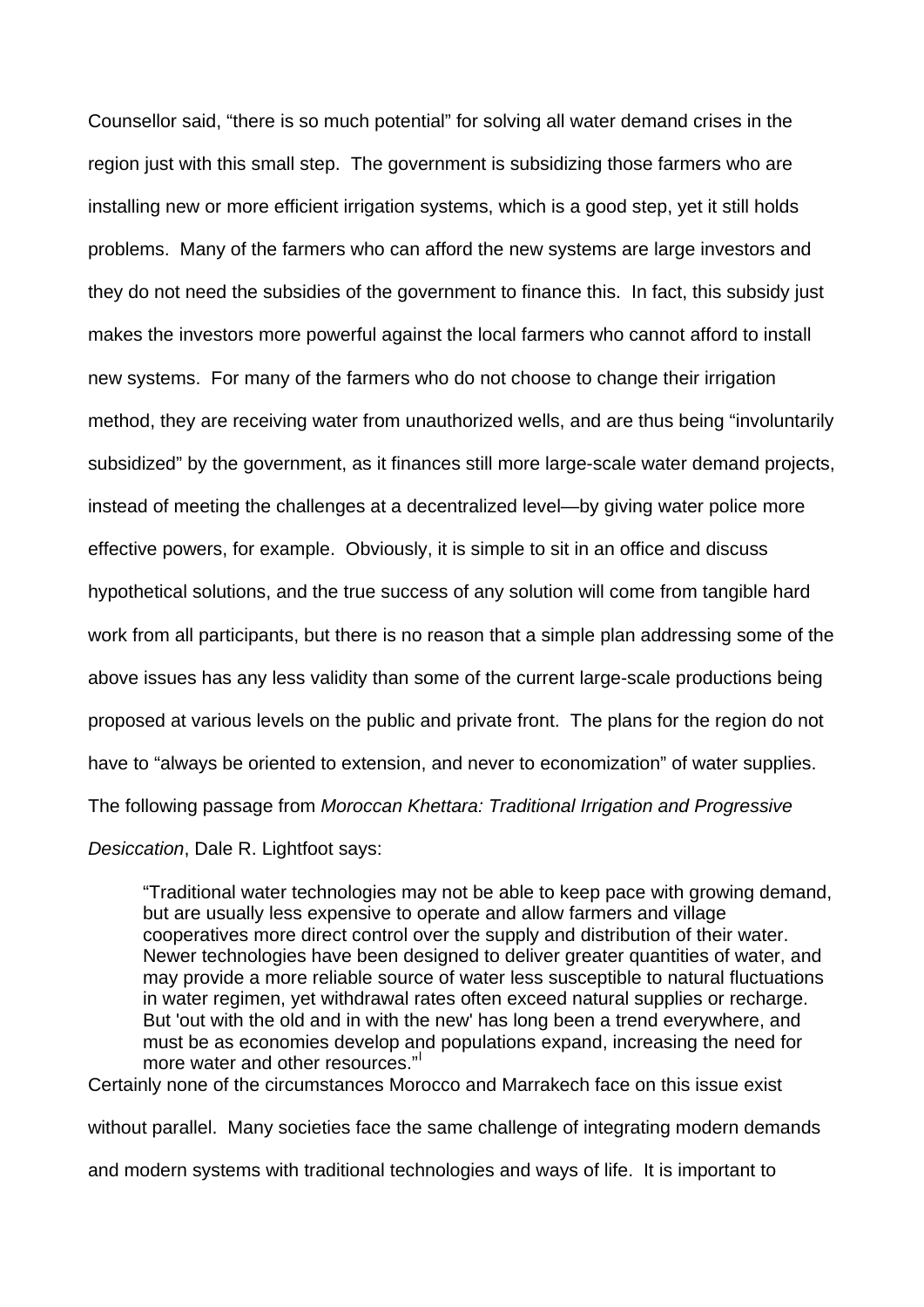accept this as a legitimate challenge, not as a simple cry for the simplicity of earlier days and a vote against progress. Indeed, many of the traditional systems survived because they were progressive and innovative, yet were also pragmatic and locally-organized. Integration of modern advantages to traditional systems or vice versa is just one more facet of the proposals that might be made to address the concerns of water resource management.

 As for proposed solutions from the tourism development sector, I was unable, undoubtedly in part to sheer time restraints, to receive any sort of detailed information about plans or objectives for truly ecologically sustainable tourism. Just because I did not receive very much information from the Moroccan government or locally-based private organizations, however, does not mean that proposals do not exist in other places, solutions that could have strong potential for Morocco and Marrakech. Just as with solutions in the water resource management sector, all plans and projects must not exist on a grand level, all projects great and small have their impacts. One small example, given by Cynthia Guttman, in "Towards an Ethics of Tourism," says that "The British NGO Tourism Concern has produced its first inflight video that highlights concerns Gambians have about tourism. It has also made a video for secondary schools, which examines the country as a destination through the eyes of advertisers, tourists and local people."  $\overline{ }$  $\overline{ }$  $\overline{ }$  The Director of Marketing at the CRT said that future projections of tourist demand in Marrakech will accommodate up to 50 flights into the city a day at the Marrakech airport. With a short inflight video highlighting tourism concerns on 50 flights a day, there can be a huge impact on the way that both tourists and locals approach situations in the city, particularly if a video was also created for secondary schools in Marrakech. Indeed, the ultimate future of tourism and ecologically- and socially-related issues will rest in the hands of the Moroccan people and their actions and reactions to challenges. Waleed Hazbun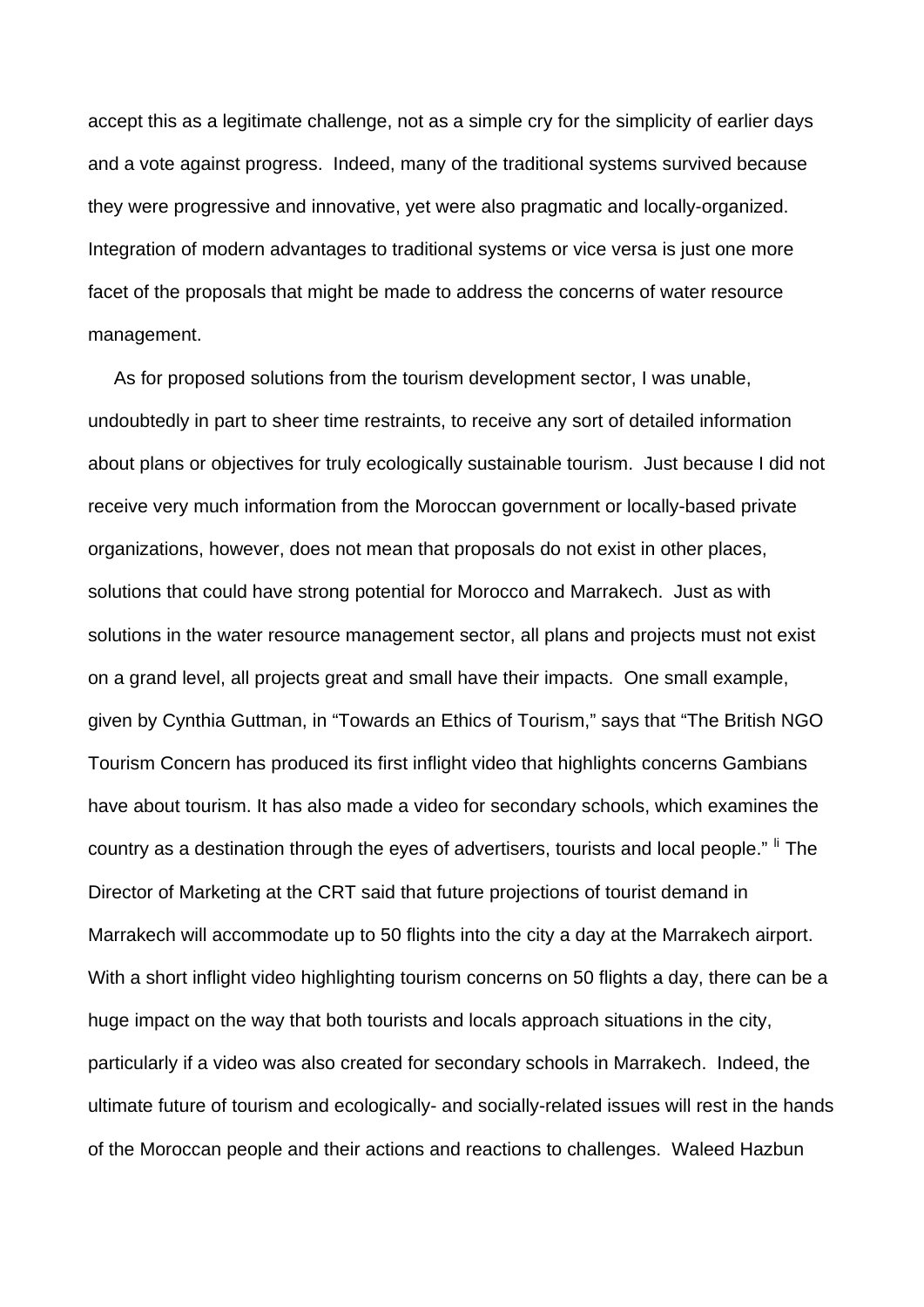says, "I would just like to suggest that tourism more often than not *reflects* and *reproduces* political and economic disparities, instead of being able to help *reduce* them. The only way that this process might be reversed is by including more community participation in the planning, building, and enjoyment of tourism development projects. This of course requires more popular participation in the economy and politics, first."<sup>Iii</sup> Thus, without a true integration of the Moroccan people into all steps and processes of the tourism development plan, there can be no true ownership and no true benefit for all the society.

 According to the article "Concepts and Tools for Comprehensive Sustainability Assessments for Tourism Destinations: A Comparative Review," there are three large facts to keep in mind when planning any sort of proposals for a tourist site. The first fact is that "tourism destinations are often located in or close to ecologically fragile or culturallysensitive areas, which have low resilience to human impacts." The heart of Marrakech's tourism is Djemaa el Fna, a vital cultural center for the Marrakechi society as well as the tourist. Each day, even in December, it is possible to view tourists stretching the limits of acceptable clothing in this relatively traditional society. Though Marrakech has always been a welcoming city to outsiders, there should be respected boundaries as a guest in society. The second fact to keep in mind is that "tourism development is inherently unstable and unpredictable." Nowhere might this hold more truth than in Marrakech currently. It is a fact recognized by all parties, which partially explains the government's unwillingness to turn away investors, as well as the current media interest in the city. All of this must be kept in mind vigilantly, as the truth is that all of the benefits of tourism can leave, and leave behind all social and ecological impacts it may have made on the society, good or bad. The impacts are all the more significant because of the third fact, that tourism is "an inherently complex system…a conglomerate of many small independent, interacting businesses which are also strongly connected and interdependent." One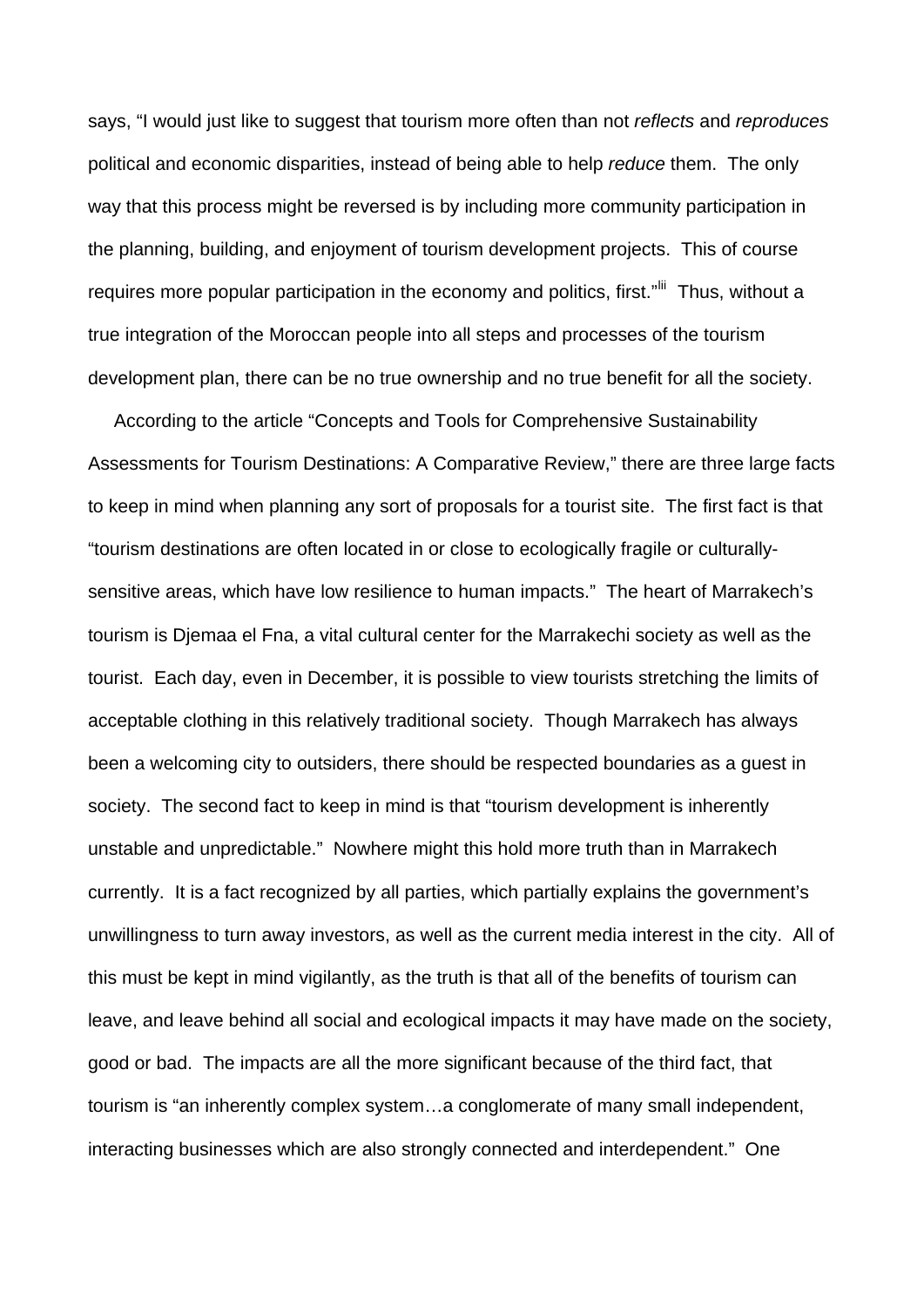impact in one business or system can reverberate throughout the tourism sector for an entire city, region, or nation.<sup>[liii](#page-49-1)</sup>

#### **Conclusion**

 "In a world where many developing nations depend on tourism for a slice of their daily bread, and where this same tourism can burden and threaten the economy and environment of these poorer nations, it is no longer just the host who needs to practice hospitality."<sup>[liv](#page-49-1)</sup> This line was excerpted from Patrick McCormick's "The Occidental Tourist," in the magazine *U.S. Catholic*. Hospitality, as I have discovered in Morocco, exists in a great many forms. Several of them being, for me as an outsider, an acceptance into the culture, a simple word of encouragement at my hesitant and erroneous Derija, or just that one more hunk of bread passed along the table for me to finish my "zone" of tajine. One of the most important foundations of any relationship is respect. Without a mutual respect for one another's differences and similarities, as well as for one another's resources and rights, there can be no sustainable relationship or development. This is a simple rule that can be applied and integrated into all plans, whether on a personal, regional, national, or international level. Though everyone has the right to seek their own goals and satisfaction, no one has the right to do so at the expense of others and their livelihoods. In order to show respect while in a different culture or society, one must be a hospitable and considerate guest, particularly when it concerns limited ecological or financial resources. There is truly no end to the directions in which further studies in this field might be taken. Because of the interrelation and the need for integration amongst all fields and actors for a sustainable solution, the possibilities to study tourism development or water resource management with any other facet of society are endless. It is also possible to further study the negative or positive impacts that tourism development may have on society or ecological environment. It is a subject that I feel I've only been introduced to, and believe there is a rich field of subject matter available for all researchers.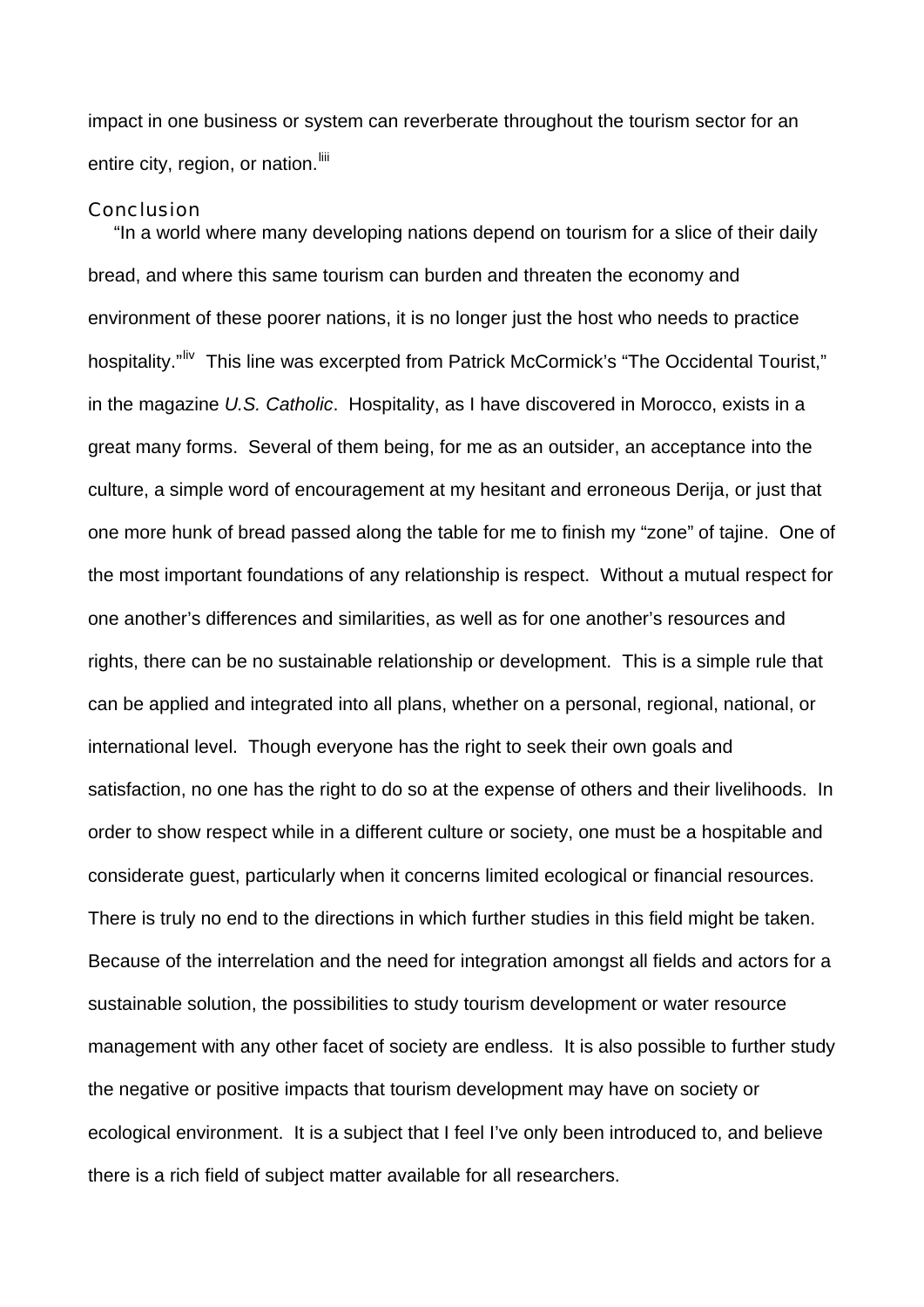Pfeiffer, Tom. "Marrakech in Two Minds over Tourist Boom." Reuters Foundation Alertnet. 28 Feb 2007

i<sup>ii</sup> Agence Japonaise de Cooperation Internationale. *Etude du Plan de gestion integree des ressources en eau dans la plaine du Haouz.* 

 $v$  Ibid

v Agence du Bassin Hydraulique du Tensift. www.eau-tensift.com

viAgence Japonaise de Cooperation Internationale. *Etude du Plan de gestion integree des ressources en eau dans la plaine du Haouz.*

vii Hazbun, Waleed. *The Impact of Tourism Industries in the Arab World: Trapped Between the Forces of Economic Globalization and Cultural Commodification* Johns Hopkins University, Baltimore, MD

<sup>viii</sup> The Rough Guide. *Morocco.* 2004<br><sup>ix</sup> Lightfoot, Dale R. *Moroccan Khettara: Traditional Irrigation and Progressive Desiccation* 

<sup>x</sup> Rough Guide, *Morocco*, Pg. 414<br><sup>xi</sup> Ibid, Pg.

xii Agence Japonaise de Cooperation Internationale. *Etude du Plan de gestion integree des ressources en eau dans la plaine du Haouz.*

xiii Starmer-Smith, Charles. "Mass Tourism Threat to Morocco." Telegraph.co.uk. March 6, 2006.

<sup>xiv</sup> Pfeiffer, Tom. "Marrakech in Two Minds over Tourist Boom." Reuters Foundation Alertnet. 28 Feb 2007 <sup>xv</sup> New York Times article "36 Hours in Marrakech"

<sup>xvi</sup> National Office of the Ministry of Tourism Newsletter. May 2007.

xvii Pfeiffer, Tom. "Marrakech in Two Minds over Tourist Boom." Reuters Foundation Alertnet. 28 Feb 2007

<sup>xviii</sup> Oxford Business Group. *Emerging Morocco 2007*<br><sup>xix</sup> Moroccan Government, 1995 Water Law<br><sup>xx</sup> Agence Japonaise de Cooperation Internationale. *Etude du Plan de gestion integree des ressources en eau dans la plaine du Haouz.*<br><sup>xxi</sup> The Rough Guide. Morocco

<sup>xxii</sup> Agence Japonaise de Cooperation Internationale. *Etude du Plan de gestion integree des ressources en eau dans la plaine du Haouz.*

xxiii Moroccan Government. *Debat Nationale Sur L'eau* 

xxiv Agence Japonaise de Cooperation Internationale. *Etude du Plan de gestion integree des ressources en eau dans la plaine du Haouz.*

xxv Ibid

xxvi Ibid

xxvii Hazbun, Waleed. *The Impact of Tourism Industries in the Arab World: Trapped Between the Forces of Economic Globalization and Cultural Commodification* Johns Hopkins University, Baltimore, MD

xxviii Agence Japonaise de Cooperation Internationale. *Etude du Plan de gestion integree des ressources en eau dans la plaine du Haouz.*

xxix Ibid xxx Ibid xxxi Moroccan Government. *50 Years of Human Development: Perspectives to 2025* xxxii *Water Demand in the Mediterranean* xxxiii Ibid,

xxxiv Hazbun, Waleed. *The Impact of Tourism Industries in the Arab World: Trapped Between the Forces of Economic Globalization and Cultural Commodification* Johns Hopkins University, Baltimore, MD xxxv Ibid

xxxvi Ibid<br>xxxvii Te Water, Aman "Morocco's Grand Plan." African Business.

XXXVIII Ibid<br>
XXXVIII Ibid<br>
XXXXIII Ibid<br>
XIII Anonymous. "What Tourists Leave Behind." Canada and the World Backgrounder. Sept 2002. Vol. 68, No. 1<br>
XII United Nations. United Nations Development Index

<sup>xlii</sup> Pfeiffer, Tom. "Marrakech in Two Minds over Tourist Boom." Reuters Foundation Alertnet. 28 Feb 2007 <sup>xliii</sup> 36 Hours in Marrakech

xliv Hazbun, Waleed. *The Impact of Tourism Industries in the Arab World: Trapped Between the Forces of Economic Globalization and Cultural Commodification* Johns Hopkins University, Baltimore, MD

xlv *Debate National Sur L'eau.* November 2006

xlvi UN-HABITAT Local Agenda 21 Plan

xlvii Ecodit Coporation. Ecodit.com Dec. 1, 2007. www.ecodit.com

i Agence Japonaise de Cooperation Internationale. *Etude du Plan de gestion integree des ressources en eau dans la plaine du Haouz.*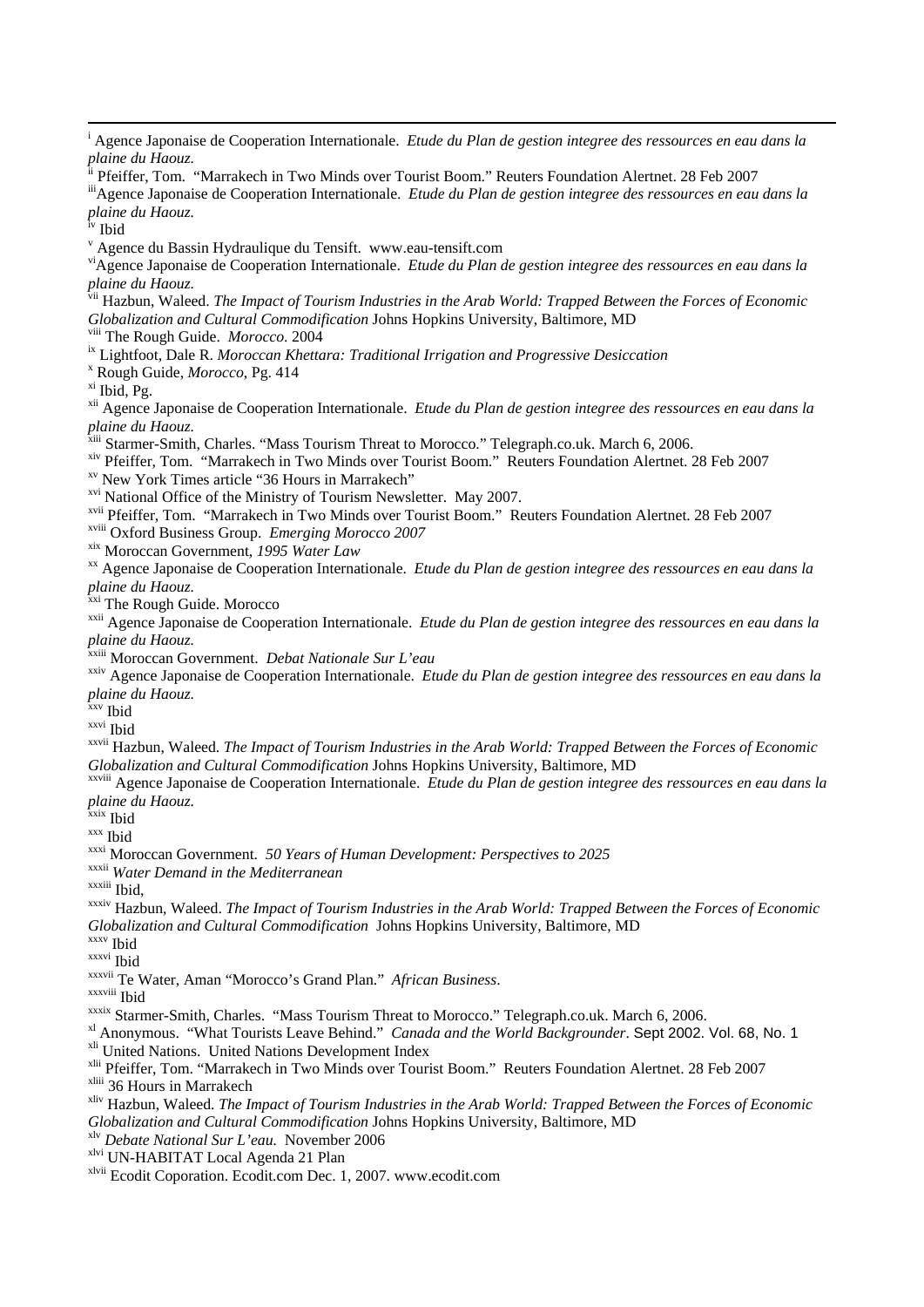*Globalization and Cultural Commodification* Johns Hopkins University, Baltimore, MD liiiSchianetz, Karin, Kavanagh, Lydia, and Lockington, David "Concepts and Tools for Comprehensive Sustainability Assessments for Tourism Destinations: A Comparative Review," *Journal of Sustainable Tourism*. 2007

liv McCormick, Patrick. "The Occidental Tourist." U.S. Catholic. May 2002. Vol. 67, No. 5

xlviii Ibid<br><sup>xlix</sup> McCallister, Pat. "Ethics and Environment: Point-Counterpoint"

<sup>&</sup>lt;sup>1</sup> Lightfoot, Dale R. *Moroccan Khettara: Traditional Irrigation and Progressive Desiccation.*<br><sup>1</sup> Guttman, Cynthia. "Towards an Ethics of Tourism." *The Unesco Courier*. Paris: Jul/Aug 1999. Vol. 52, No. 7<br><sup>11</sup> Hazbun, W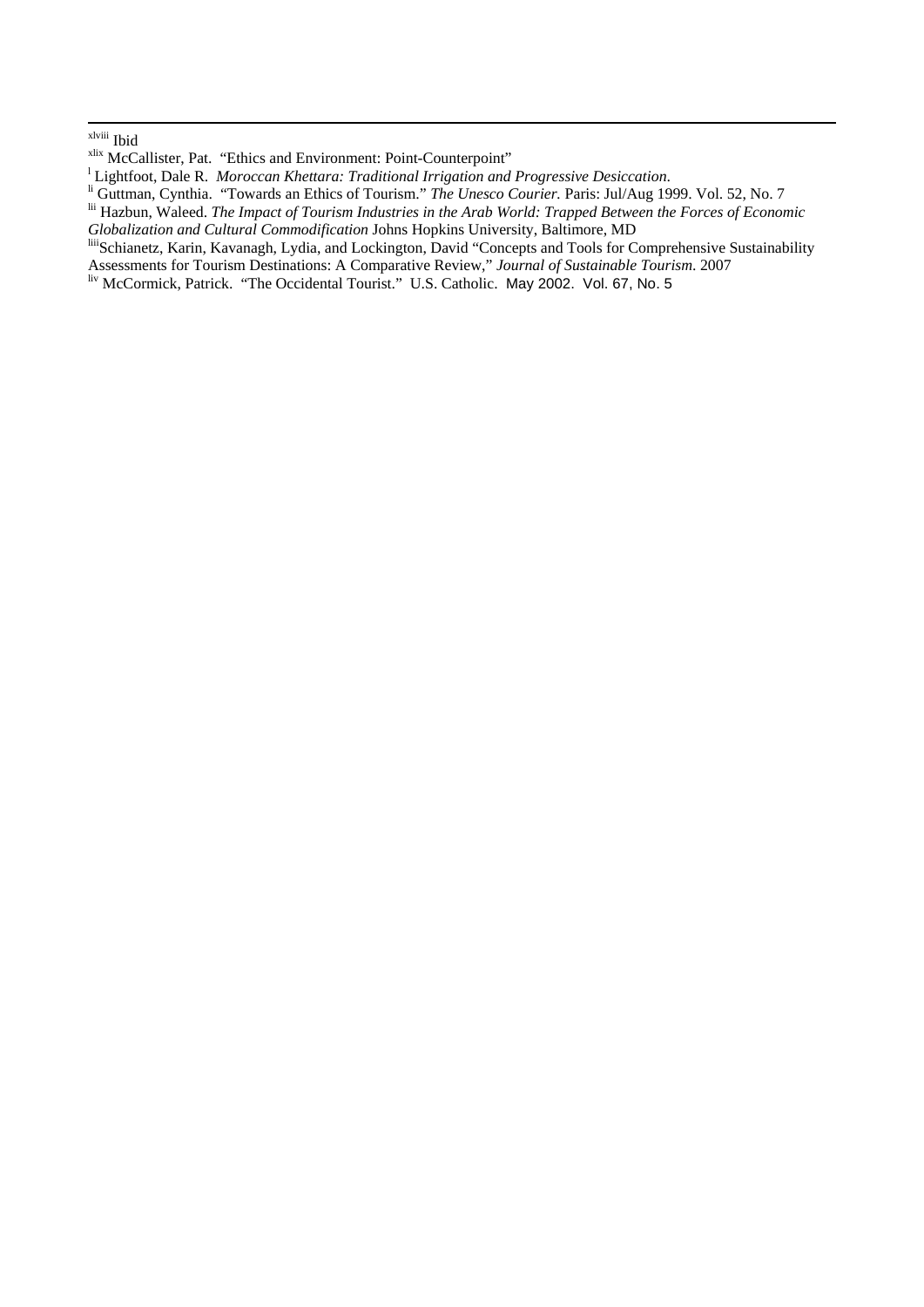## **Bibliography**

Agence du Bassin Hydraulique du Tensift. www.eau-tensift.com

 $\overline{a}$ 

Agence Japonaise de Cooperation Internationale. *Etude du Plan de gestion integree des ressources en eau dans la plaine du Haouz.*

Guttman, Cynthia. "Towards an Ethics of Tourism." The Unesco Courier. Paris: Jul/Aug 1999. Vol. 52, No. 7

Hazbun, Waleed. *The Impact of Tourism Industries in the Arab World: Trapped Between the Forces of Economic Globalization and Cultural Commodification* Johns Hopkins University, Baltimore, MD

Lightfoot, Dale R. *Moroccan Khettara: Traditional Irrigation and Progressive Desiccation*.

McCormick, Patrick. "The Occidental Tourist." *U.S. Catholic.* May 2002.

Pfeiffer, Tom. "Marrakech in Two Minds over Tourist Boom." Reuters Foundation Alertnet. 28 Feb 2007

Schianetz, Karin, Kavanagh, Lydia, and Lockington, David "Concepts and Tools for Comprehensive Sustainability Assessments for Tourism Destinations: A Comparative Review," *Journal of Sustainable Tourism*. 2007

Starmer-Smith, Charles. "Mass Tourism Threat to Morocco." Telegraph.co.uk. March 6, 2006.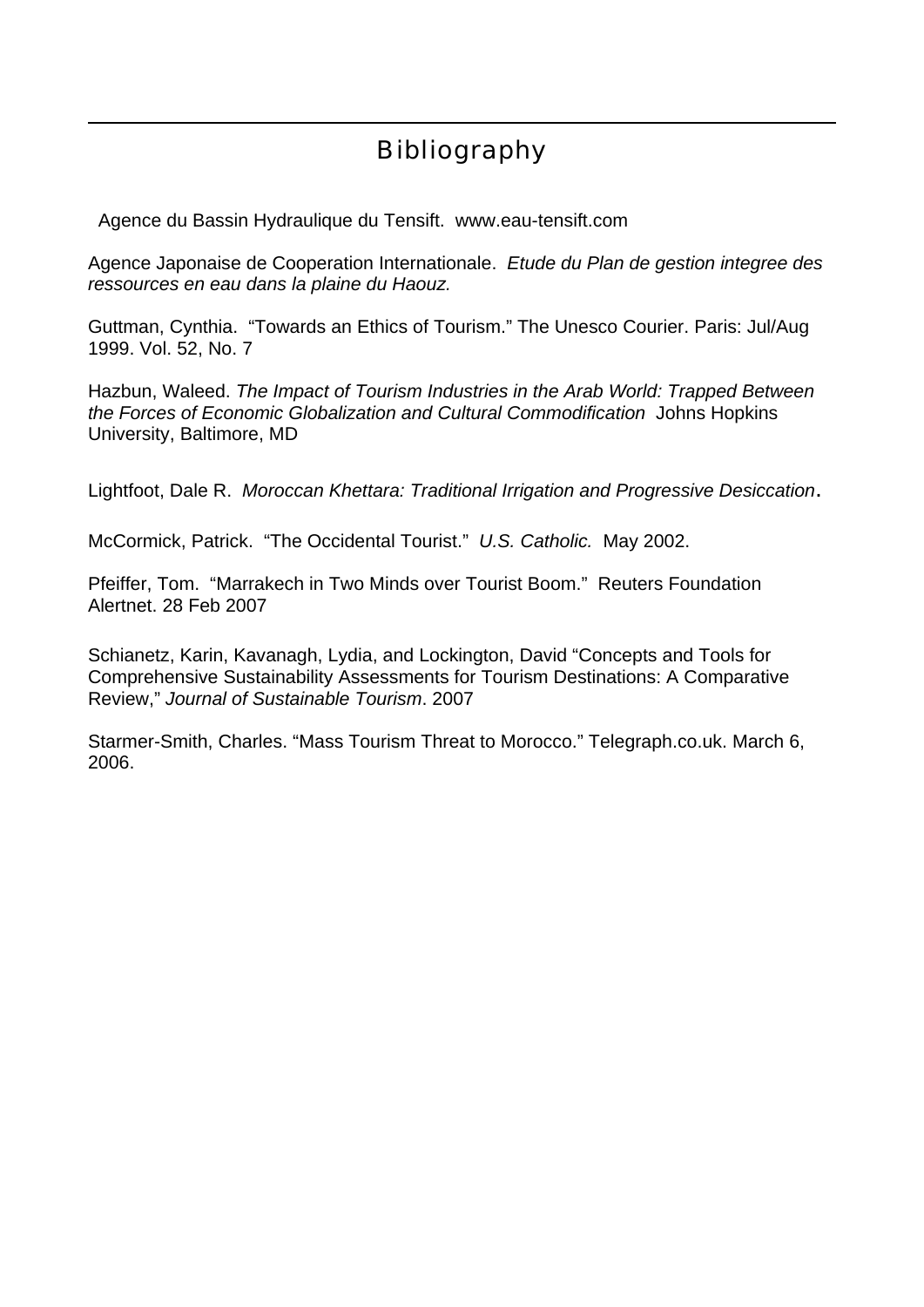| <b>Appendix</b><br><b>Student Survey</b> |                                                   |                                                                                                                                                                                                                                                  |                                                                                                     |  |  |  |  |  |  |
|------------------------------------------|---------------------------------------------------|--------------------------------------------------------------------------------------------------------------------------------------------------------------------------------------------------------------------------------------------------|-----------------------------------------------------------------------------------------------------|--|--|--|--|--|--|
|                                          |                                                   |                                                                                                                                                                                                                                                  |                                                                                                     |  |  |  |  |  |  |
|                                          |                                                   |                                                                                                                                                                                                                                                  | Do you hope to have a job in the tourism industry after graduation? And, if so, doing what exactly? |  |  |  |  |  |  |
|                                          |                                                   | <u> 1989 - Johann Stoff, amerikansk politiker (d. 1989)</u><br>Has your tourism study included discussion and classes about ecological environment issues in<br>,我们也不能在这里的时候,我们也不能在这里的时候,我们也不能会在这里,我们也不能会在这里的时候,我们也不能会在这里的时候,我们也不能会在这里的时候,我们也不能会 |                                                                                                     |  |  |  |  |  |  |
|                                          |                                                   | What are some of the negative social impacts of tourism here in Marrakech?<br><u> 1980 - Johann Barn, amerikansk politiker (* 1908)</u>                                                                                                          |                                                                                                     |  |  |  |  |  |  |
|                                          |                                                   | What are some of the negative environmental impacts of tourism here in Marrakech?                                                                                                                                                                |                                                                                                     |  |  |  |  |  |  |
|                                          | they be environmentally and socially sustainable? |                                                                                                                                                                                                                                                  | How do you feel about recent expansions of tourist development here, and do you believe they will   |  |  |  |  |  |  |
|                                          |                                                   | Do you feel that Marrakech's water resources are threatened by development, and what are some<br>possible solutions? (Desalinization, Water Treatment Facilities, etc.) [10001]                                                                  |                                                                                                     |  |  |  |  |  |  |
|                                          |                                                   | Do you think that "ecotourism" will be popular solution in the future for Marrakech, or will big<br>resorts and golf courses continue to be built around the city?___________________                                                            |                                                                                                     |  |  |  |  |  |  |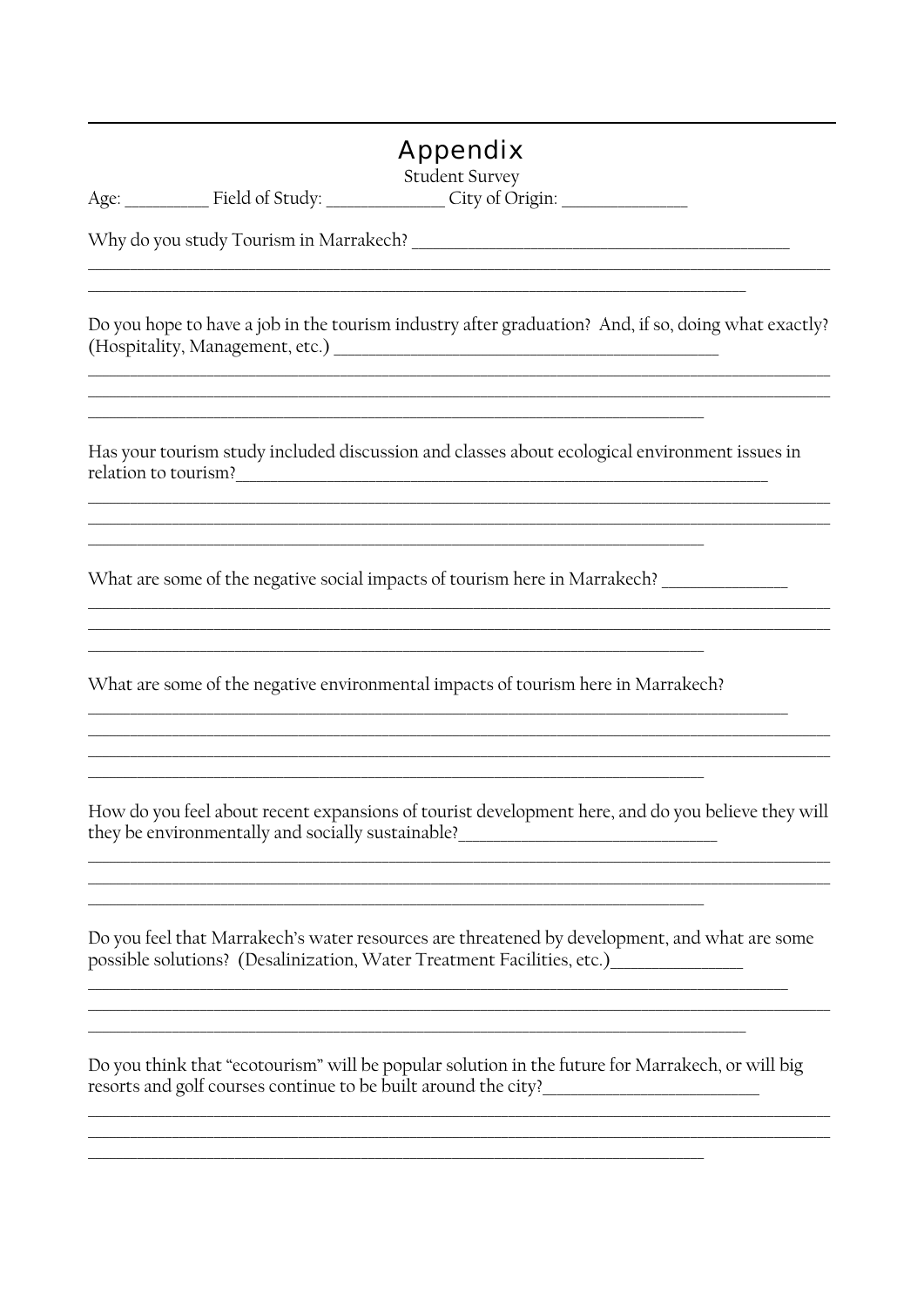$\overline{a}$ 

# Tourist Questionnaire

| Age: Nationality: Gender: M F                                                  |  |  |  |  |  |  |  |  |  |
|--------------------------------------------------------------------------------|--|--|--|--|--|--|--|--|--|
| Status in Marrakech (please circle): Tourist Business Traveler Resident        |  |  |  |  |  |  |  |  |  |
|                                                                                |  |  |  |  |  |  |  |  |  |
| Do you utilize the following here in Marrakech (please circle all that apply): |  |  |  |  |  |  |  |  |  |
| Swimming Pools Golf Courses Spas Hammams                                       |  |  |  |  |  |  |  |  |  |
| The frequency with which you use each resource (in times per week):            |  |  |  |  |  |  |  |  |  |
| Swimming Pools: 0 1 2 3 4 5                                                    |  |  |  |  |  |  |  |  |  |
| Golf Courses: 0 1 2 3 4 5                                                      |  |  |  |  |  |  |  |  |  |
| Spas: 0 1 2 3 4 5                                                              |  |  |  |  |  |  |  |  |  |
| Hammams: 0 1 2 3 4 5                                                           |  |  |  |  |  |  |  |  |  |
| Please circle if your hotel has any of the following amenities:                |  |  |  |  |  |  |  |  |  |
| Swimming Pool Golf Course Spa Hammam                                           |  |  |  |  |  |  |  |  |  |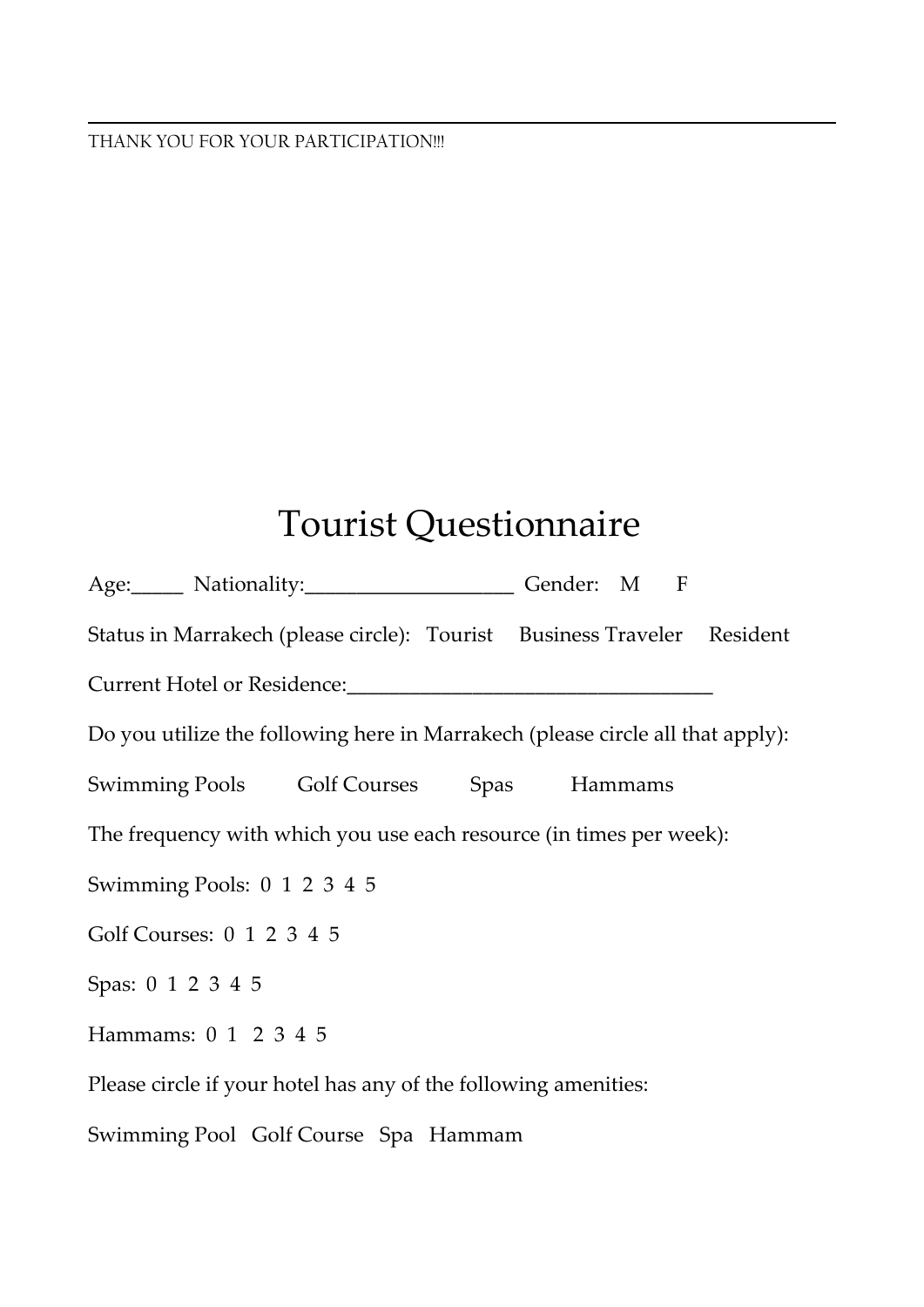Does your hotel or residence have in‐room showers, toilets, or sinks?

If so, which? (please circle all that apply): Shower Toilet Sink

If you have an in‐room shower, how many times a day is it used by all residents of the room?

Is this your first visit to Marrakech?\_\_\_\_\_\_\_\_

If no, how many times have you visited (does not apply to residents)?

Would you recommend Marrakech as a tourist destination, or do you intend to return in the future?

 $\overline{a}$ 

THANK YOU FOR YOUR PARTICIPATION!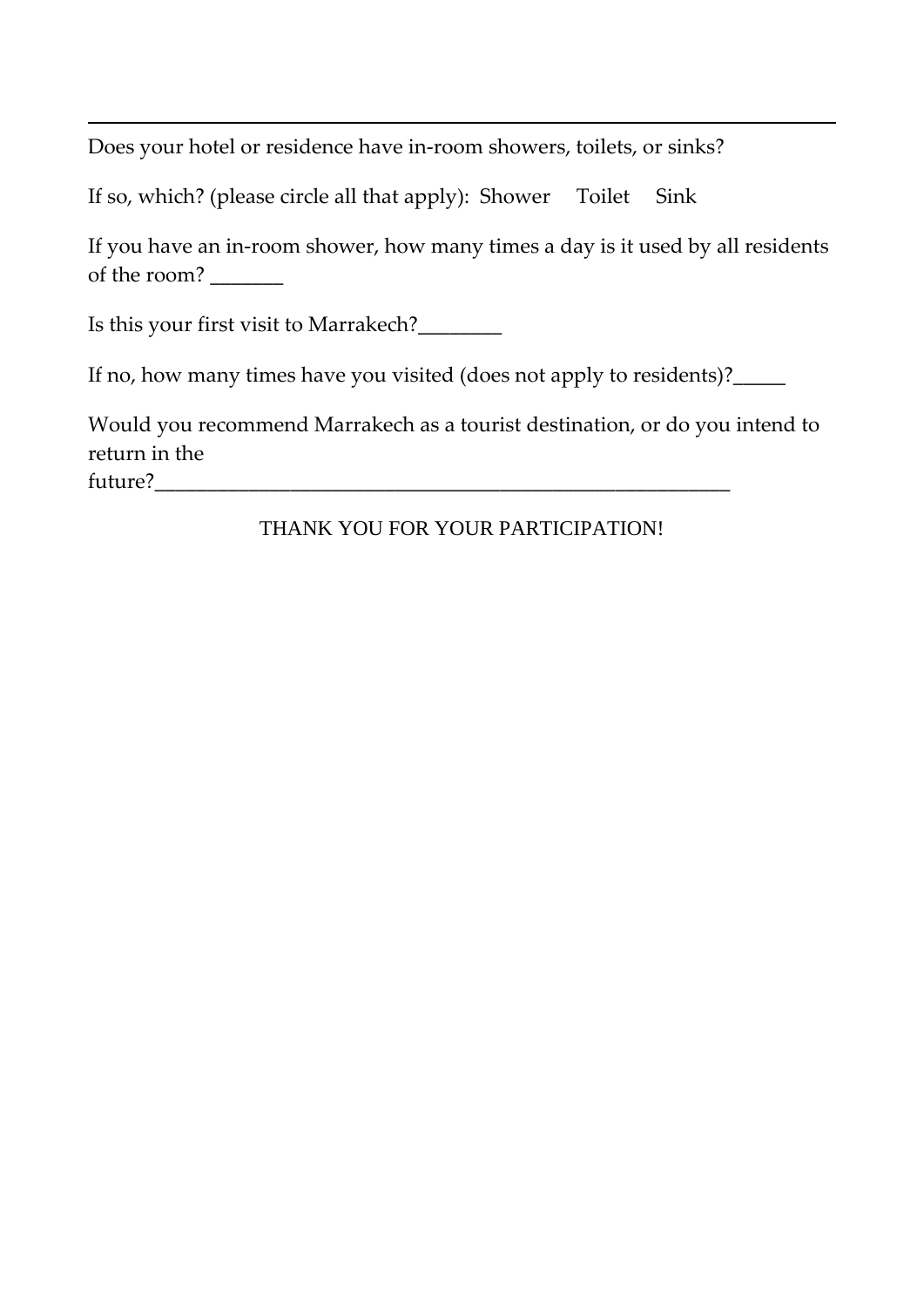## Observational Photographs

 $\overline{a}$ 

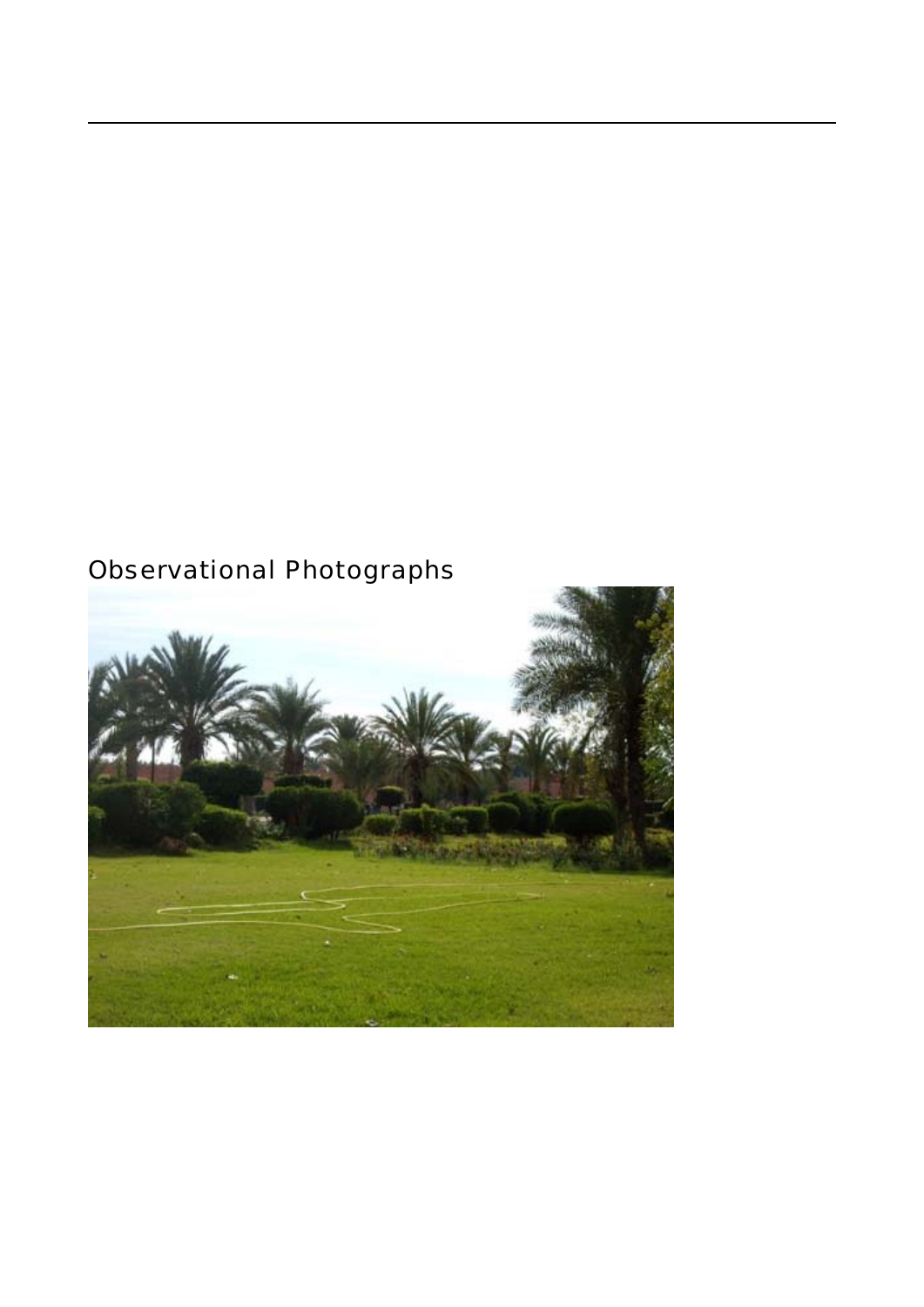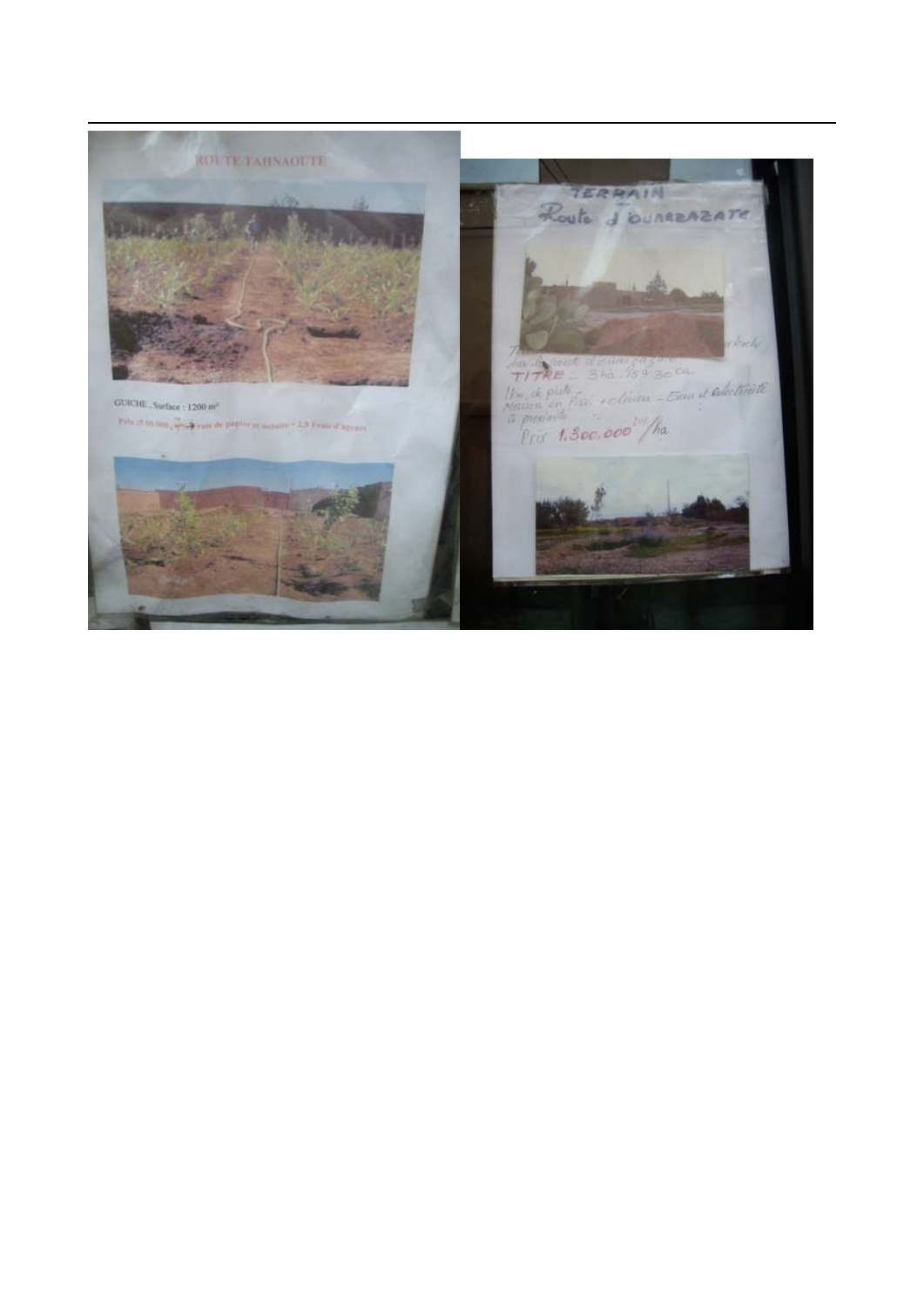

**NOUS TRAVAILLONS POUR<br>VOTRE CONFORT<br>MERCI DE VOTRE COMPREHENSION** 

أشغال التطهير TRAVAUX D'ASSA